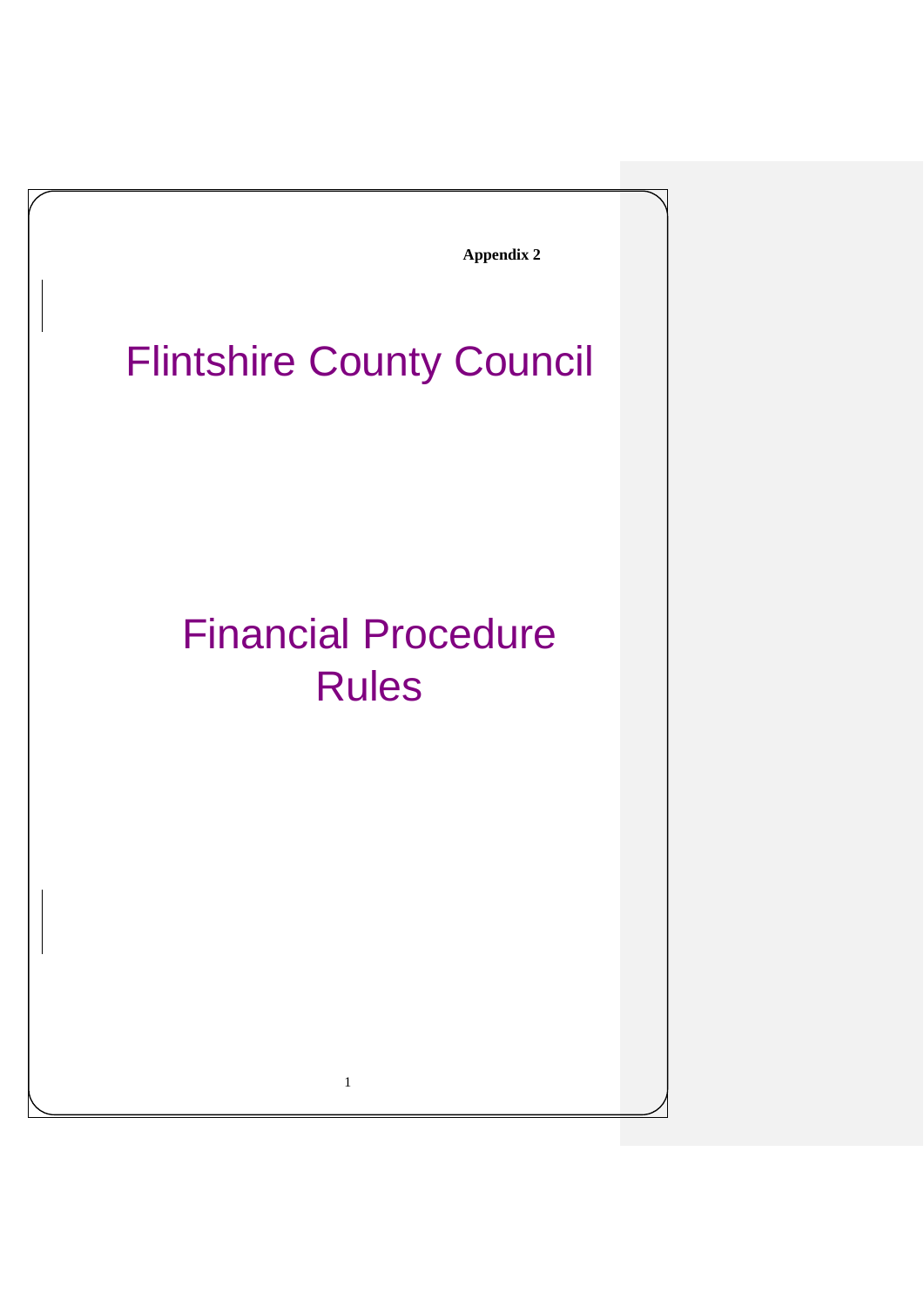Revised 2020

# **Contents**

- 1. Status of Financial Regulations
- 2. Financial Management General Roles and Responsibilities
- 3. Financial Planning
- 4. Risk Management and Control of **Resources**
- 5. Financial Systems and **Procedures**
- 6. External Arrangements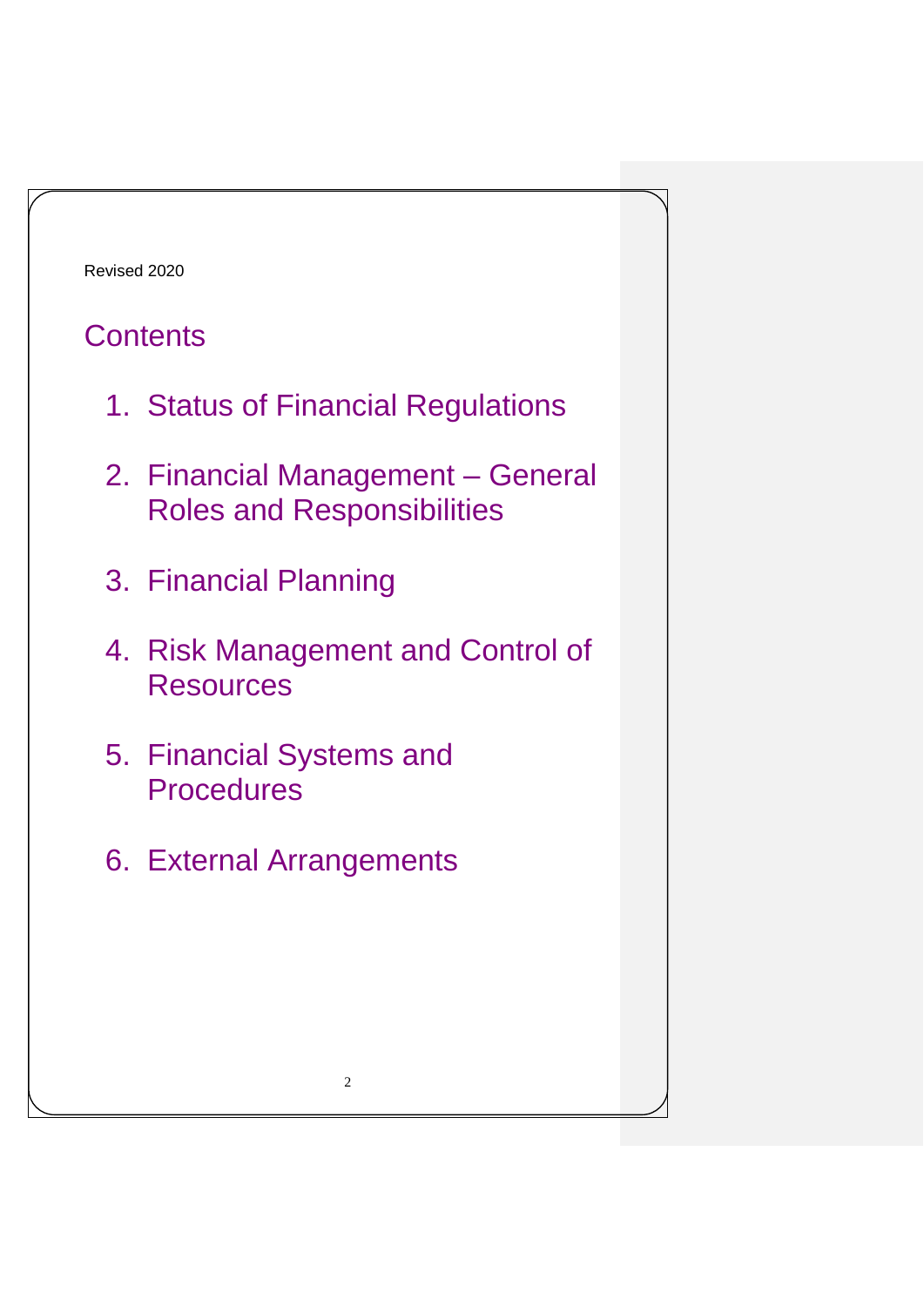# 1. Status of Financial Regulations

### **1.1 What are Financial Procedure Rules?**

1.1.1 Financial Procedures provide the framework for managing the AuthorityCouncil's financial affairs. They apply to every member and officer of the authorityCouncil and anyone acting on its behalf.

1.1.2 The procedures identify the financial responsibilities of the full Council, the Cabinet and officers.

1.1.3 Where there are references to the Chief Executive and Chief Officer the responsibility is as follows:

The Chief Executive as Head of Paid Service at a strategic level provides oversight, coordination and direction across the organisation and ensures the Chief Officer Team work collectively.

Chief Officers are accountable at a strategic and operational level for resource management, performance management and delivery of services for the Portfolio for which they have responsibility.

In addition, the Council holds the following statutory posts:

The Head of Paid Service is the Chief Executive The Chief Finance Officer is the Corporate Finance Manager The Chief Education Officer is the Chief Officer (Education and Youth) The Monitoring Officer is the Chief Officer (Governance) The Chief Officer Social Services Democratic Services Manager

1.1.4 These Financial Procedure Rules are part of the AuthorityCouncil's Rules of Procedure. They must be read in conjunction with the rest of the Constitution, of which they form part, including the Contract Procedure Rules.

1.1.5 These Financial Procedure Rules and other regulatory rules apply to the Clwyd Pension Fund except where separate legislation exists, e.g. Local Government Investment Regulations.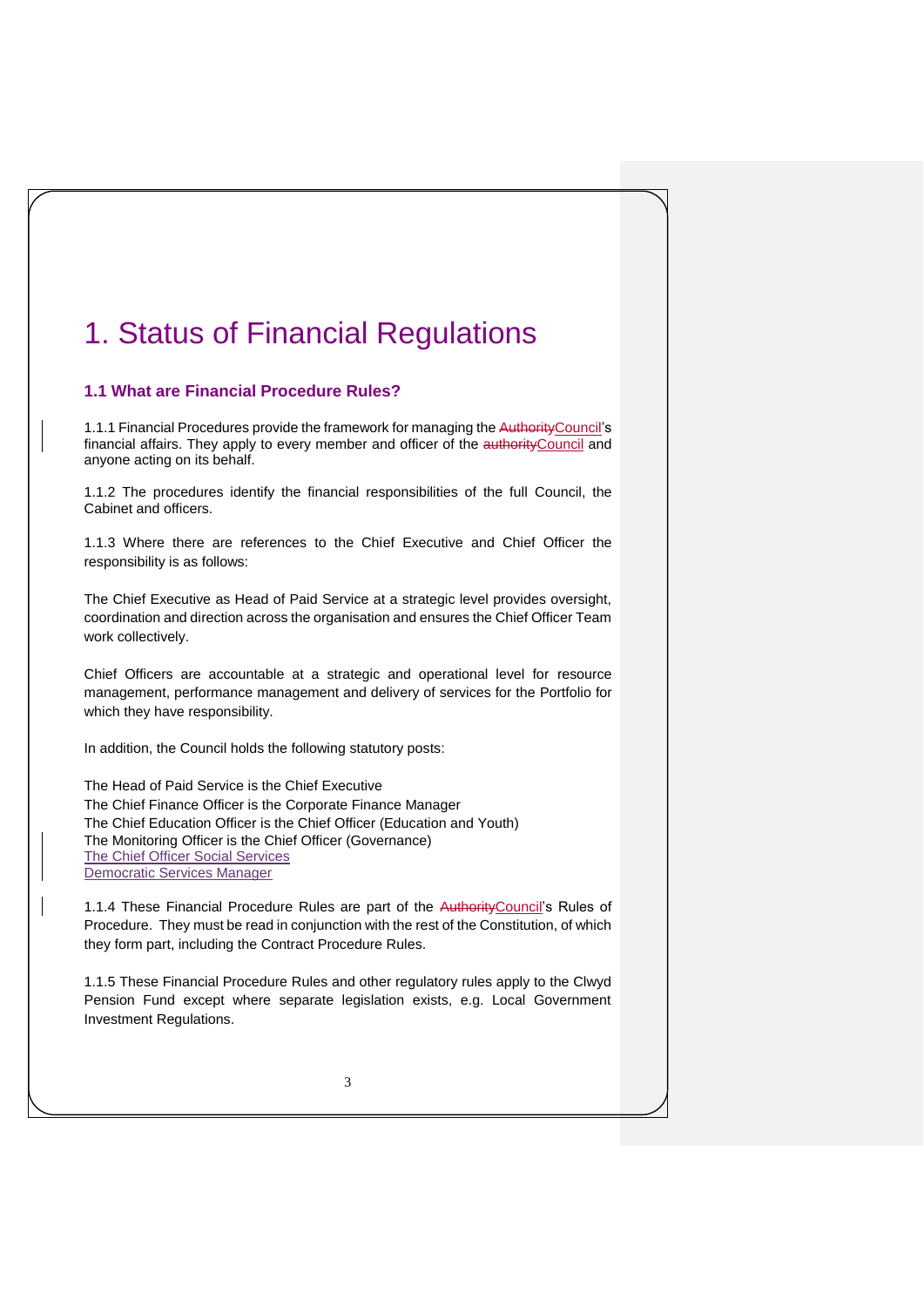# **1.2 Why are they important?**

1.2.1 To conduct its business effectively, the AuthorityCouncil needs to ensure that sound financial management arrangements are in place and that they are strictly adhered to in practice. Part of this process is the establishment of Financial Procedures which set out the financial responsibilities of the AuthorityCouncil. These procedures have been devised as a control to help the AuthorityCouncil manage its financial matters properly in compliance with all necessary requirements.

1.2.2 Good, sound financial management is a key element of the AuthorityCouncil's Corporate Governance framework which helps to ensure that the AuthorityCouncil is doing the right things, in the right way, for the right people, in a timely, inclusive, open, honest and accountable manner.

1.2.3 Good financial management secures value for money, controls spending, ensures due probity of transactions and allows decisions to be informed by accurate accounting information.

1.2.4 Good financial management requires secure and reliable records and systems to process transactions and information and substantiate the effective use of public money*.*

1.2.5 Financial Procedures should not be seen in isolation, but rather as part of the overall regulatory framework of the AuthorityCouncil as set out in the Council's Constitution.

### **1.3 Who do Financial Procedures apply to?**

1.3.1 Financial Procedures apply to every member and officer of the AuthorityCouncil and anyone acting on its behalf. Members and officers have a general responsibility for taking reasonable action to provide for the security and use of the resources and assets under their control, and for ensuring that the use of such resources and assets is legal, is consistent with Authority Council policies and priorities, and is properly aAuthorised, provides value for money and achieves best value.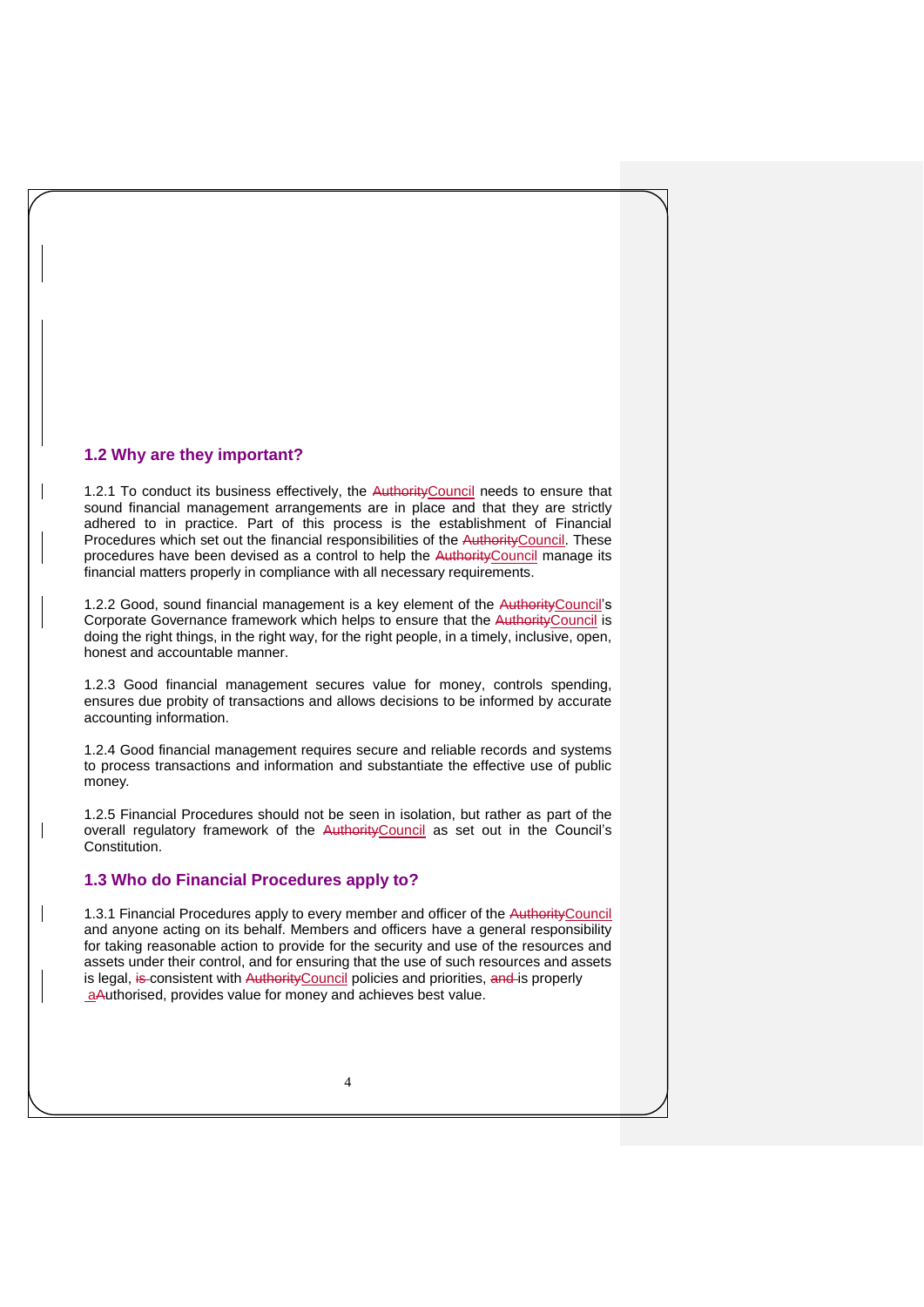1.3.2 Separate financial procedures have been incorporated into the AuthorityCouncil's Scheme for Financing of Schools and relate to those matters where decisions have been delegated to school governing bodies.

1.3.3. These Financial Procedures shall apply in relation to any partnership for which the Council is the accountable body, unless the Council expressly agrees otherwise. Where services are provided via an 'Alternative Delivery Model', specific financial procedures will be incorporated into the individual models.

1.3.4 Failure to observe Financial Procedures may result in action under the AuthorityCouncil's disciplinary procedures.

#### **1.4 Who is responsible for ensuring that they are applied?**

1.4.1 The Chief Executive and Chief Officers are ultimately responsible to the Council for ensuring that Financial Procedures are applied and observed by his/her staff and contractors providing services on the AuthorityCouncil's behalf and for reporting to the Chief Finance Officer any known or suspected breaches of the procedures.

1.4.2 The Chief Finance Officer is responsible for maintaining a continuous review of the Financial Procedures and submitting any additions or changes necessary to the Council for approval. The Chief Finance Officer is also responsible for reporting, where appropriate, breaches of the Financial Procedures to the Council and/or to the Members.

1.4.3 The Chief Finance Officer is responsible for issuing advice and guidance to underpin the Financial Procedures which Members, Chief Executive and Chief Officers and others acting on behalf of the AuthorityCouncil are required to follow.

1.4.4 Where any Officer considers that complying with Financial Procedures in a particular situation might conflict with the achievement of value for money or the principles of Best Value or the best interests of the Local Authority Council, he/she shall raise the issue with the Chief Finance Officer who will, if he/she considers necessary and appropriate, seek formal approval from the Council for a specific waiver of the procedures, or an amendment to the procedures themselves.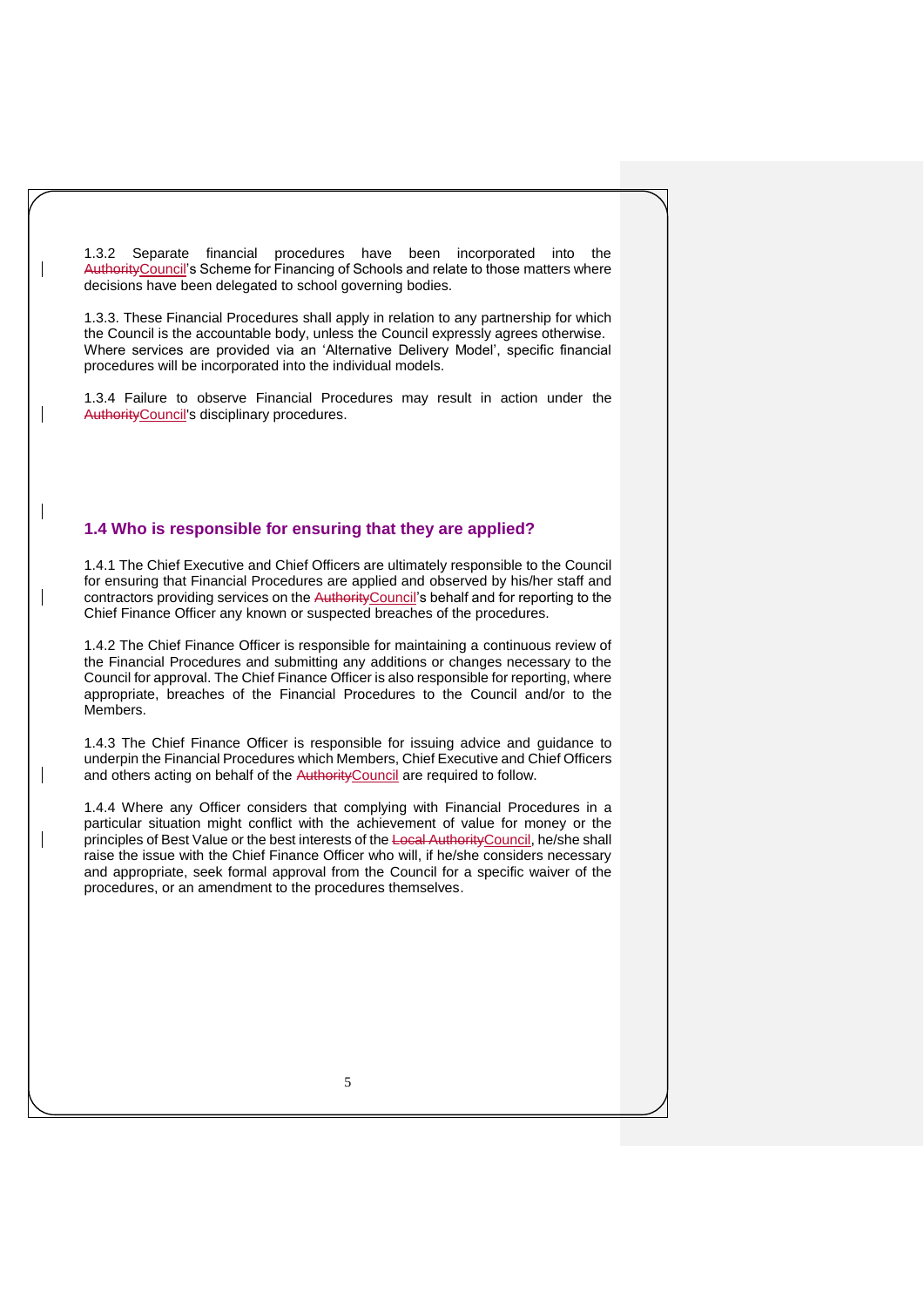# 2. Financial Management – General Roles and Responsibilities

#### **The Role of the Full Council**

2.1.1. The Council has a duty towards its Council Tax payers and Non Domestic Ratepayers with regard to financial decisions and their consequences. The full Council is responsible for adopting the Council's Constitution and Members' Code of Conduct and for approving the budget and policy framework within which the Cabinet operates. It is also responsible for approving and monitoring compliance with the authorityCouncil's overall framework of accountability and control. The full Council is also responsible for monitoring compliance with policies and related Cabinet decisions.

#### **2.2 The Role of the Cabinet**

2.2.1 The Cabinet (as the Council's Executive) is responsible for proposing the Budget and Policy Framework to full Council, and for discharging executive functions in accordance with the Budget and Policy Framework.

#### **2.3 The Role of the Chief Finance Officer**

2.3.1 The Chief Finance Officer is accountable to the Chief Executive and the Council and has statutory duties that provide overall responsibility for the financial administration and stewardship of the Council. This statutory responsibility cannot be overridden. These statutory duties arise from:

- Section 151 of the Local Government Act 1972
- The Local Government Finance Act 1988
- The Local Government and Housing Act 1989
- The Accounts and Audit Regulations (Wales) Regulations currently in force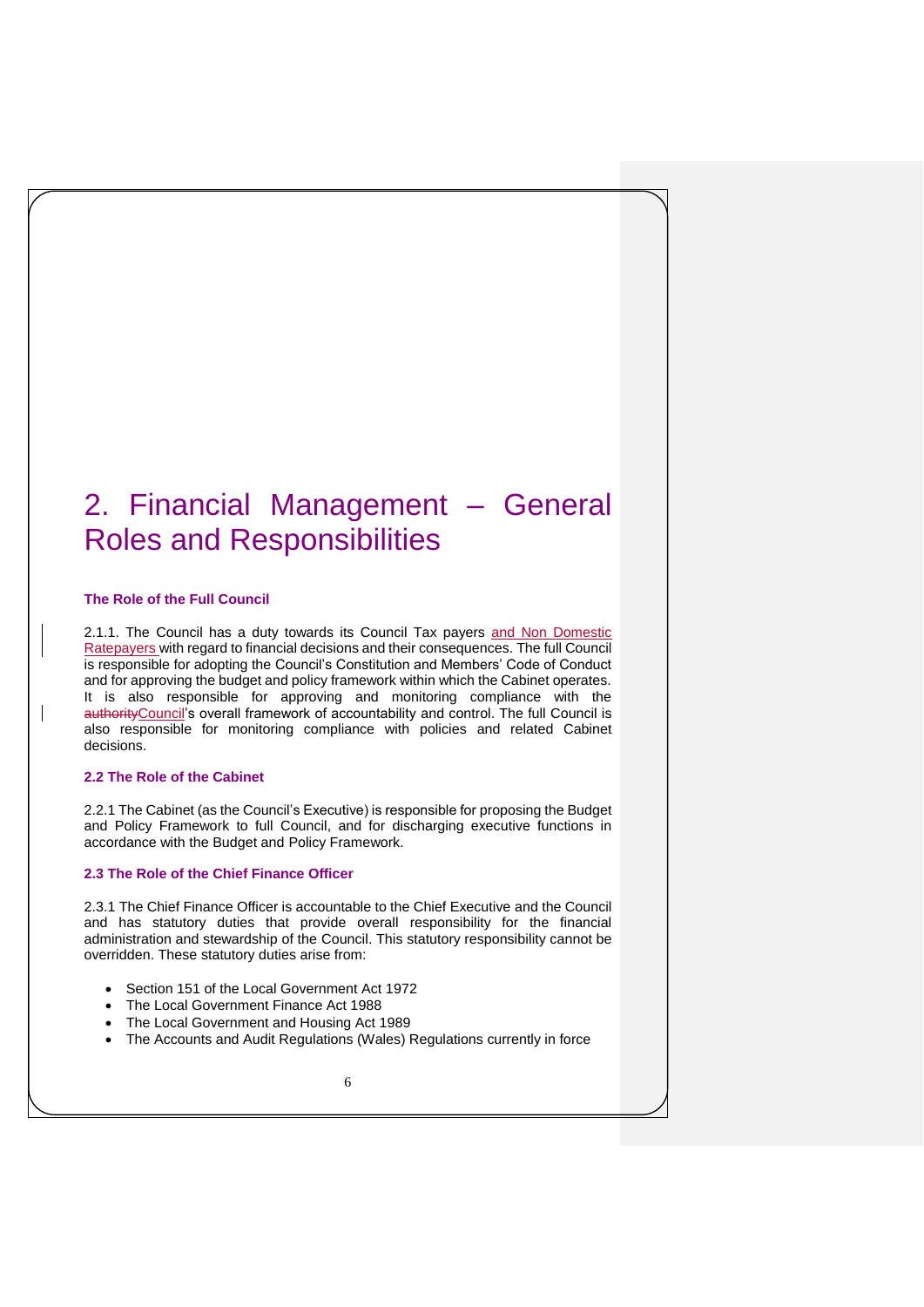2.3.2 The Chief Finance Officer among other functions is responsible for;

- a) The proper administration of the Council's financial affairs.
- b) Setting and monitoring compliance with financial management standards.
- c) Advising on the corporate financial position and on the key financial controls necessary to secure sound financial management.
- d) Advising on all matters which affect, or potentially affect, the finances or financial administration of the Council.
- e) Providing financial information.
- f) Making recommendations to the Cabinet and Council for the preparation of the revenue budget and capital programme.
- g) Preparing the approved revenue budget and capital programme.
- h) Treasury management.

The Chief Executive and Chief Officers are responsible for promoting the financial management standards set by the Chief Finance Officer in their portfolio and monitoring adherence to the standards and practices, liaising as necessary with the Chief Finance Officer.

Section 114 of the Local Government Finance Act 1988 requires the Chief Finance Officer to report to every Member of the Cabinet or the Council as appropriate and to the External Auditor, if the Council, a Committee or Officer of the AuthorityCouncil, or a Joint Committee on which the Council is represented:

- Has made, or is about to make, a decision which involves or would involve the Council incurring expenditure which is unlawful.
- Has taken, or is about to take, a course of action which, if pursued to its conclusion, would be unlawful and likely to cause a loss or deficiency to the Council.
- Is about to make an unlawful entry in the Council's accounts.

The Chief Finance Officer must consult with the Head of Paid Service and the Monitoring Officer when preparing any report under Section 114.

The Chief Finance Officer shall make a report under this Section if it appears to him or her that the expenditure of the Council incurred (including expenditure it proposes to incur) in a financial year is likely to exceed the resources (including sums borrowed) available to it to meet that expenditure.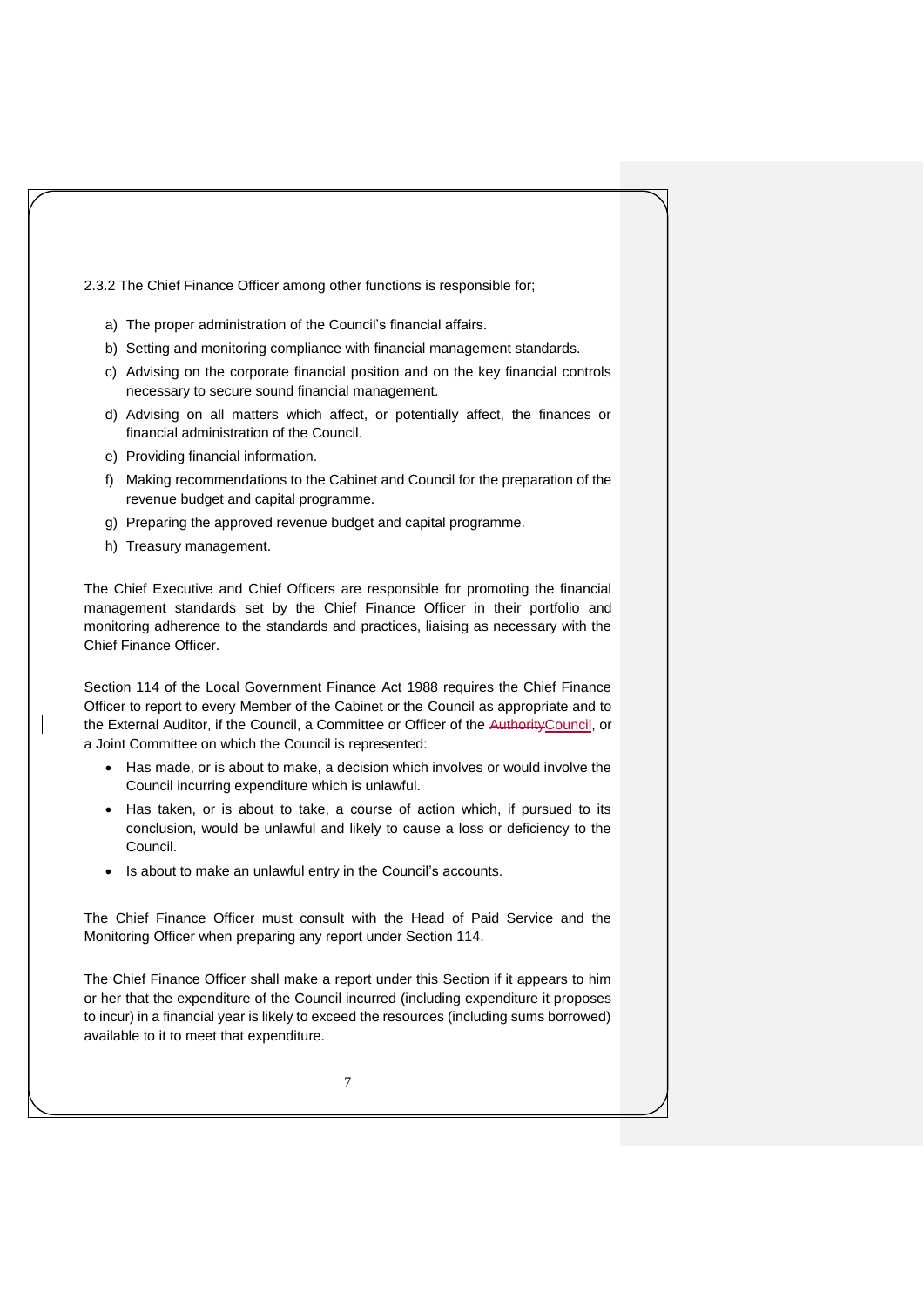Section 114 of the 1988 Act also requires:

- The Chief Finance Officer to nominate a properly qualified member of staff to deputise should he or she is unable to perform the duties under Section 114 personally, due to absence or illness.
- The Council to provide the Chief Finance Officer with sufficient staff, accommodation and other resources – including legal advice where this is necessary – to carry out the duties under section 114.
	- (All references to a Committee (joint or otherwise) include Sub-Committees).

Where a report has been issued by the Chief Finance Officer under Section 114 of the Local Government Finance Act 1988, the Council and the Local AuthorityCouncil's Head of the Paid Service shall then follow the requirements of Sections 115 and 116 of the said Act.

#### **2.4 The Role of Chief Officers**

2.4.1 Chief Officers are each accountable to the Council for the financial mManagement and administration of those services and activities allocated to them in accordance with Council policy.

2.4.2 Chief Officers are responsible for:

- a) Ensuring that adequate and effective systems of internal control are operated to ensure the accuracy, legitimacy and proper processing of transactions and the management of activities, having regard to advice and guidance from the Chief Finance Officer.
- b) Ensuring that Cabinet members are advised of the financial implications of all proposals and that the financial implications have been agreed by the Chief Finance Officer.
- c) Consulting with the Chief Finance Officer in seeking approval regarding any matters which may affect the Council's finances materially, before any commitments are incurred.
- d) Consulting with each other on any issue with corporate financial implications before submitting policy options or recommendations to Members.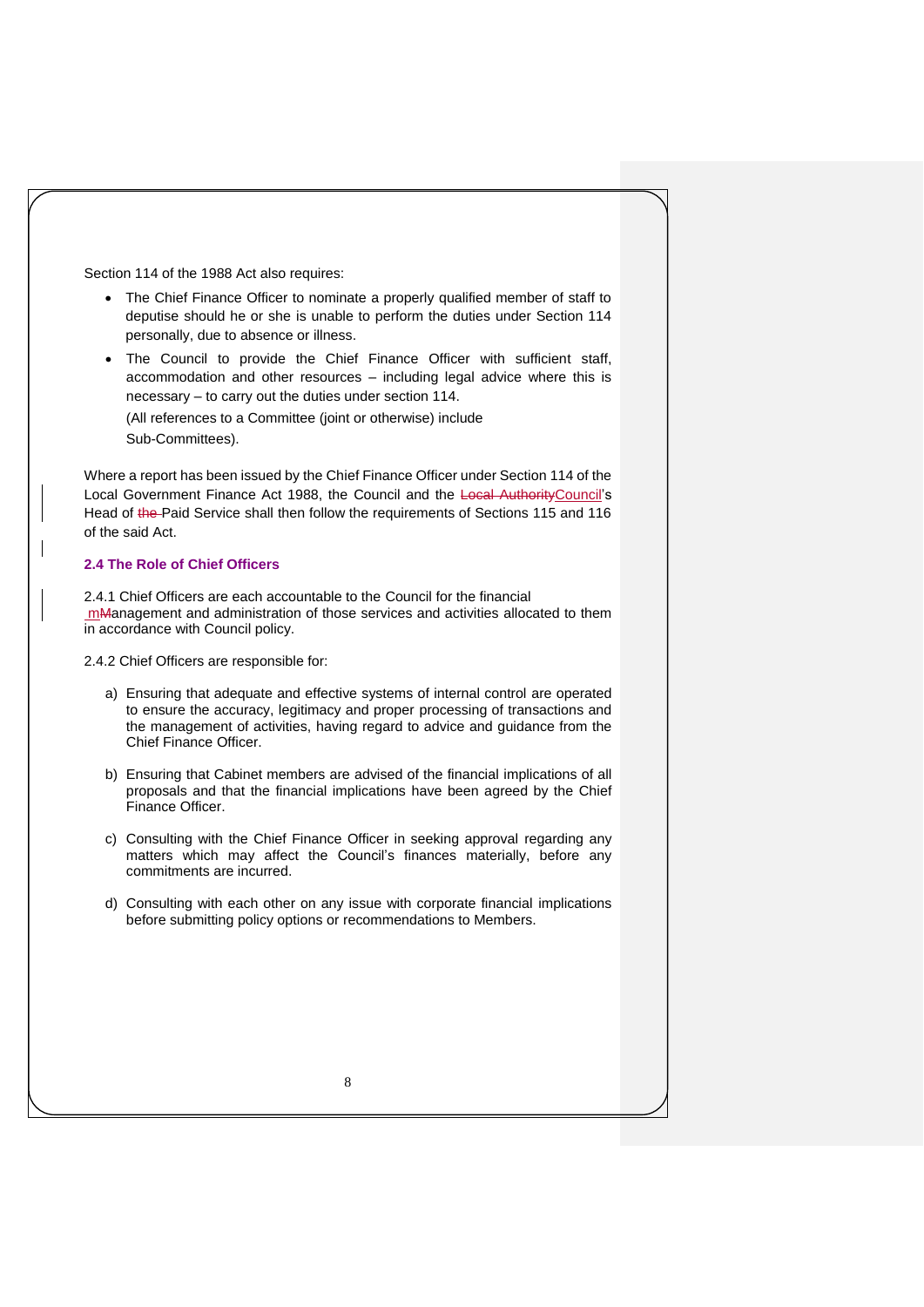# 3. Financial Planning

### **3.1 Strategic Planning**

# **Why is this important?**

Planning is a continuous process and is a fundamental tool in the management and control of the AuthorityCouncil. The Local AuthorityCouncil has a statutory responsibility to produce various plans. Financial planning is a key part of this process, setting out the financial consequences of the actions planned to meet the objectives and targets set within the plan.

### **Key Controls**

 $\overline{\phantom{a}}$ 

- Ensure that all relevant plans are produced and that they are consistent with Corporate objectives
- Produce plans in accordance with statutory requirements
- Meet the timetables set
- Ensure that all performance information is accurate, complete and up to date
- Provide improvement targets that are meaningful, realistic and challenging

# **Responsibilities of the Chief Finance Officer**

- a) To advise and supply the financial information that needs to be included in plans in accordance with the statutory requirements and agreed timetables
- b) To contribute to the development of corporate and service targets and objectives and performance information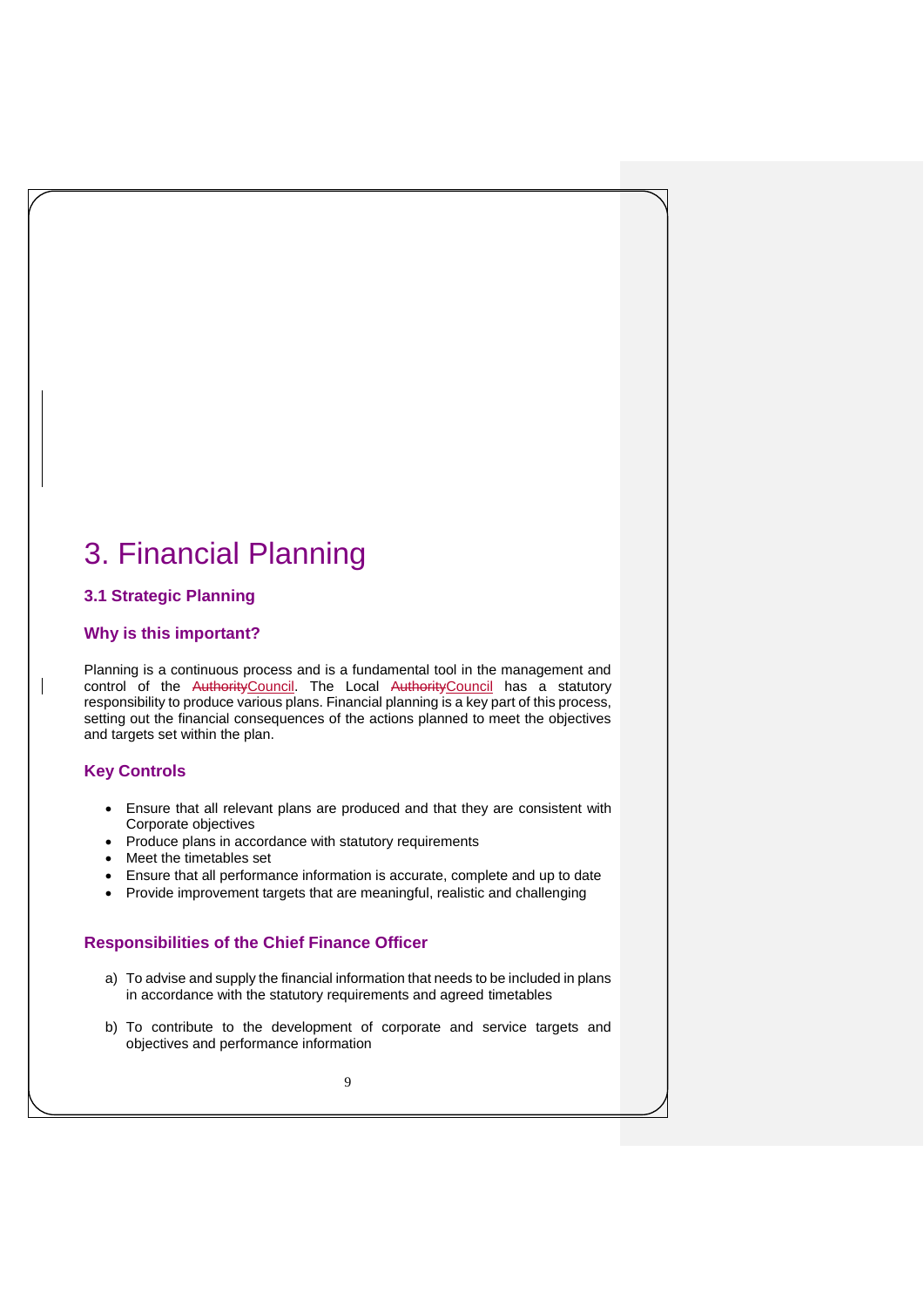c) To ensure that performance information is monitored frequently to allow corrective action to be taken if targets are not likely to be met

#### **Responsibilities of the Chief Officers**

- a) To contribute to the development of plans in line with statutory requirements
- b) To contribute to the development of corporate and service targets and objectives and performance information.

#### **3.2 Budgets and Medium Term Planning**

#### **Why is this important?**

The Local AuthorityCouncil is a complex organisation responsible for delivering a wide variety of services. It needs to plan effectively to enable scarce resources to be allocated in accordance with the Council's priorities.

Flintshire's Medium Term Financial Strategy (MTFS) provides a framework for the financial principles through which revenue and capital resources will be forecast, organised and managed to deliver the Authority Council's vision and strategic objectives.

The MTFS uses detailed intelligence led forecasting to estimate available resources, investment needs linked to the Authority's Council Plan and priorities, demand and externally led cost pressures and opportunities for efficiencies / savings for both revenue services and the capital programme over the medium term. The MTFS enables the gap between forecast funding levels and resource requirements to be identified over the medium term.

Detailed work is undertaken on an annual basis by Corporate the Finance Team, in conjunction with the Chief Executive and Chief Officer Team to build on the MTFS to enable a balanced revenue budget and capital programme which is approved by Authority Council for the following financial year.

#### **Responsibilities of the Chief Finance Officer**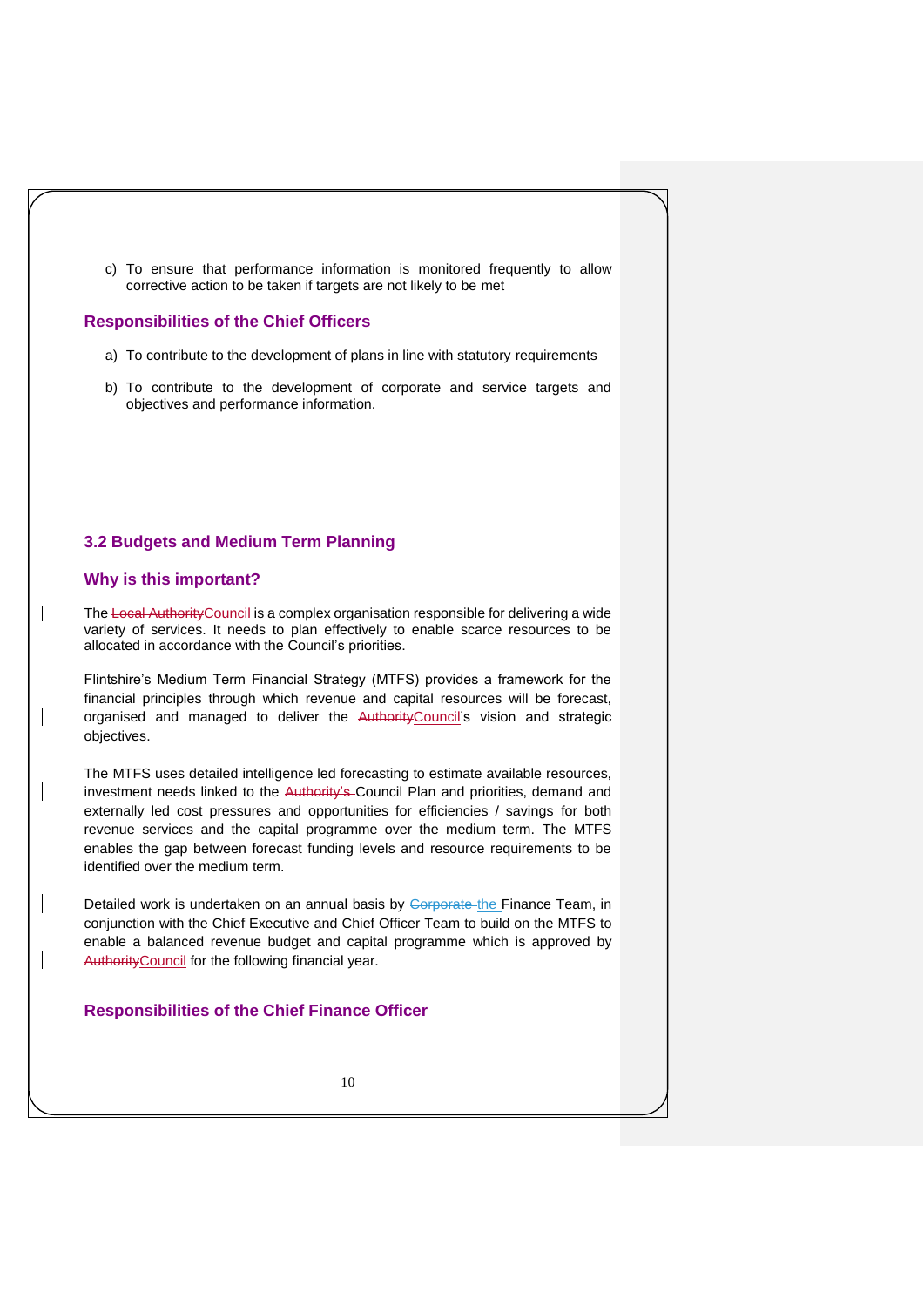- a) To prepare and submit reports on budget prospects for the Cabinet including resource constraints set by the Welsh Government
- b) To determine the detailed form of revenue estimates after consultation with the Cabinet, Chief Executive and Chief Officers
- c) To prepare and submit forecasting reports to the Cabinet on the aggregate spending plans and resources available to fund them.
- d) To advise on the medium term implications of spending decisions and prepare forecasts.
- e) To encourage the best use of resources and value for money by working with Chief Officers to identify opportunities to improve economy, efficiency and effectiveness
- f) To advise the Authority Council on proposals in accordance with responsibilities under Ssection 151 of the Local Government Act 1972

# **Responsibilities of the Chief Officers**

- a) To integrate financial and budget plans into service planning so that budget plans can be supported by financial and non financialnon-financial performance measures
- b) To encourage the best use of resources and value for money by working with the Chief Finance Officer to identify opportunities to improve economy, efficiency and effectiveness.

### **3.3 Budgeting**

#### **3.3.1 Revenue Budget**

### **Why is this important?**

Budgetary control and monitoring procedures ensure that once the budget has been formally approved by the County Council, resources allocated are used for their intended purposes and are properly accounted for. Budgetary control is a continuous process, enabling the authorityCouncil to review and adjust its budget targets during the financial year.

By continuously identifying and explaining variances against budgetary targets, the authorityCouncil can identify changes in trends and resource requirements at the earliest opportunity.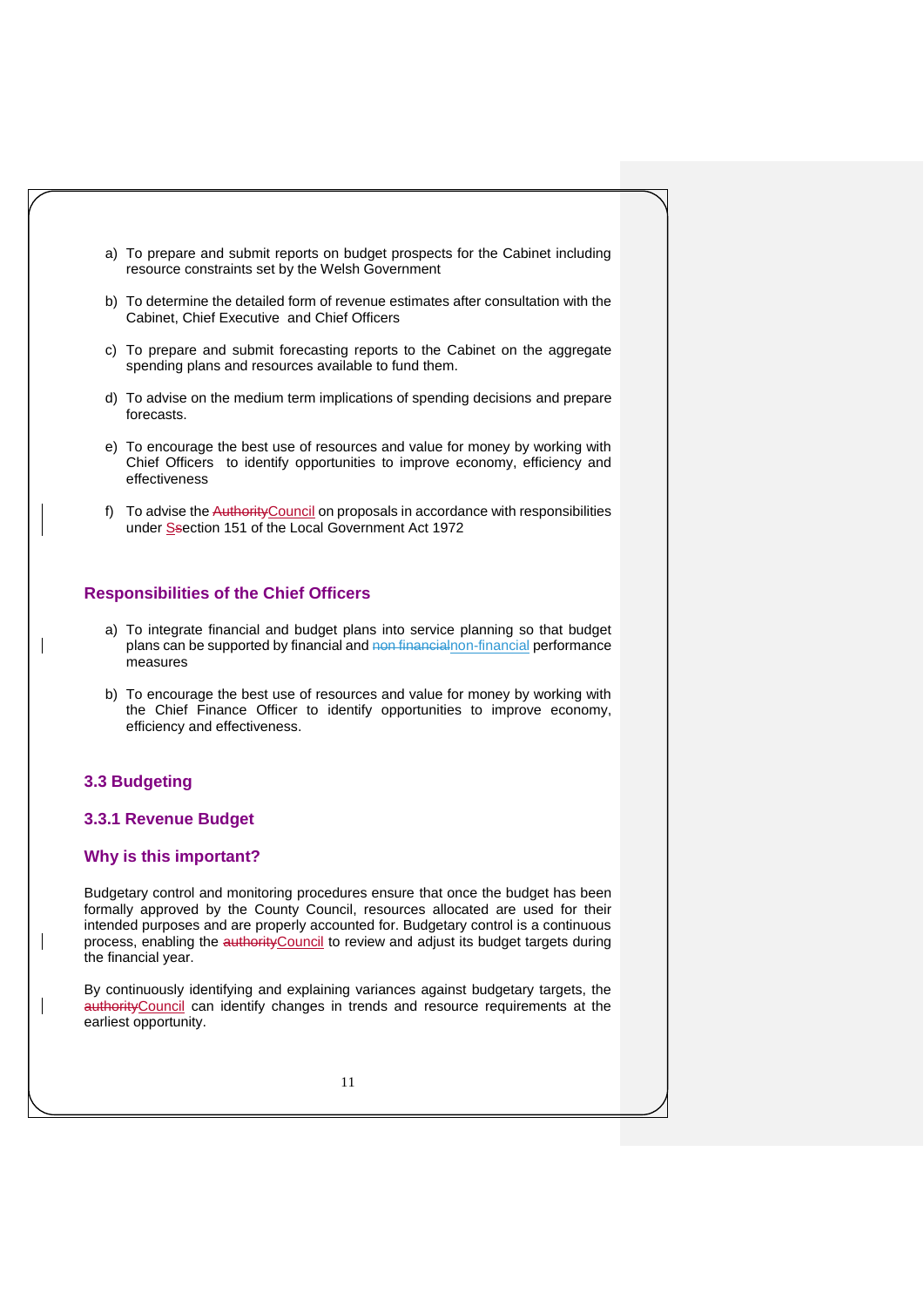# **Key Controls**

.

 $\overline{\phantom{a}}$ 

The key controls for managing and controlling the revenue budget are:

- Budget managers should be responsible only for income and expenditure that they can influence
- There is a nominated budget manager for each cost centre heading and the responsibilities for budgetary control are clearly defined.
- Budget managers accept accountability for their budgets and the level of service to be delivered and understand their financial responsibilities
- Budget managers follow an approved certification process for all expenditure
- Income and expenditure are properly recorded and accounted for
- Performance levels of service are monitored in conjunction with the budget and necessary action is taken to align service outputs and budget.
- An annual cycle is established to ensure budgets are promptly prepared

# **Responsibilities of the Chief Finance Officer**

To ensure an appropriate framework of budgetary management and control that ensures that:

- a) A revenue budget is prepared on an annual basis, together with a revenue projection over the medium term, for consideration by the Cabinet, which will make recommendations to the Council. The Council is responsible for the approval of the revenue budget.
- b) A resource allocation process is developed and maintained for consideration by Members at each stage of the revenue budget process
- c) The revenue budget includes the proposed level of unallocated Council Fund reserves, proposed taxation levels and the proposed budgets for each Chief Officer and for central and corporate budget heads.
- d) Each Chief Officer has available timely information on receipts and payments on each budget which is sufficiently detailed to enable managers to fulfil their budgetary responsibilities
- e) Expenditure is committed only against an approved budget head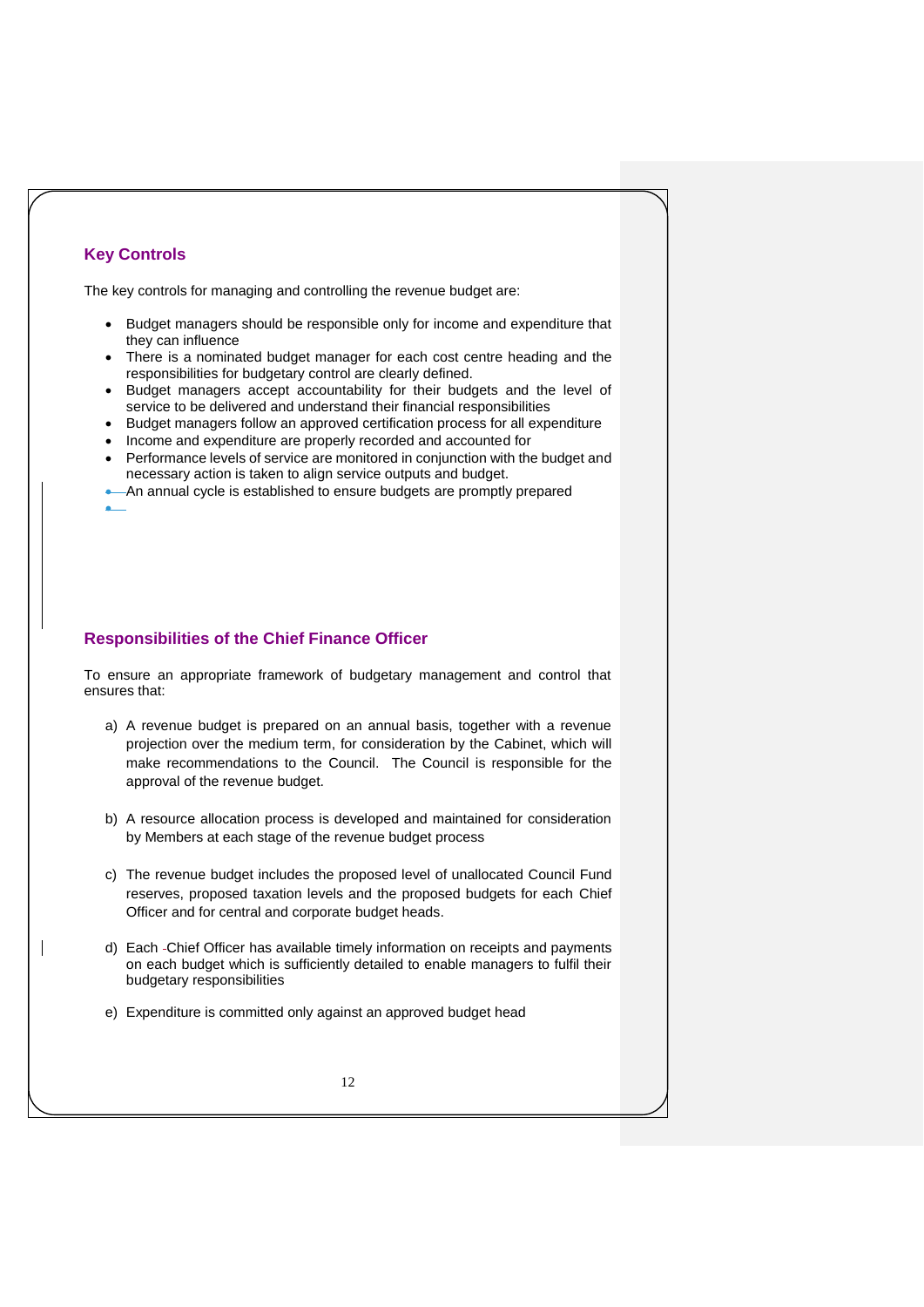f) Significant variances from approved budgets are investigated and reported by budget managers on a regular and timely basis.

### **Responsibilities of the Chief Officers**

- a) To maintain budgetary control within their departments and ensure that all income and expenditure are properly recorded and accounted for.
- b) To ensure that an accountable budget manager is identified for each area of income and expenditure under the control of the Chief Officer. As a general principle, budget responsibility should be aligned as closely as possible to the decision making that commits expenditure
- c) Ensure that Managers and all staff understand their financial responsibilities.
- d) Ensure that budget managers follow the monthly budget monitoring procedures when using Collaborative Planning (CP) system.
- e) To prepare annual service plans linked to the Council Plan identifying any budgetary implications for inclusion in the Medium Term Financial Plan for Member consideration.
- f) To ensure that spending remains within the service's overall cash limit, and that individual budget heads are not overspent, by monitoring the budget and taking appropriate corrective action where significant variations from the approved budget are forecast. Variances in excess of £50k should be reported with an explanation to the Chief Finance Officer.
- g) Prepare budget action plans where a significant overspend is forecast. The action plan should identify how expenditure will be brought back into line with budget, either by taking corrective action, or through the proposed use of compensating savings elsewhere in their budget.
- h) Report areas of forecast under spend, along with the implications for future years, for corporate consideration of where any available resources should be re-allocated. The use of budget savings other than in accordance with the approved budget is not permitted without Cabinet approval.
- i) Consult with the Chief Finance Officer and seek advice on further action to be taken before any commitments are incurred, where these are not covered by the Council's approved budget.
- j) Report significant variations from budget to the Chief Finance Officer, who will report the position and any budget actions plans in the overall budget monitoring report to Cabinet. In certain circumstances it may be that the significance of the variance requires a separate report to Cabinet for consideration or approval. The report will outline the reasons for the projected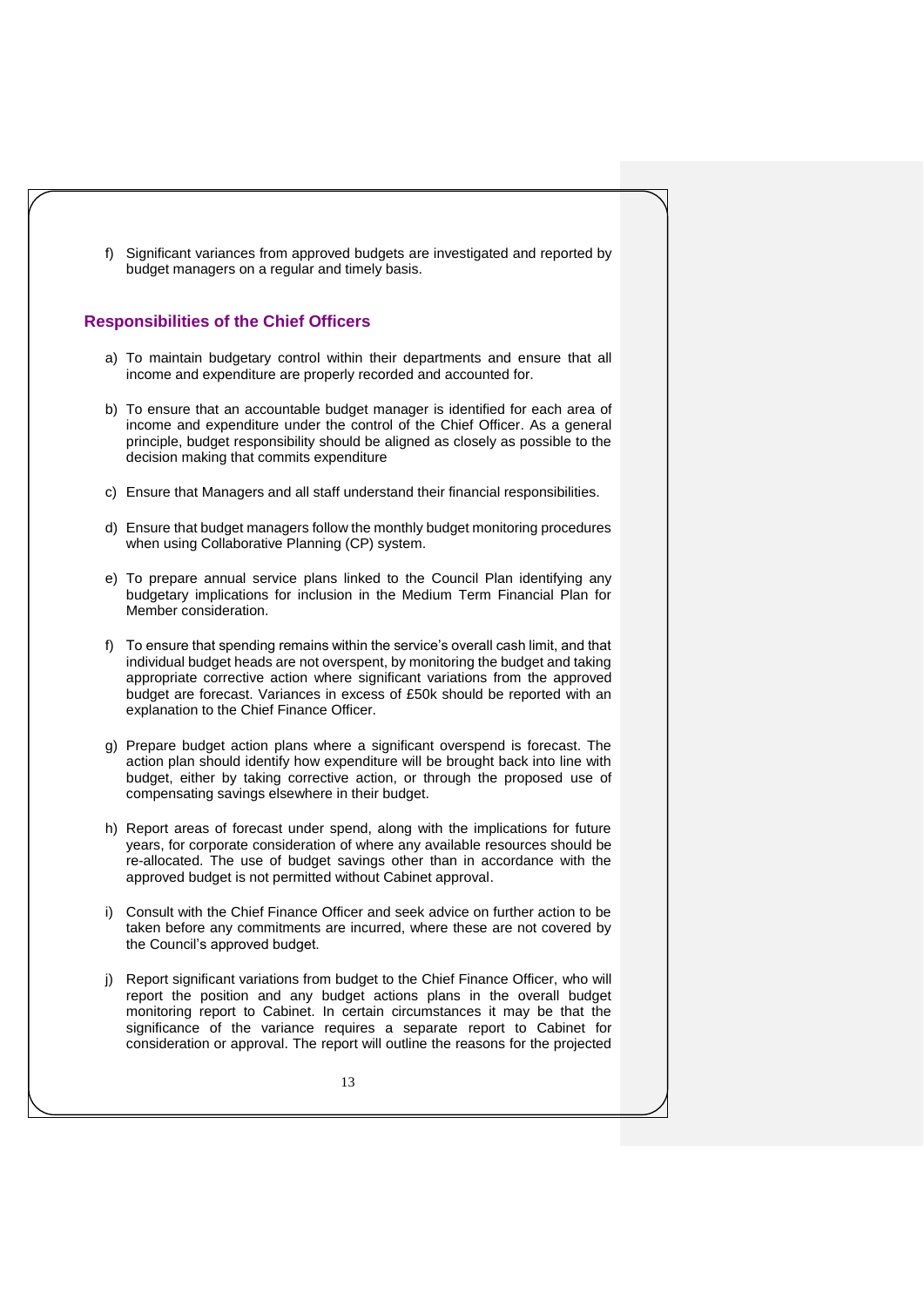variance, the implications for future years' budgets, along with the budget action plan to bring expenditure in line with the budget.

- k) Budget action plans will be monitored by the relevant Chief Officer who will notify the Chief Finance Officer should it emerge that a budget action plan will fail to prevent an overspend. The Chief Finance Officer will report the position to Cabinet.
- I) In exceptional cases submit reports to the Cabinet and to the AuthorityCouncil. in consultation with Chief Finance Officer, where a Chief Officer is unable to balance expenditure and resources within existing approved budgets under his or her control, requesting a supplementary budget allocation for the current financial year only.
- m) Nothing in the Financial Procedure Rules shall prevent expenditure being incurred which is essential to meet any immediate needs arising from an emergency, including any expenditure under Section 155 of the Local Government and Housing Act 1989 (Emergency Financial Assistance Scheme, formerly known as the "Belwin" scheme). Such action shall only be taken after consultation with the Chief Finance Officer, and any such expenditure must be reported retrospectively to the Cabinet, and the funding for such expenditure must be agreed as soon as possible.
- n) To ensure compliance with the scheme of virement.

### **3.3.2 Budget Virements/Accounting Adjustments**

#### **Why is this important?**

Transfers between budgets is an integral and important feature of budgetary control for an organisation to ensure sound financial management.

In general terms there are two main types of budget transfers:-

1. Accounting Adjustments – this is where it is necessary to transfer a budget from one place to another to account properly for the relevant expenditure or income but where the approved purpose of that expenditure/income does not change from that approved by County Council. An example of this is the allocation of energy inflation which is held centrally and allocated to portfolio areas based on evidenced need.

1.

2. Formal Virements – this is where there is an intended action to transfer budget from one place to another that does change the purpose of the expenditure/income approved by County Council. An example of this would be the transfer of an amount from Adult Social Services to Children's Social Services to deal with a pressure in the Children's Services area.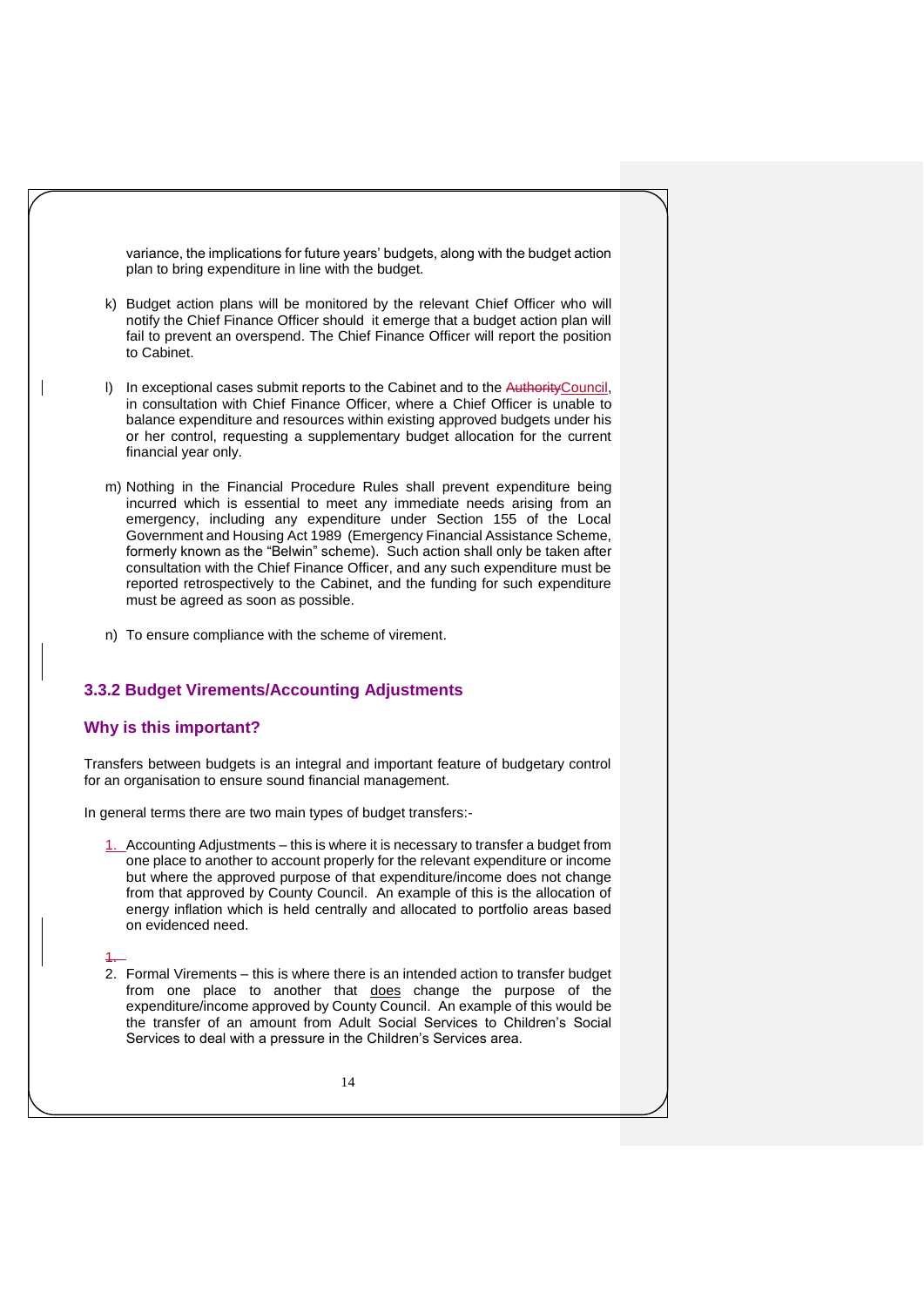The Key Principles underpinning the control of budget transfers are as follows:

- Where Budget transfers relate to a change of use or policy they should be authorised and there should be formal evidence of this.
- Transferring budgets simply to minimise variances are specifically precluded.
- Where an approved budget is a lump sum provision or contingency intended for allocation during the year, its allocation will not be treated as a virement provided the amount is used in accordance with the purposes for which it was originally intended, or if Cabinet has approved the basis on which it will be allocated.

Formal Virements in excess of £100,000 (this includes cumulative amounts over £100,000) should be submitted to Cabinet for Approval.

 Where there are policy implications for the Council which require a budget virement, Cabinet approval must be obtained.

Overall control of budget transfers is undertaken within the Strategy, Accounting and SystemsStrategy and Insurance team which tracks the movements as part of the budget monitoring process and also ensures that any virements that change the purpose of the funding are subject to the relevant approval.

The Corporate Finance Manager as Section 151 officer-Officer for the Council has a legal responsibility to ensure the proper management of the Councils financial affairs and is content that the rules and procedures in place governing the virement of budget are adequate.

### **Key Controls**

- Performance levels of service are monitored in conjunction with the budget and necessary action is taken to align service outputs and budget
- Notification of virements should be given to the Chief Finance Officer and approved

# **Responsibilities of the Chief Finance Officer**

- a) Ensure that budget virements in excess of £100,000 (cumulative) are submitted to Cabinet for approval.
- b) Where there are policy implications for the Council ensure that Cabinet approval is obtained where it is proposed to vire between budgets of different Cabinet Portfolio holders or vire between budgets managed by different Chief Officers.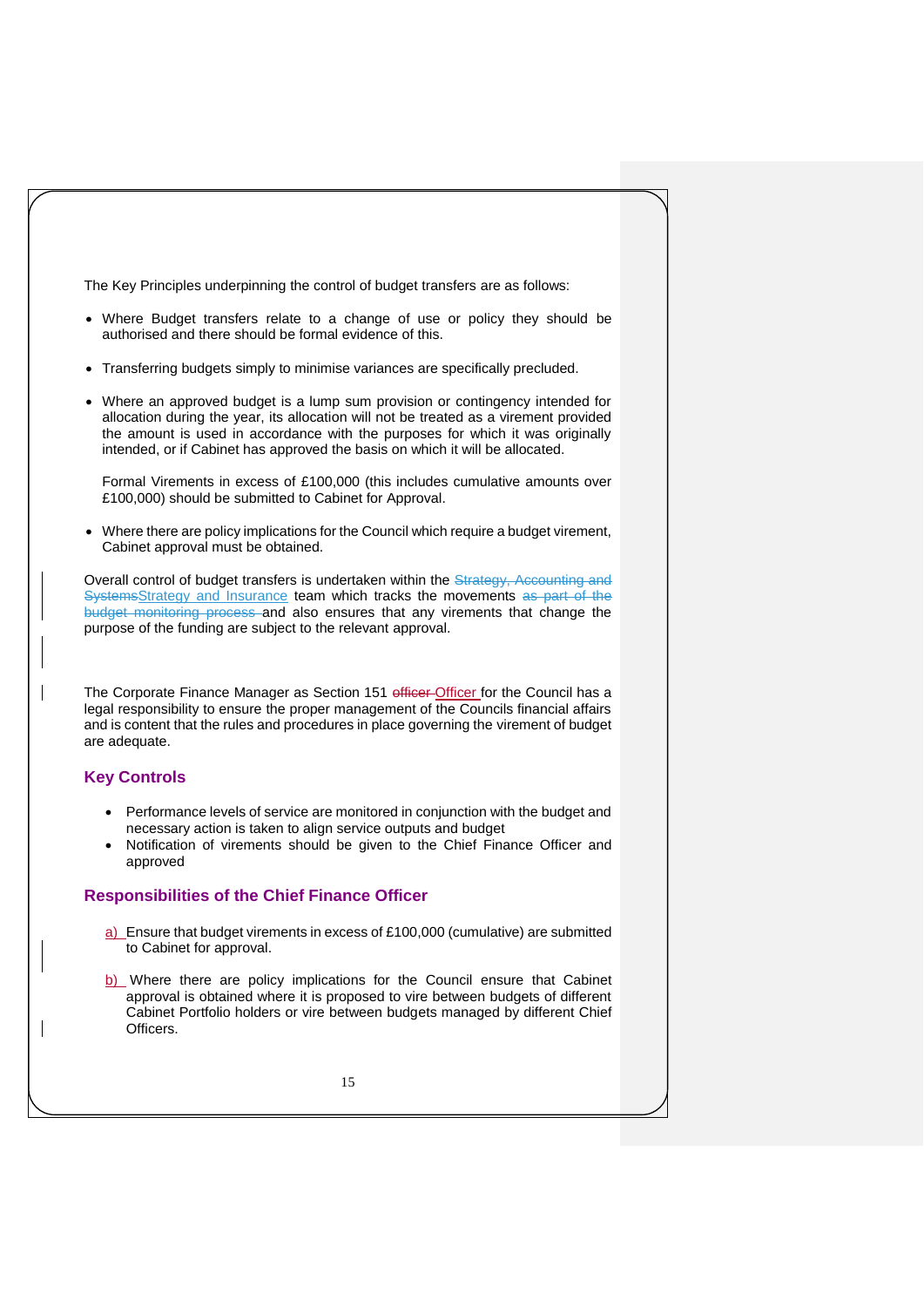$\frac{a}{c}$  Where there are implications to the policy framework submit a joint report with the relevant Chief Officer.

### **Responsibilities of the Chief Officers**

a) To ensure compliance with the scheme of virement.

 $a$ b) To agree with the relevant Chief Officer where it appears that a virement proposal may impact materially on another service area.

# **3.4 Capital Programmes**

# **Why is this important?**

Capital expenditure involves acquiring or enhancing fixed assets with a long term value to the authority Council such as land, buildings and major items of plant, equipment and vehicles. Capital assets shape the way services are delivered in the long term and create financial commitments for the future in the form of financing costs and revenue running costs.

# **Key Controls**

The key controls for capital programmes are:

- Specific approval by the County Council for the programme of capital expenditure
- Expenditure on capital schemes is subject to the approval of the Chief Officer
- A scheme and estimate, including project plan, progress targets and associated revenue expenditure is prepared for each capital project
- Accountability for each proposal is accepted by a named manager
- Monitoring of progress in conjunction with expenditure and comparison with approved budget.

### **Responsibilities of the Chief Finance Officer**

- a) To prepare capital estimates jointly with Chief Officers to report them to the Cabinet for approval which will make recommendations to the Council.
- b) To be responsible for the monitoring of the capital programme in conjunction with the Chief Officer for Organisational Change (Housing and Assets).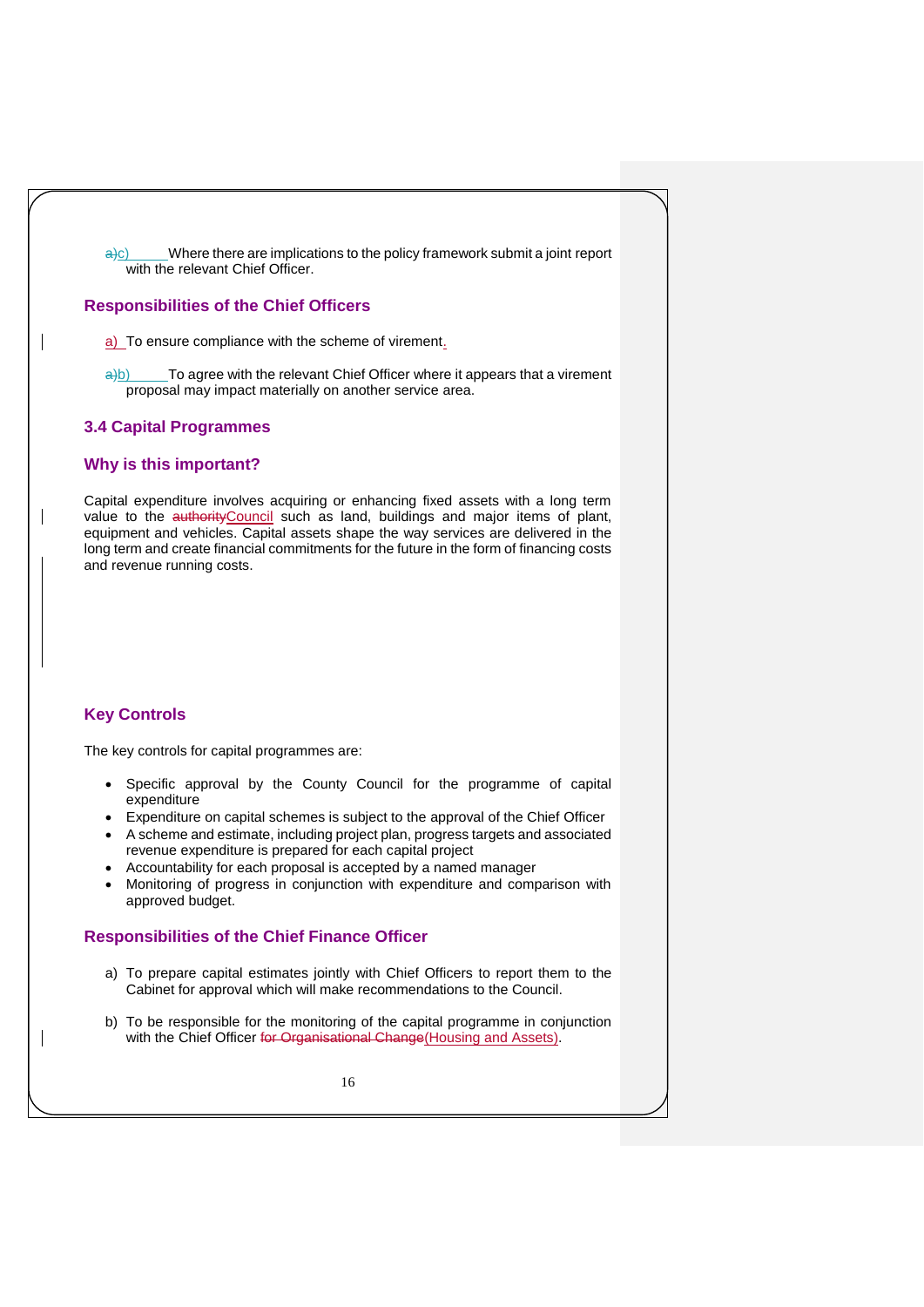- c) To prepare and submit reports to the Cabinet on the projected income, expenditure and resources compared with the approved estimates on a quarterly basis. The report will identify changes in capital resources, including the generation of capital receipts and the effect of carry forward together with quantifying contractually uncommitted values by scheme.
- d) To obtain authorisation from the Cabinet for individual schemes where the estimated expenditure exceeds the capital programme provision by more than the specified amount.
- e) To ensure that whole schemes, or distinct parts thereof, which are identified as slipping into the following financial year, shall be included in the Capital Programme assessments for the later year.
- f) Ensure that the approved Capital Programme includes information on grant funded schemes if appropriate.

#### **Responsibilities of the Chief Officers**

- a) To comply with guidance concerning capital schemes and controls issued by the Chief Finance Officer
- b) To ensure that all capital proposals have undergone a project appraisal in accordance with guidance issued by the Chief Finance Officer.
- c) To prepare regular reports reviewing the capital programme provisions for their services
- d) To ensure that adequate records are maintained for all capital contracts
- e) To proceed with projects only when there is adequate provision in the capital programme and with the agreement of the Chief Finance Officer, where required.
- f) To ensure that credit agreements such as leasing agreements are not entered into without the agreement of the Chief Finance Officer (via the Treasury Management Team) and if applicable approval of the scheme through the capital programme.
- g) To ensure that for the purchase of all items which are not brand new that a Hire Purchase Information (HPI) check has been undertaken to ensure that there is no outstanding finance.

## **3.5 Maintenance of Reserves**

**Why is this important?**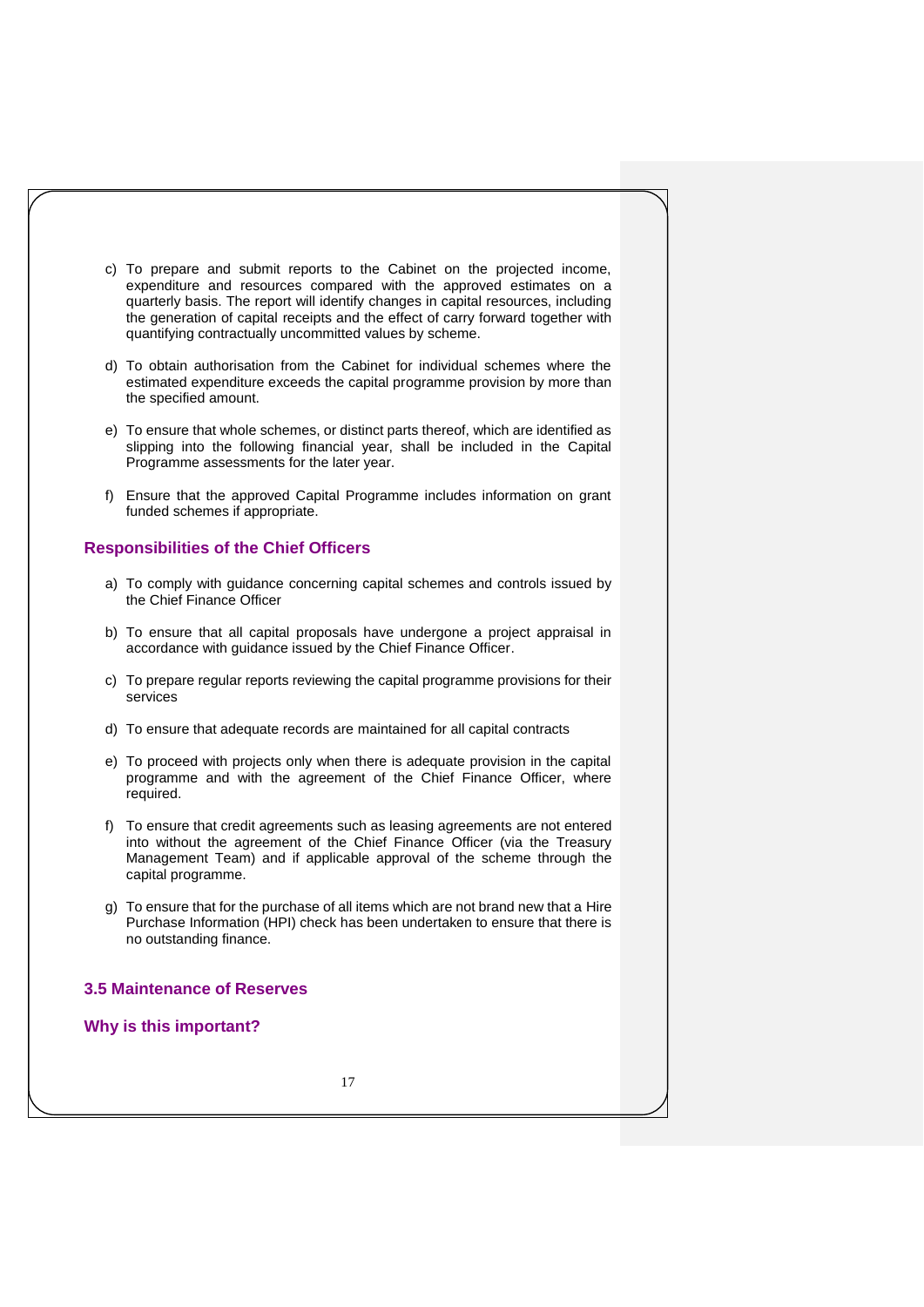The Councillocal authority must decide the general level of reserves it wishes to maintain before it can decide the level of Council tax. Reserves are maintained as a matter of prudence. They enable the authority Council to provide for unexpected events and therefore protect it from overspending should such events occur. Reserves for specific purposes may also be maintained such as the purchase or renewal of capital items.

### **Key Controls**

To maintain reserves in accordance with the CIPFA Code of Practice and agreed accounting policies.

The Councils Reserves protocol must be adhered to by all officers to ensure the controls governing reserves are followed.

## **Responsibilities of the Chief Finance Officer**

To advise the Cabinet and/or the full Council on prudent levels of reserves for the authorityCouncil and to provide an annual statement as to the adequacy of the level of reserves held.

#### **Responsibilities of the Chief Officers**

To ensure that resources are used only for the purposes for which they were intended. To ensure the Reserves Protocol is followed.

# 4. Risk Management and Control of **Resources**

#### **4.1 Risk Management**

#### **Why is this important?**

 $\overline{\phantom{a}}$ 

The Local AuthorityCouncil, like any organisation, faces risks to people, property and continued business operations. Risk is the chance or possibility of loss, damage, injury or failure to achieve objectives caused by an unwanted or uncertain action or event. Risk management is the planned and systematic approach to the identification, evaluation and control of risk. Its objectives are to secure the assets of the AuthorityCouncil and ensure the continued financial and organisation well beingwellbeing of the organisation Council. Risk management is concerned with evaluating the measures the AuthorityCouncil has in place to manage identified risks and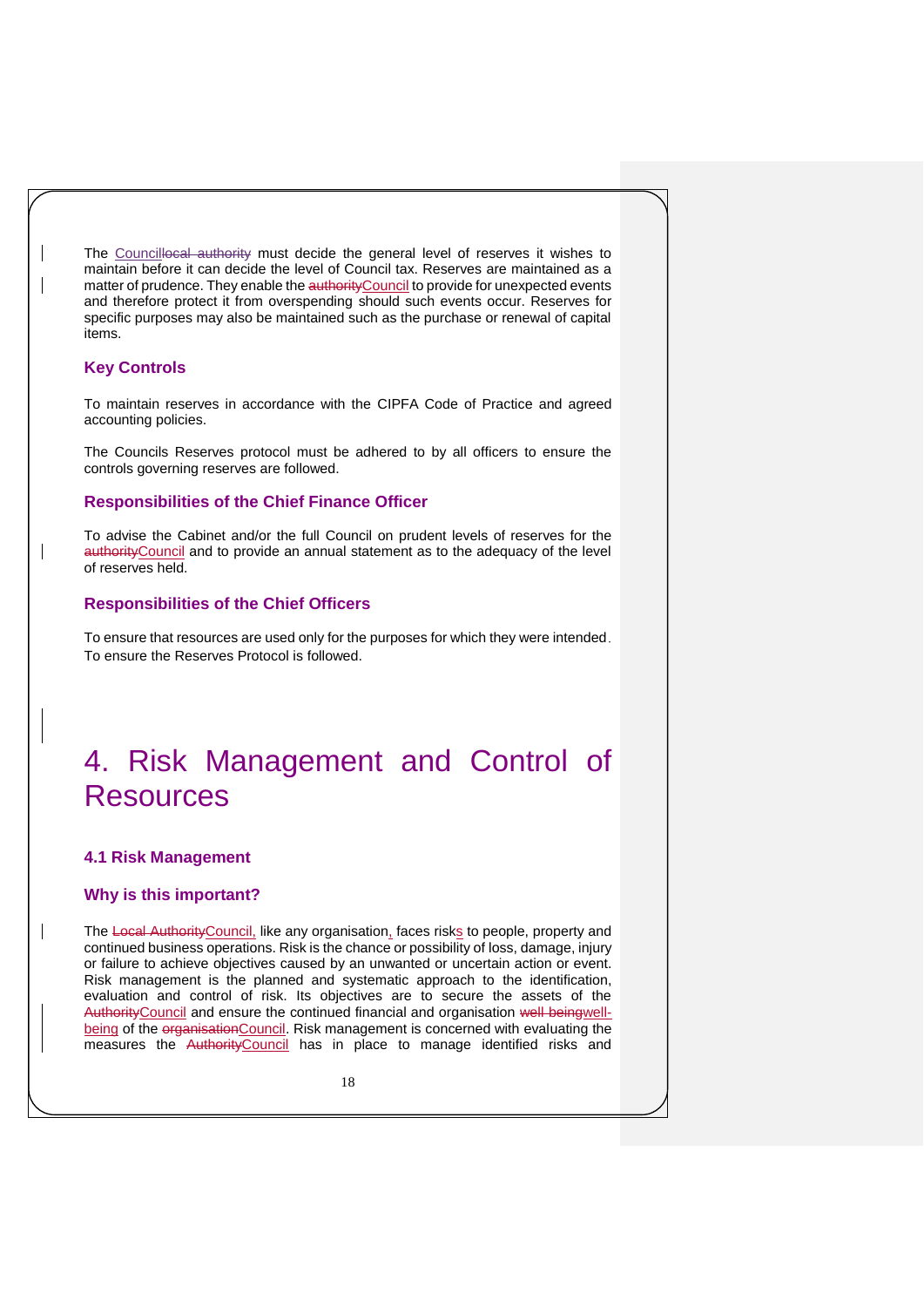recommending the course of action the organisation needs to take to control these risks effectively.

Risk Management is an integral part of the Council's Governance Framework and Internal Control. The Council has a Risk Management Strategy which outlines how the AuthorityCouncil manages risk corporately.

# **Key Controls**

The key controls for risk management are:

- Procedures are in place to identify, assess, prevent or contain material known risks
- A monitoring process is in place to review regularly the effectiveness of risk reduction strategies and the operation of these controls. The risk management process should be conducted on a continuing basis.
- Managers know that they are responsible for managing relevant risk and are provided with relevant information
- Provision is made for losses that might result from the risks that remain
- Procedures are in place to investigate claims within required timescales
- Acceptable levels of risk are determined and insured against where appropriate
- Business Continuity Plans are in place.

# **Responsibilities of the Chief Finance Officer**

- a) To develop and implement risk management controls in conjunction with Chief Officers.
- b) To include all appropriate employees of the authorityCouncil in a suitable Ffidelity Gguarantee insurance policy.
- c) To effect corporate insurance cover, for all relevant and identified risks, through external insurance and internal funding and negotiate all claims in consultation with other officers.
- d) In consultation with other officers if applicable, to negotiate all claims with a view to minimising both financial and reputational loss.

### **Responsibilities of the Chief Officers**

a) To notify the Chief Finance Officer immediately of any loss, liability or damage that may lead to a claim against the authority Council, and to respond promptly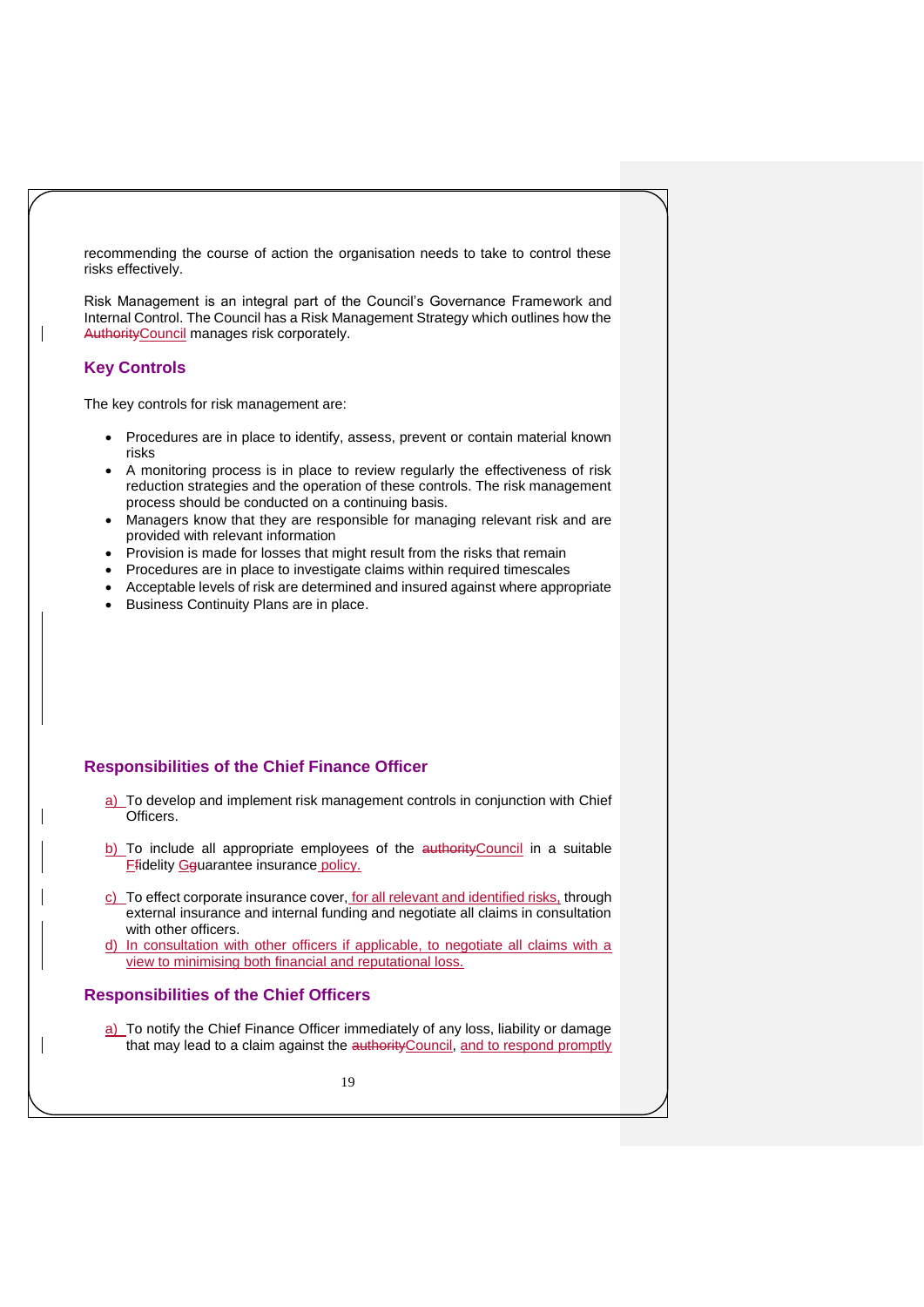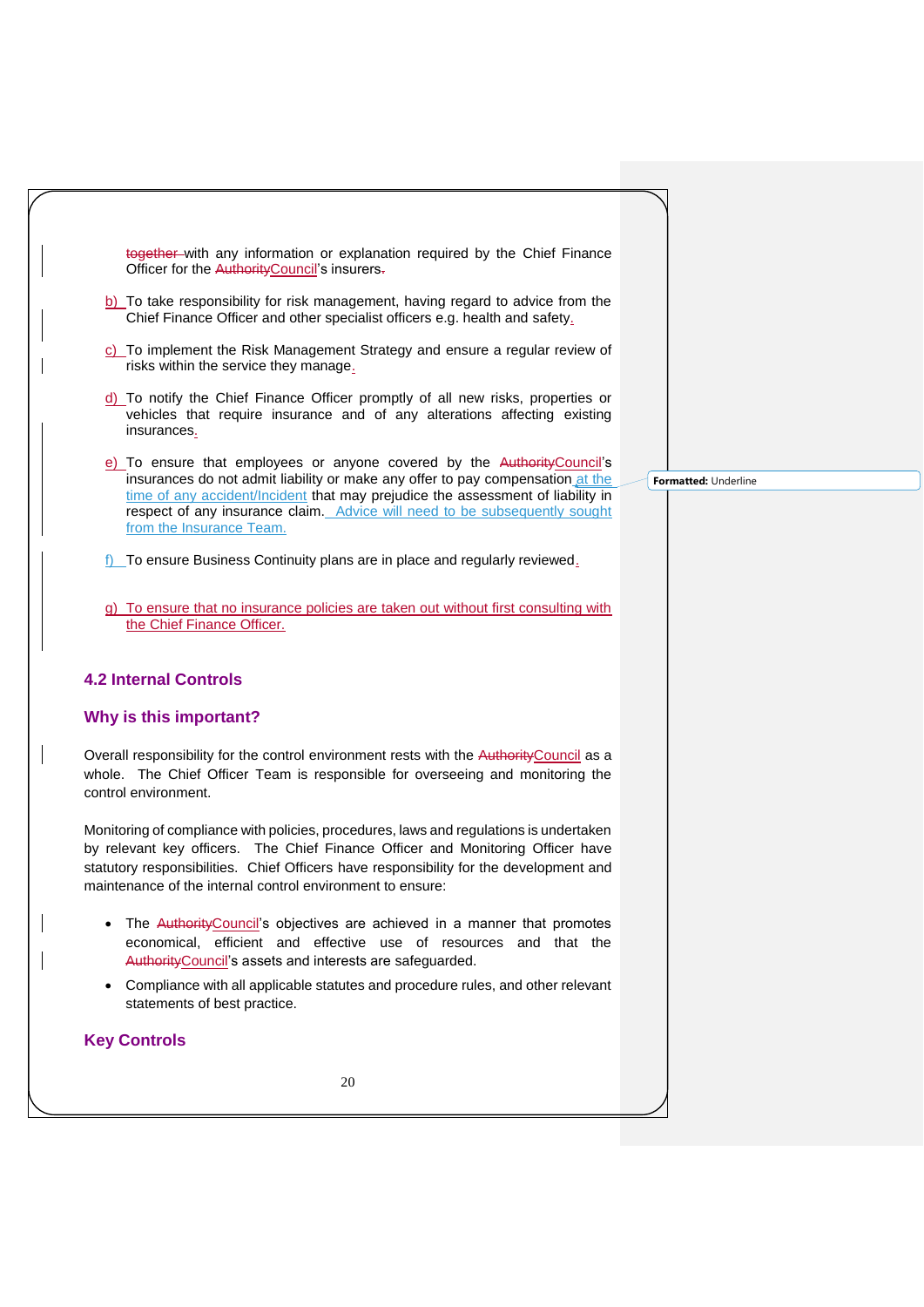The key controls and objectives for internal control systems are:

- Key controls should be reviewed on a regular basis
- Financial and operational control systems and procedures, which include physical safeguards for assets, segregation of duties, authorisation and approval procedures and information systems.
- An effective internal audit function that is properly resourced.

#### **Responsibilities of the Chief Finance Officer**

To assist the authority Council to put in place an appropriate control environment and effective internal controls which provide reasonable assurance of effective and efficient operations, financial stewardship, probity and compliance with laws and regulations.

## **Responsibilities of the Chief Officers**

- a) To manage processes to check that established controls are being adhered to and to evaluate their effectiveness, in order to be confident in the proper use of resources, achievement of objectives and management of risks.
- b) To be responsible for having in place procedures to ensure that established controls are being adhered to and for evaluating their effectiveness. Chief Officers are required to periodically assess their systems of internal control to ensure that they are adequate to manage the risks associated with the service. They are also required to undertake such reviews when material changes are to be made either to structures or to working practices. This requirement applies equally to those arrangements in which the Authority Council has a partnership relationship with a third party.
- c) Assess, at least once a year, the effectiveness of the systems of internal control, in line with current Accounts & Audit (Wales) Regulations.
- d) Provide appropriate information to the Corporate Governance Working Group to enable the Annual Governance Statement to be included within the financial statements, as required.
- e) Review existing controls in the light of changes affecting the AuthorityCouncil and establish and implement new controls as necessary. Also remove controls that are unnecessary or not cost or risk effective – for example, because of duplication.
- f) Ensure that staff have a clear understanding of all procedures, and of the consequences of lack of control.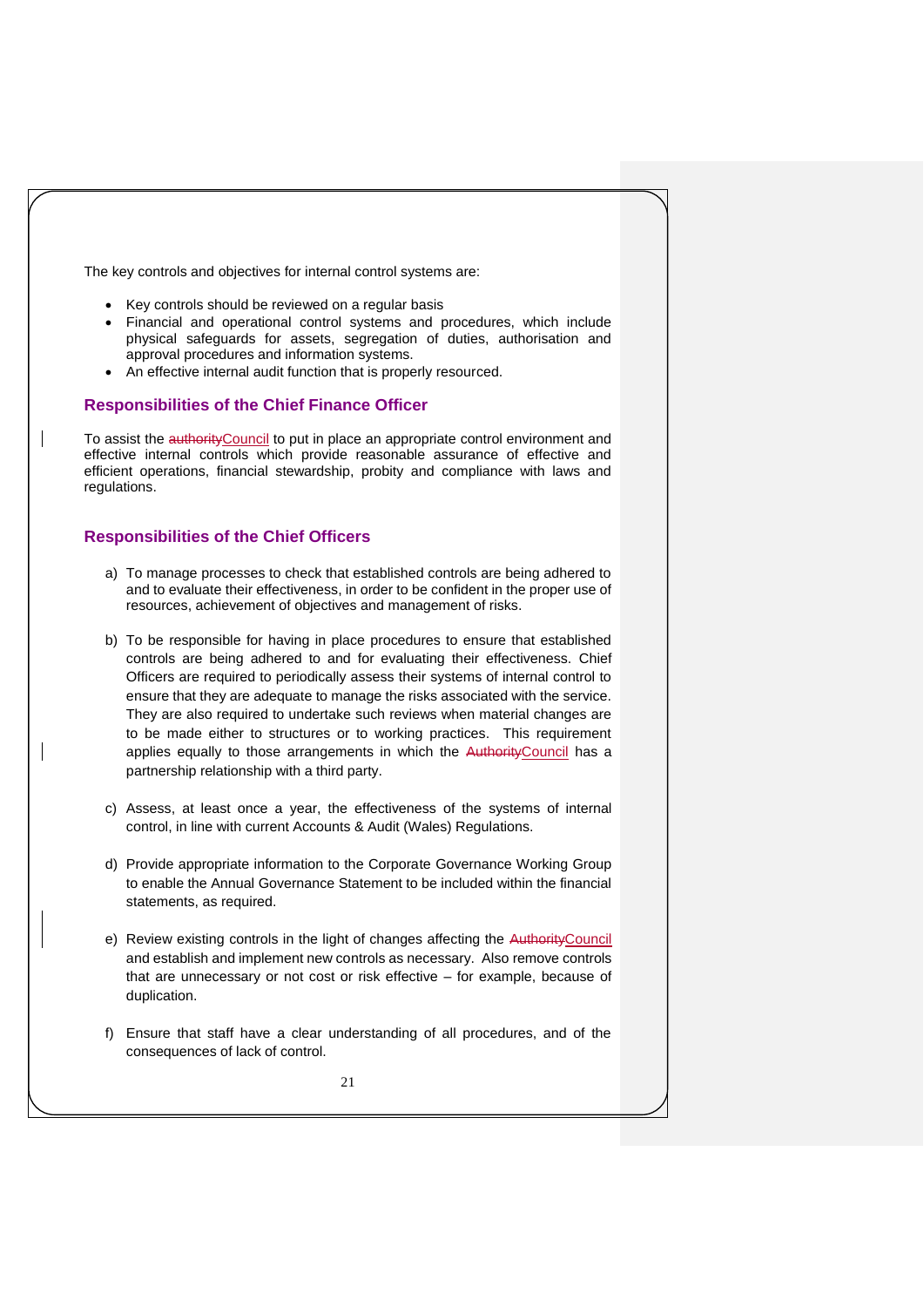# **4.3 Audit Requirements – Internal Audit**

### **Why is this important?**

The requirement for an internal audit function for local authorities is implied required by section 151 of the Local Government Act 1972 and is required by the Accounts and Audit (Wales) Regulations 2005. The regulations state that 'a local government body shall maintain an adequate and effective system of internal audit of its accounting records and of its system of internal control in accordance with proper internal audit practices'.

Internal audit is defined in the Public Sector Internal Audit Standards as:

'Internal Auditing is an independent, objective assurance and consulting activity designed to add value and improve an organisation's operations. It helps an organisation accomplish its objectives by bringing a systematic, disciplined approach to evaluate and improve the effectiveness of risk management, control and governance processes'

# **Key Controls**

The key controls for internal audit are:

- That it is independent in its planning and operation
- The Internal Audit Manager has direct access to the Head of Paid Services, the Monitoring Officer, External Audit and the Chair of the Audit Committee

### **Responsibilities of the Chief Finance Officer**

To ensure that an effective Internal Audit function is resourced and maintained. Under Section 151 the local authorityCouncil should 'make arrangements for the proper administration of their financial affairs'. Proper administration includes compliance with the statutory requirements for accounting and internal audit.

### **Responsibilities of the Chief Officers**

Chief Officers will: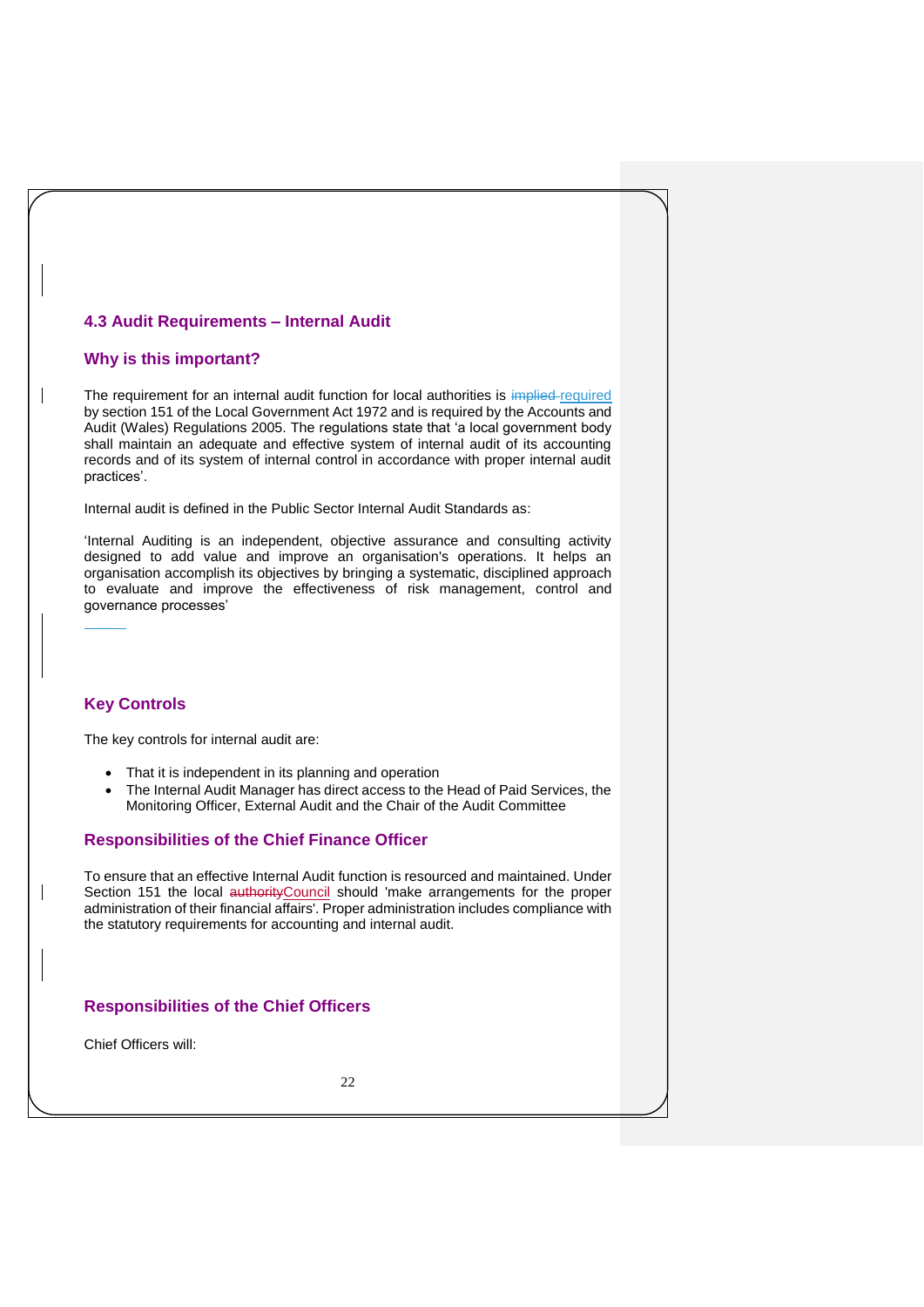- (a) Ensure that internal and external auditors are given access at all reasonable times to premises, personnel, documents and assets that the auditors consider necessary for the purposes of their work.
- (b) Ensure that auditors are provided with any information and explanations that they seek in the course of their work.
- (c) Consider and respond promptly to recommendations in audit reports.
- (d) Ensure that any agreed actions arising from audit recommendations are carried out timely and efficiently.
- (e) Ensure that whenever any matter arises which involves, or potentially involves, any suspected fraud, theft, irregularity, improper use or misappropriation of the AuthorityCouncil's property or resources, Internal Audit are notified and take any such other immediate action as considered necessary (subject to any AuthorityCouncil rules and protocols).
- (f) Internal Audit shall notify the Chief Officer Governance where appropriate, and take such action by way of investigation and report, including informing and consulting with the relevant Chief Officer, Chief Officer People and ResourcesSenior Manager (HR & OD), notifying the Head of Paid Service, the Police and/or the External Auditor, as considered appropriate. Pending investigations and reporting, the Chief Officer will follow the fraud response plan and will take all necessary steps to prevent further loss and to secure records and documentation against removal or alteration.
- (g) Where sufficient evidence exists to believe that a criminal offence may have been committed, Internal Audit will consult with the Chief Officer, Senior Manager (HR & OD) People and Resources and the Monitoring Officer, together with the Head of Paid Service and determine whether to refer the matter to the Police. The Police will determine with the Crown Prosecution Service whether whether any prosecution will take place. Where fraud, theft, improper use or misappropriation of the AuthorityCouncil's property or resources is proved, and the AuthorityCouncil has suffered a financial loss, the AuthorityCouncil will seek to recover the full value of any loss as outlined in the Corporate Anti-Fraud and Anti Corruption Strategy, Fraud Response Plan and Prosecution Policy.
- (h) Instigate the AuthorityCouncil's disciplinary procedure when the outcome of an audit investigation indicates improper behaviour (by a member of staff), or indicates that a wider investigation is appropriate.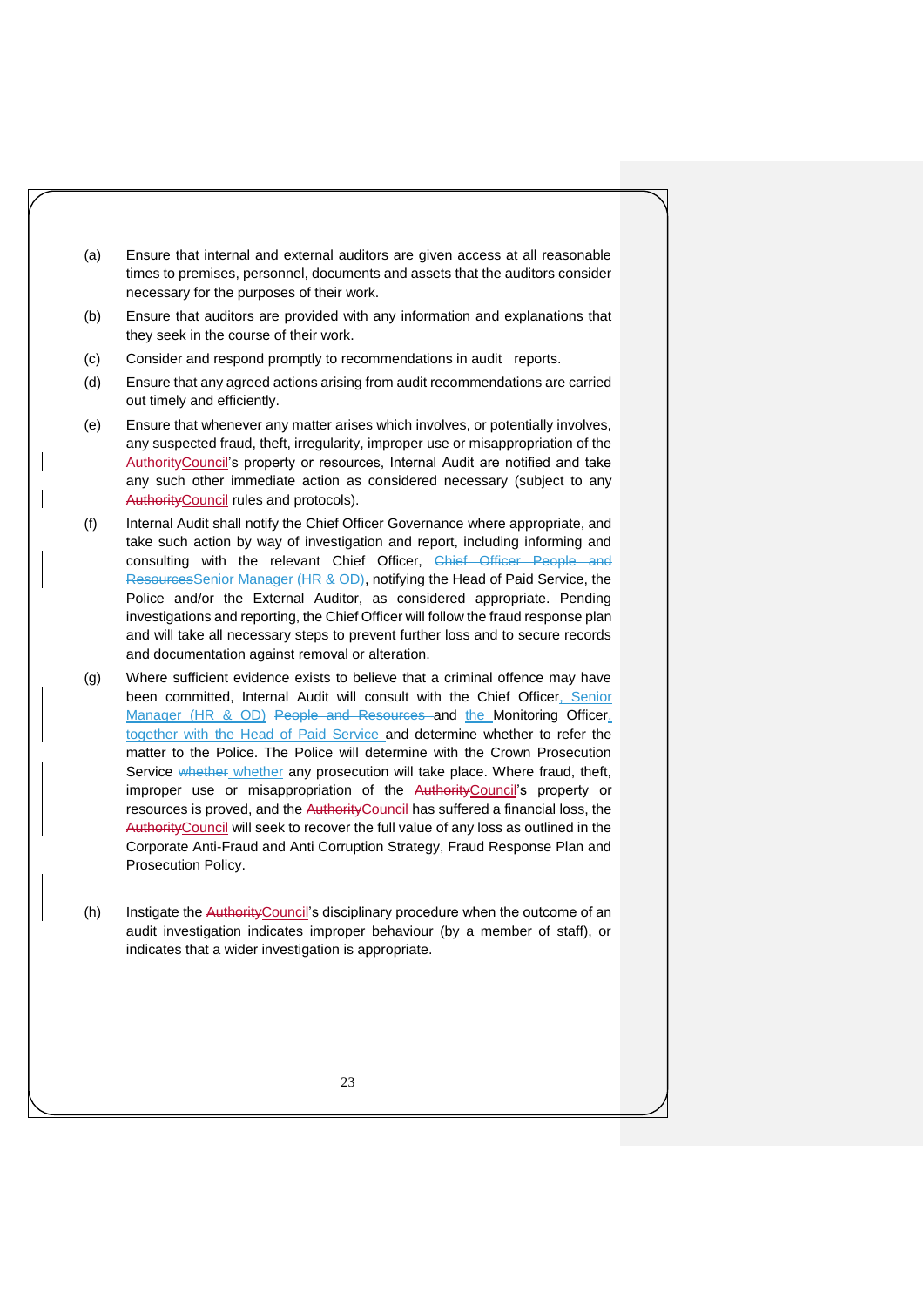(i) Ensure that new systems for maintaining financial records, or records of assets, or changes to such systems, are discussed with and agreed by the Internal Audit Manager prior to implementation, to ensure that control issues are fully considered and complied with.

### **4.4 Security of Assets**

#### **Why is this important?**

The AuthorityCouncil holds assets in the form of property, vehicles, equipment, furniture, and other items. It is important that assets are safeguarded and used efficiently in service delivery and that there are arrangements for the security of both assets and information required for service operations. An up to date asset register is a pre-requisite for sound asset management.

# **Key Controls**

t

The key controls for the security of resources such as land, buildings, fixed plant machinery, equipment, software and information are:

- Resources are used only for the purposes of the authorityCouncil and are properly accounted for
- Resources are available for use when required
- Resources no longer required are disposed of in accordance with the law and the regulations of the Authority so as to maximise benefits
- An asset register is maintained, assets are recorded when acquired and the record is updated following completion of condition surveys which are carried out on a cyclical planned asbasis. changes occur with respect to the location and condition of the asse
- All staff are aware of their responsibilities with regard to safeguarding the AuthorityCouncil's assets and information including the requirements of the Data Protection Act and software copyright legislation
- All staff are aware of their responsibilities with regard to safeguarding the security of the AuthorityCouncil's' computer systems, including maintaining restricted access to the information held on them and the compliance with the authority Council's computer and internet security policies.

#### **Responsibilities of the Chief Finance Officer**

Ensure that an asset register is maintained in accordance with good practice for all fixed assets. The function of the asset register is to provide the authority Council with information about fixed assets so that they are safeguarded, used efficiently and effectively and adequately maintained.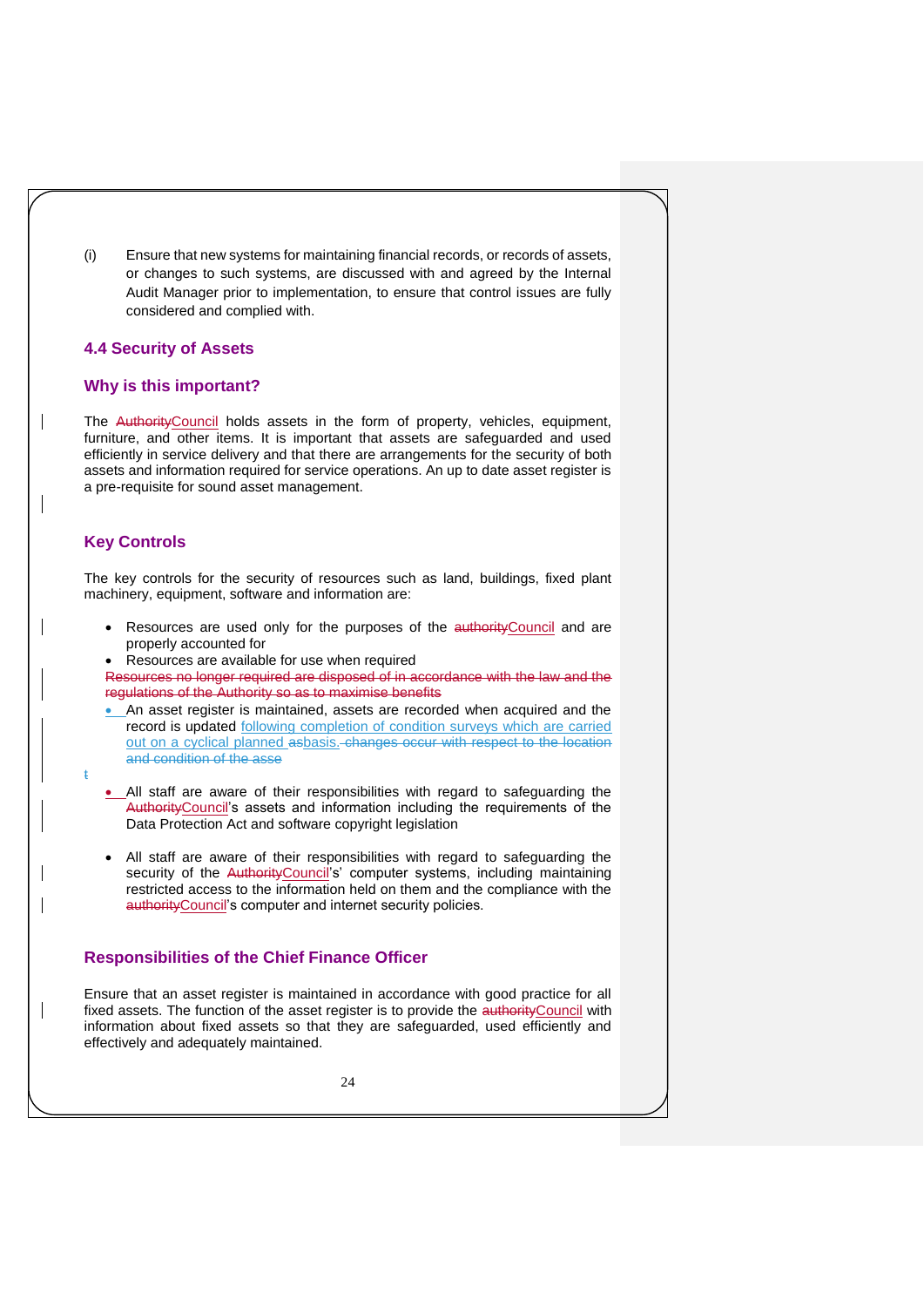To receive the information required for accounting, costing and financial records from each Chief Officer.

To ensure that assets are valued in accordance with the Code of Practice on Local AuthorityCouncil Accounting in the United Kingdom (CIPFA/LASAAC).

Ensure appropriate accounting entries are made to remove the value of disposed assets from the AuthorityCouncil's records and to include the sale proceeds.

#### **Responsibilities of the Chief Officers**

- a) Ensure that records and assets are properly maintained and securely held.
- b) The corporate property function resides within the Organisational ChangeHousing and Assets Portfolio, with property records maintained by Valuation and Estates Services in conjunction with Legal.
- c) The Chief Officer (Governance), in consultation with the Chief Officer (Housing and Assets) for Organisational Change, shall maintain a register of:
- All lands and properties owned by the AuthorityCouncil (with the exception of dwellings provided under the Housing Acts) in a form agreed with the Chief Finance Officer, recording the holding Committee, purpose for which held, location, extent, plan reference, purchase details, particulars of all interests, tenancies granted and rents receivable.
- All lands and properties leased to the Authority Council in a form agreed with the Chief Finance Officer, recording the holding Committee, purpose for which held, location, extent, plan reference and lease rental payment details.
- d) The Chief Officers (Planning and & Environment and Officer (Organisational ChangeHousing & Assets) will arrange for the valuation of assets for accounting purposes to meet requirements specified by the Chief Finance Officer and, in accordance with the *Code of Practice on Local AuthorityCouncil Accounting in the United Kingdom* (CIPFA/LASAAC).
- e) The Legal Services Manager shall have custody of all title deeds and will put in place secure arrangements for this.
- f) The Chief Officer Community & Enterprise(Housing and Assets) shall maintain a record of all dwellings provided under the Housing Acts in a form agreed with the Chief Finance Officer.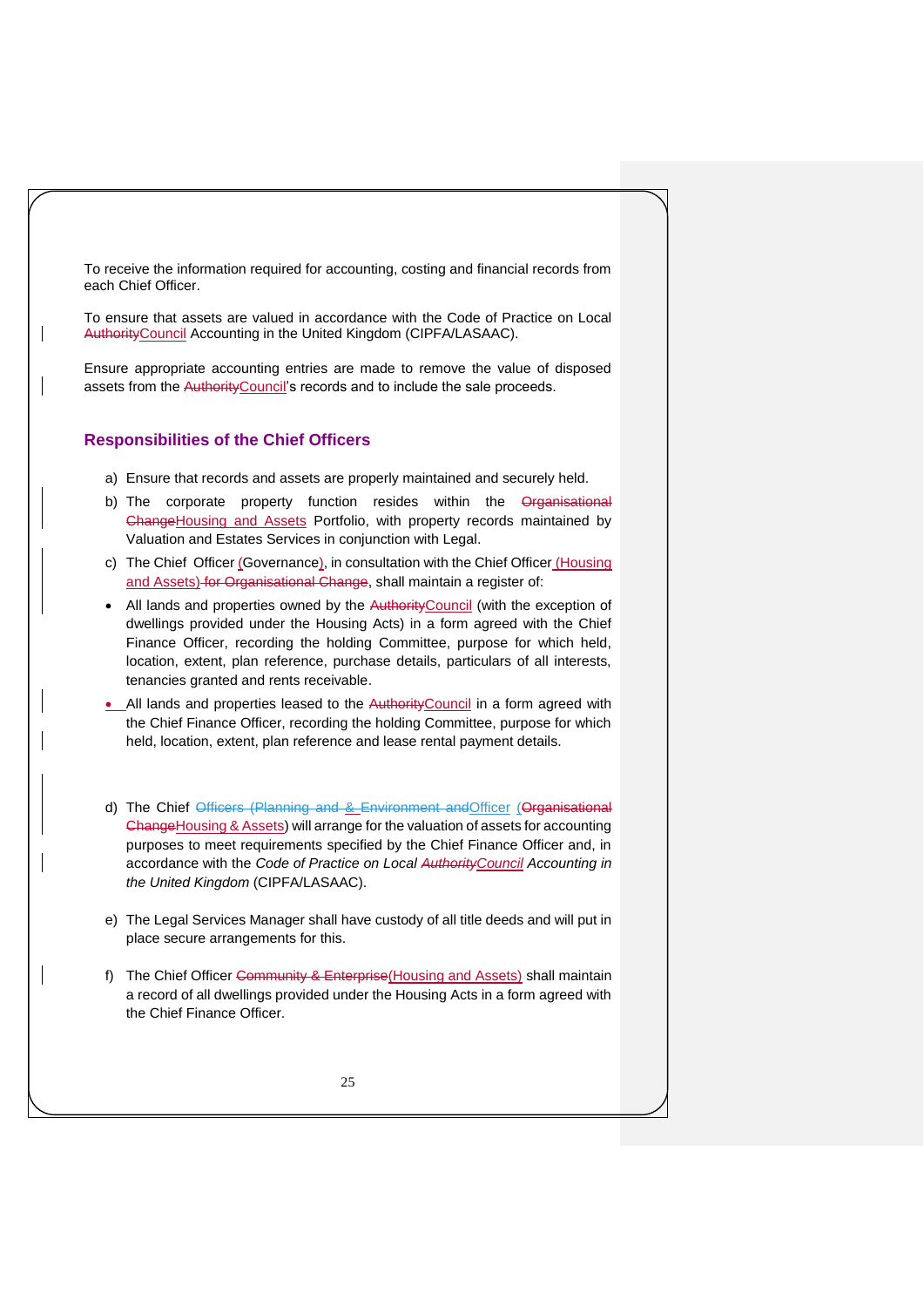g) Chief Officers shall be responsible for maintaining proper security and confidentiality of all financial and related information in the Chief Officer's possession including complying with the requirements of the AuthorityCouncil's Information Security Policy, Data Protection Act, (General Data Protection Regulation  $-May - 2018 - (GDPR)$ , the Computer Misuse Act and any subsequent legislation.

h) Chief Officers must ensure that:

- All staff are aware of their responsibilities with regard to safeguarding the AuthorityCouncil's assets and the protection and confidentiality of information, whether held in manual or computerised records, including the requirements of the Data Protection Act (GDPR May 2018) and software copyright legislation.
- All staff are aware of their responsibilities with regard to safeguarding the security of the AuthorityCouncil's computer systems, including maintaining restricted access to the information held on them and compliance with the AuthorityCouncil's computer, portable storage media acceptable usage, e-mail and internet security policies.
- Arrangements are in place for the proper security and safe custody of all buildings, vehicles, equipment, furniture, stock, stores and other assets under their control.
- Lessees and other prospective occupiers of authorityCouncil land or buildings are not allowed to take possession or enter the land or building until a lease or legal agreement, in a form approved by the Chief Officer (Governance) in consultation with the Chief Finance Officer, has been established as appropriate.
- Where land or buildings are surplus to requirements, a recommendation for sale is the subject of a report by the Chief Officer, or where action is taken under delegated powers this is reported to the Cabinet.
- Each Chief Officer maintains a register of assets with a value of over £500 which are moveable or desirable assets. The register should list the asset, location recorded, and that they are appropriately marked and insured.
- Cash holdings on premises are kept to a minimum and shall not exceed such limit as the Chief Finance Officer may prescribe, and that the arrangements for such cash holdings have been agreed with Internal Audit. Each Chief Officer must, in consultation with the Chief Finance Officer ensure safe and efficient cover for cash in transit.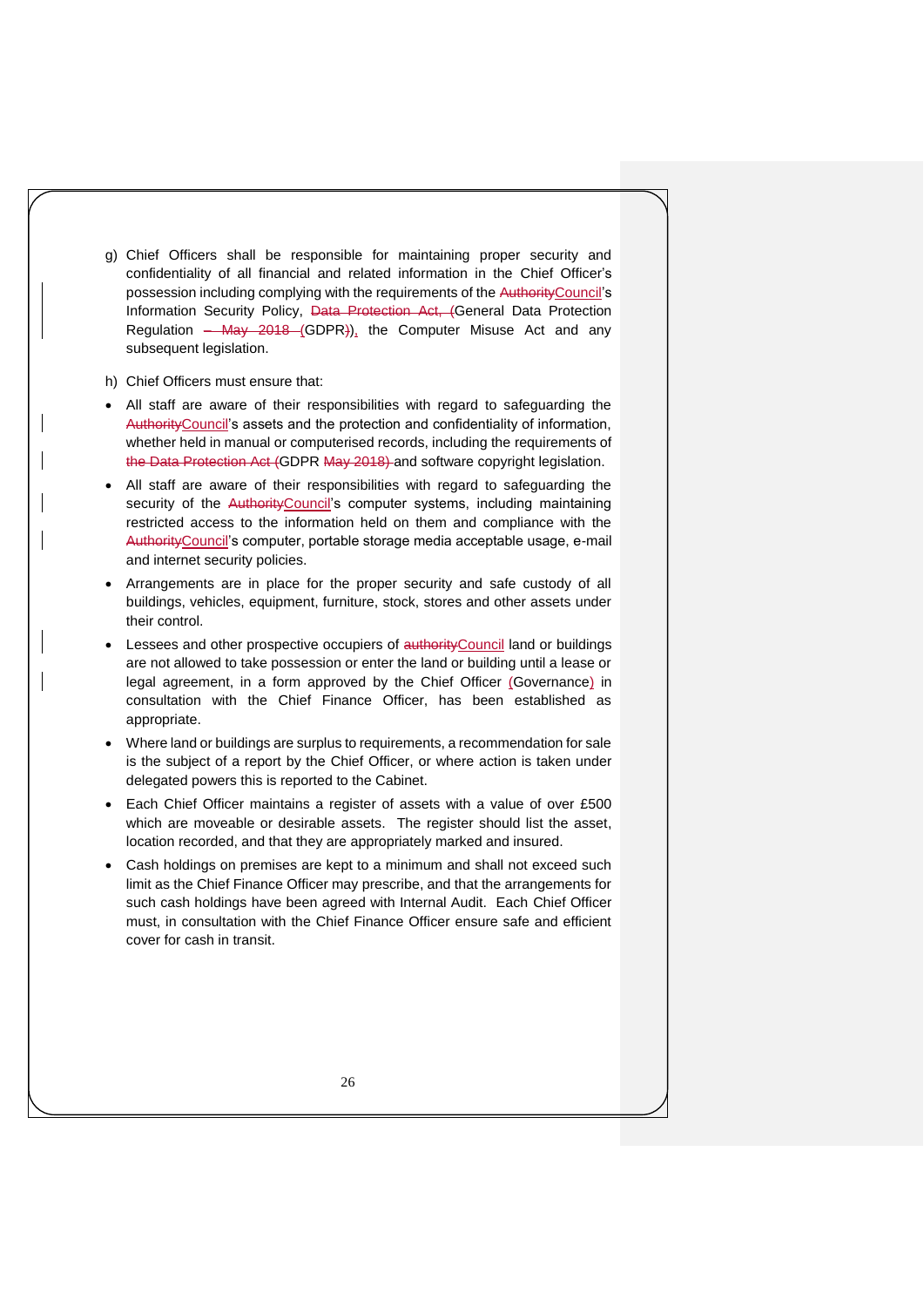- Keys to safes and similar receptacles are carried in the possession of those responsible at all times; loss of any such keys must be reported to the Chief Finance Officer as soon as possible. All official keys of buildings, alarms and secure places shall be securely maintained at all times using a designated key tagging system by the individual responsible for their custody. If not held on the person of the individual responsible for their custody, they should be held under secure arrangements. The loss of any such keys shall be reported to the Chief Finance Officer immediately.
- Assets are only used in the course of the AuthorityCouncil's business, unless the Chief Officer concerned has given permission, in writing, for personal use by an employee.
- Records are kept of the disposal or part-exchange of assets.
- Inventories or other records are maintained, in a form approved by the Chief Finance Officer, of all vehicles, plant, equipment (including portable equipment such as FCC Laptops), machinery, protective clothing and such other items as the Chief Finance Officer may require for each location under the Chief Officer's control. Unless otherwise authorised in writing by the Chief Finance Officer, each inventory shall record, in respect of each item a brief description of the item, the serial number or other identifying mark (where applicable), particulars of acquisition (including details of ownership where applicable) and, in due course, particulars of disposal.
- An annual check of all items on the inventory is carried out in order to verify location, review condition and to take action in relation to surpluses or deficiencies, annotating the inventory accordingly. Attractive and portable items such as computers, cameras and video recorders should be identified with security markings as belonging to the Authority Council.
- There are arrangements for the care and custody of stocks and stores in the Portfolio. Each Chief Officer shall be responsible for the care and custody of all stocks and stores held in that Portfolio and shall account for their purchase, control, issue and return and disposal in a manner approved by the Chief Finance Officer.
- Items shall be held in stock only where ready availability or where purchase in bulk is more economical than purchase of individual items, having due regard to the storage and administration costs associated with each method. Stocks shall not exceed the level required to meet reasonable anticipated needs or to obtain the benefits of bulk purchasing, except in special circumstances in consultation with the Chief Finance Officer.
- Stocks are maintained at reasonable levels and are subject to a regular independent physical check. All discrepancies should be investigated and pursued to a satisfactory conclusion, referring issues to Internal Audit, where appropriate.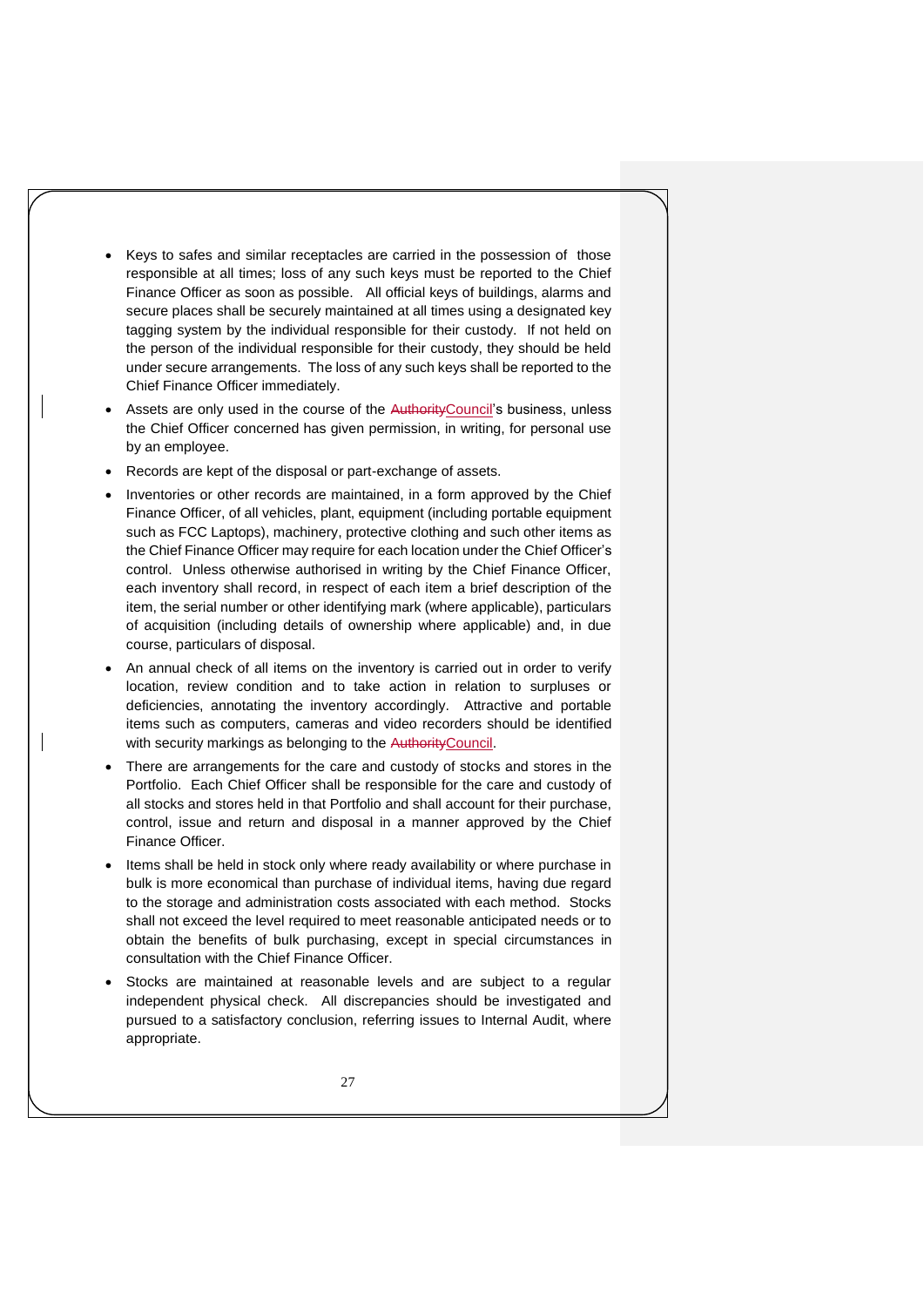- The Chief Finance Officer shall receive from the appropriate Chief Officer such information relating to stocks as the Chief Finance Officer may require for accounting or costing purposes, and shall require the appropriate Chief Officer to conduct, by persons other than the storekeeper, a complete stock-take at intervals of not more than one year together with one interim stock check.
- Sample checks are made of all actual stock holdings against recorded stock holdings. The checks should be such that all items of stock are included within the check at least once a year.
- Discrepancies are investigated and written off as necessary.

 $\bullet$ 

- i) Surplus, obsolete or defective items held in stock shall be disposed of at regular intervals not exceeding one year. Procedures for disposal of such stocks and equipment, including inventory items, should be by competitive quotations or auction, unless, following consultation with the Chief Finance Officer, the Cabinet decides otherwise in a particular case. Such write-offs or disposals will be reported to the Cabinet.
- j) When the Chief Officer considers it appropriate, the stock or inventory item may be offered to other Portfolio's or employees for the highest quotation received in a sealed bid processon a secret and competitive basis  $\pm$  or disposed of by public auction. In each case officers, should seek to achieve the highest amount of value for the Council, whichever method of disposal is appropriate., or as scrap and Ddisposal shall be certified in the stock records or inventory by the signature of the Chief Officer or other authorised Officer.
- k) The names of Officers authorised to certify such disposals shall be agreed with and notified to the Chief Finance Officer by each Chief Officer, who shall provide the Chief Finance Officer with the specimen signature and initials of each such authorised Officer and amendments as they may occur. Disposal of items by any other method shall be subject to prior written authority Council from the Chief Finance Officer.
- I) In the event that the AuthorityCouncil decides to become involved in the commercial exploitation of intellectual property e.g. software development, the matter should be agreed by the Cabinet.
- m) Whenever, in case of eviction, re-possession or similar circumstances, the Authority Council takes possession or custody of private moveable property, an itemised inventory shall be taken in the presence of two persons, one of whom shall be ana Authority Council Officer or representative, who both shall witness it as a correct record.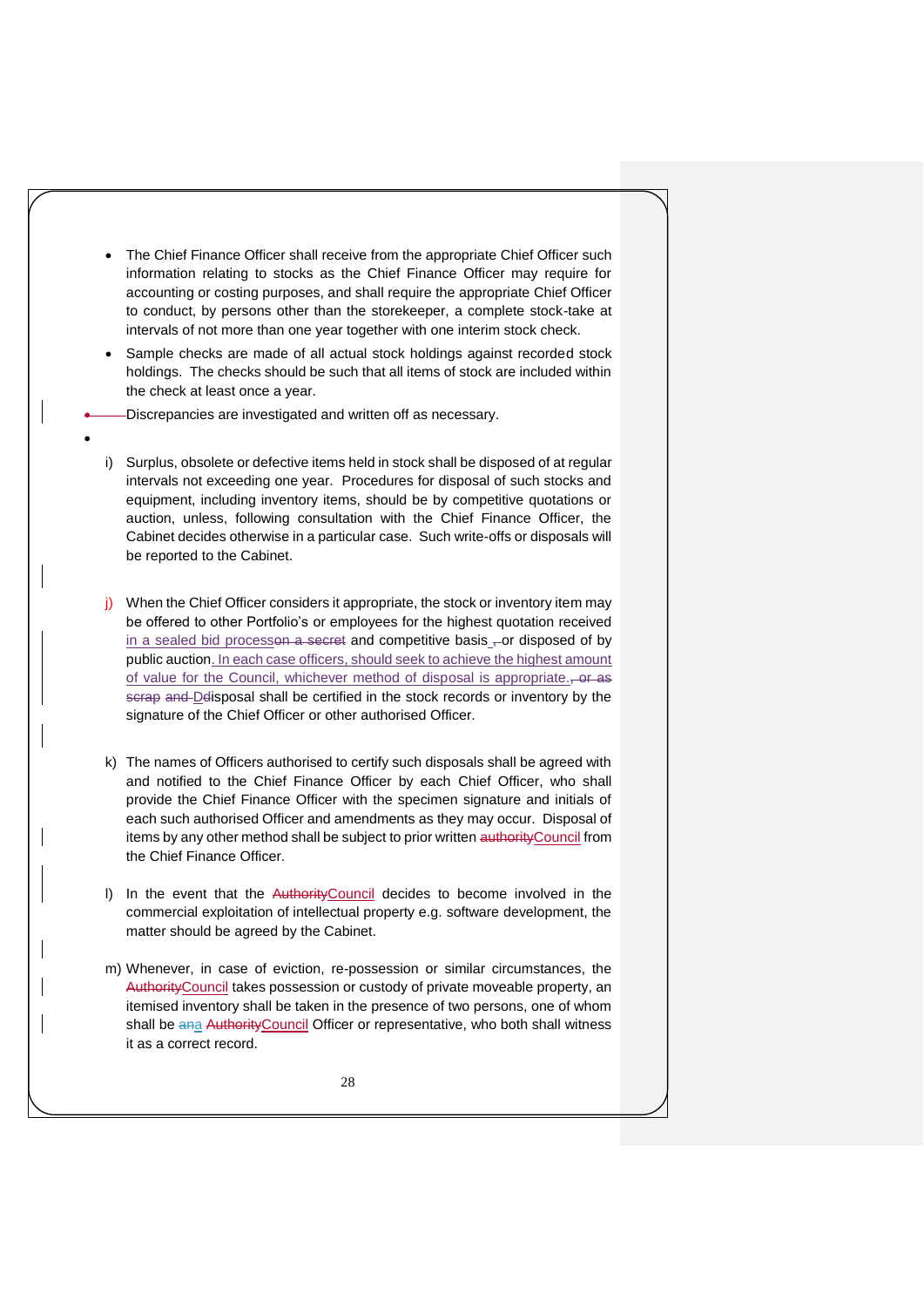- n) Each Chief Officer shall be responsible for ensuring safe custody and maintaining adequate records of lost property found on premises for which that Chief Officer is responsible. Unclaimed items shall be disposed of by the Chief Officer under arrangements approved by the Chief Finance Officer.
- o) Each Chief Officer will ensure that controls are in place to ensure that staff do not carry out private work in Authority Council time and that staff are aware of an employer's rights with regard to intellectual property. The Chief Officer People and ResourcesSenior Manager HR & OD will ensure that this is reflected in the Authority Council's HR Policies.
- p) Ensure that income received for the disposal of an asset is properly banked and recorded.
- q) If any aspect of security is considered defective, or if special security arrangements are considered desirable, the Chief Officer concerned shall consult with the Chief Finance Officer with a view to remedial action.

### **4.5 Treasury Management**

#### **Why is this important?**

Many millions of pounds pass through the authority's books each year. This has led to the establishment of codes of practices. These aim to provide assurances that the authority's money is managed in a way that balances risk with return with the overriding consideration being given to the security of the authority's capital sum. The Council holds varying levels of surplus cash at certain points in the year representing income received in advance of expenditure plus balances and reserves held. The Council complies with CIPFA and WG guidance to invest its funds prudently and to have regard to the security and liquidity of its investments before seeking the highest rate of return, or yield. The Council's objective when investing money is to strike an appropriate balance between risk and return, minimising the risk of incurring losses from defaults and the risk of receiving unsuitably low investment income.

#### **Key Controls**

That the authorityCouncil's borrowing and investments comply with the CIPFA Code: Treasury Management in Public Services: Code of Practice and Cross-Sectoral Guidance Notes (2011 Edition), Welsh Government (WG) guidance on local authorityCouncil investments and the authorityCouncil's Treasury Management Strategy.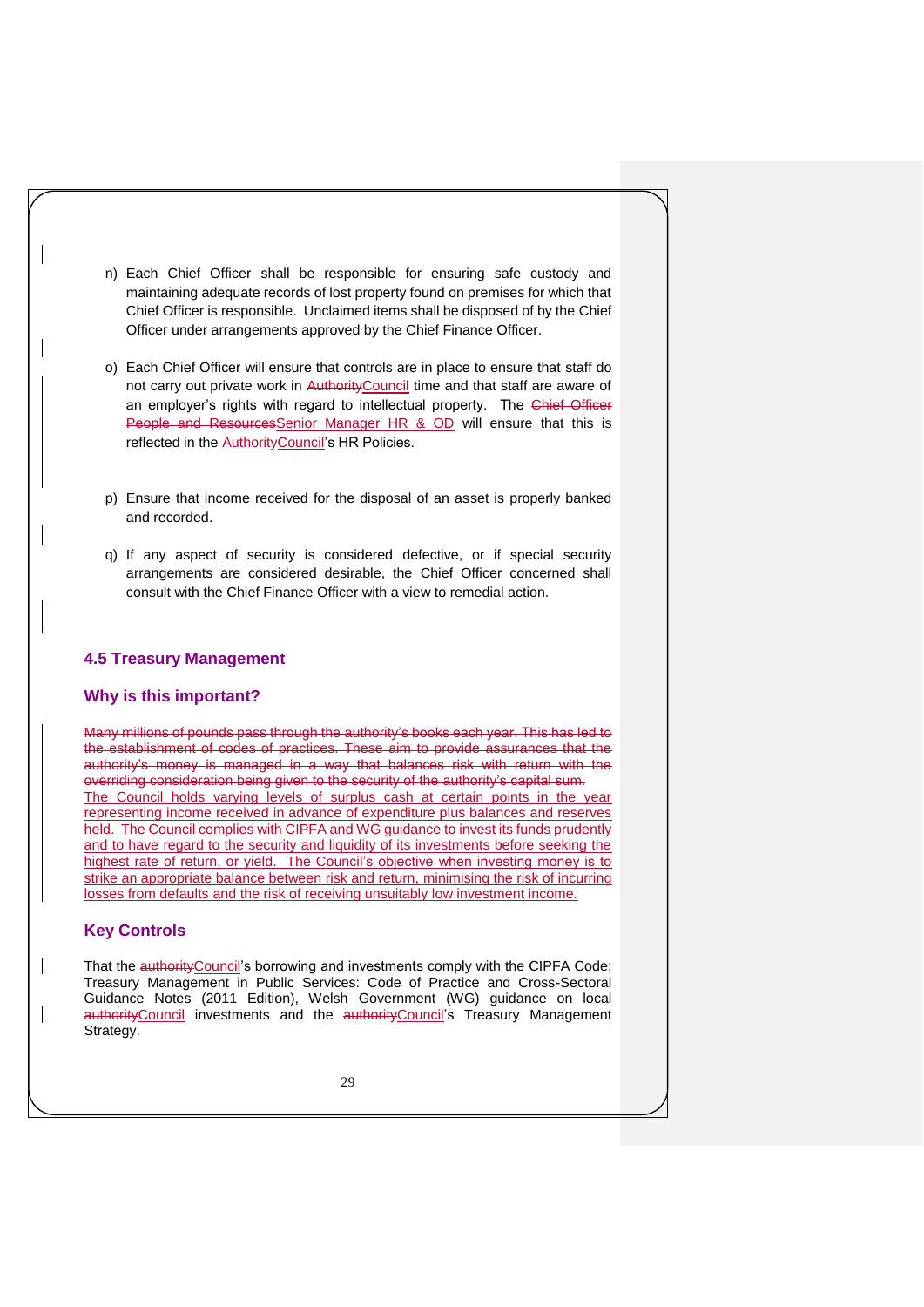The AuthorityCouncil nominates Audit Committee to be responsible for ensuring effective scrutiny of the treasury management strategy and policies.

#### **Responsibilities of the Chief Finance Officer**

- a) Ensure that the Authority Council has an annual Treasury Management Strategy which fulfils the Council's legal obligation under the Local Government Act 2003 and to have regard to both the CIPFA code and the WG guidance.
- b) The Chief Finance Officer will operate bank accounts as are considered necessary. Opening or closing any bank account shall require the approval of the Chief Finance Officer. Heads of Service will follow the instructions on banking issued by the Chief Finance Officer.
- c) The Chief Finance Officer will act as the Authority Council's registrar of stocks, bonds and mortgages and maintain records of all borrowing of money by the AuthorityCouncil.

#### **Responsibilities of the Chief Officers**

- a) Arrange for all trust funds to be held, wherever possible, in the name of the AuthorityCouncil. All officers acting as trustees by virtue of their official position shall deposit securities, eteetc. relating to the trust with the Chief Finance Officer, unless the deed otherwise provides.
- b) Arrange where funds are held on behalf of third parties, for their secure administration, approved by the Chief Finance Officer, and for the maintenance of written records of all transactions.
- c) Ensure that trust funds are operated within any relevant legislation and the specific requirements for each trust.

# **4.6 Imprest Accounts**

# **Responsibilities of the Chief Finance Officer**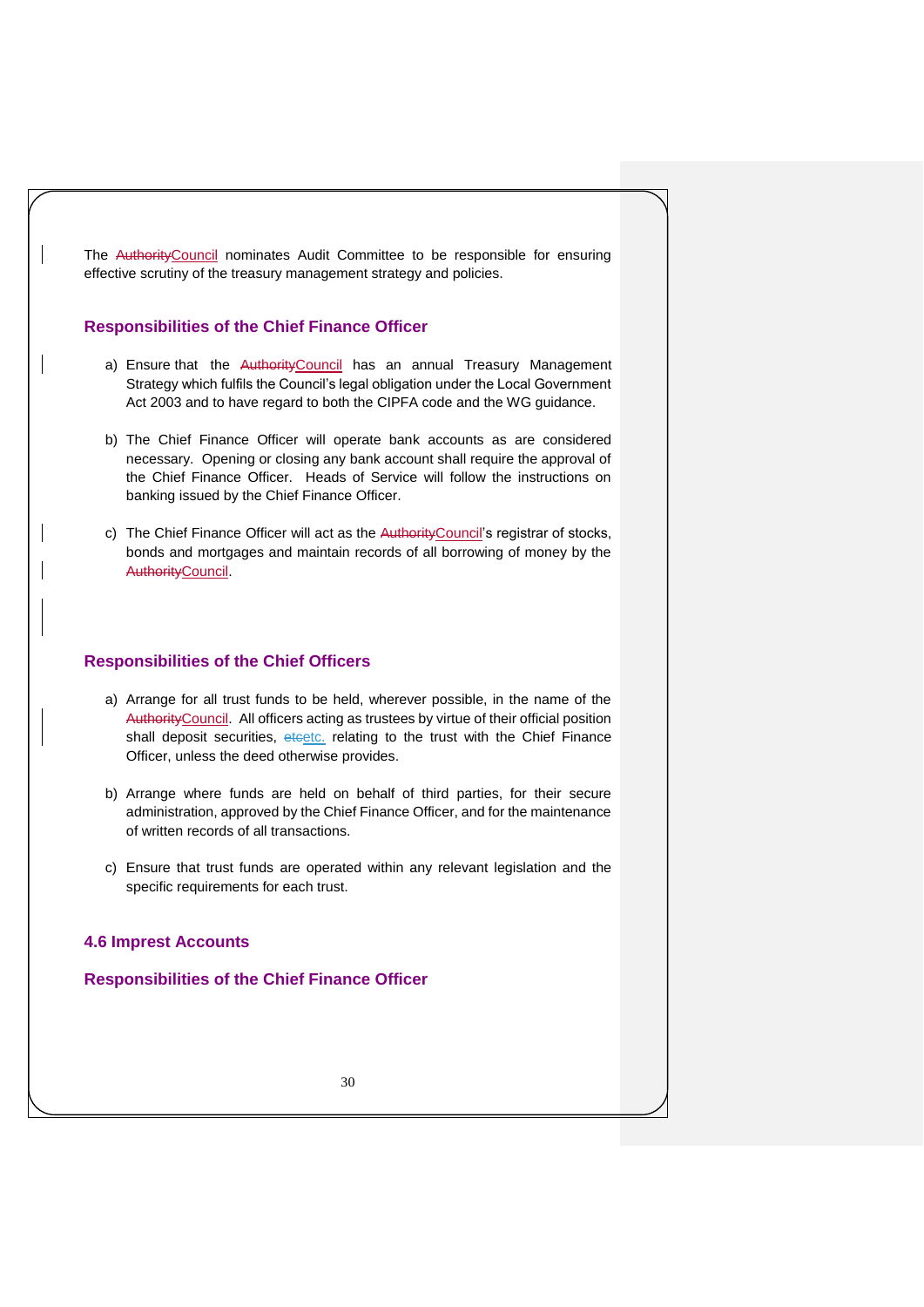- a) Provide employees of the Authority Council with cash or bank imprest accounts to meet minor expenditure on behalf of the AuthorityCouncil and prescribe rules for operating these accounts.
- b) Agree, in consultation with the relevant Chief Officer, the petty cash limit and maintain a record of all transactions and petty cash advances made, and periodically review the arrangements for the safe custody and control of these advances.
- c) Reimburse imprest holders as often as necessary to restore the imprests, but normally not more than monthly.
- d) Issue to Officers authorised to receive official money, such change floats as considered necessary, following consultation with the relevant Chief Officer, for the efficient performance of cash collection duties. Such a float shall not be used for any purpose other than the giving of change, and the Officer to whom it is issued shall be responsible at all times for its safe custody until such time as it is repaid to the Chief Finance Officer.
- $\frac{d}{dx}$  The Chief Finance Officer may at any time require the authorised Officer to produce the float for inspection, to repay it or to sign a certificate of the amount held.
- e)f)Where considered appropriate the Chief Finance Officer shall open an account with the Authority Council's bankers or other approved agency.

### **Responsibilities of the Chief Officers**

Ensure that a business case is submitted to the Chief Finance Officer for any new Imprest Account. Payments shall be limited to minor items of expenditure up to a general individual limit of £50.

Ensure that employees operating an imprest account:

- (a) Obtain and retain receipts/invoices and vouchers to support each payment from the imprest Imprest account. Where appropriate, an official receipted VAT invoice must be obtained in order to ensure the correct recovery of VAT as per Her MMajesty's Revenue and Customs (HMRC) regulations.
- (b) Ensure reimbursement claims are signed by the claimant and one authorising signatory. Imprest controllers must ensure that two authorising signatories are obtained where there are no valid receipts/invoices to support the expenditure.
- (c) Make adequate arrangements for the safe custody of the account.
- (d) Produce upon demand by the Chief Finance Officer cash and all receipts/ invoices and vouchers to the total value of the imprest amount.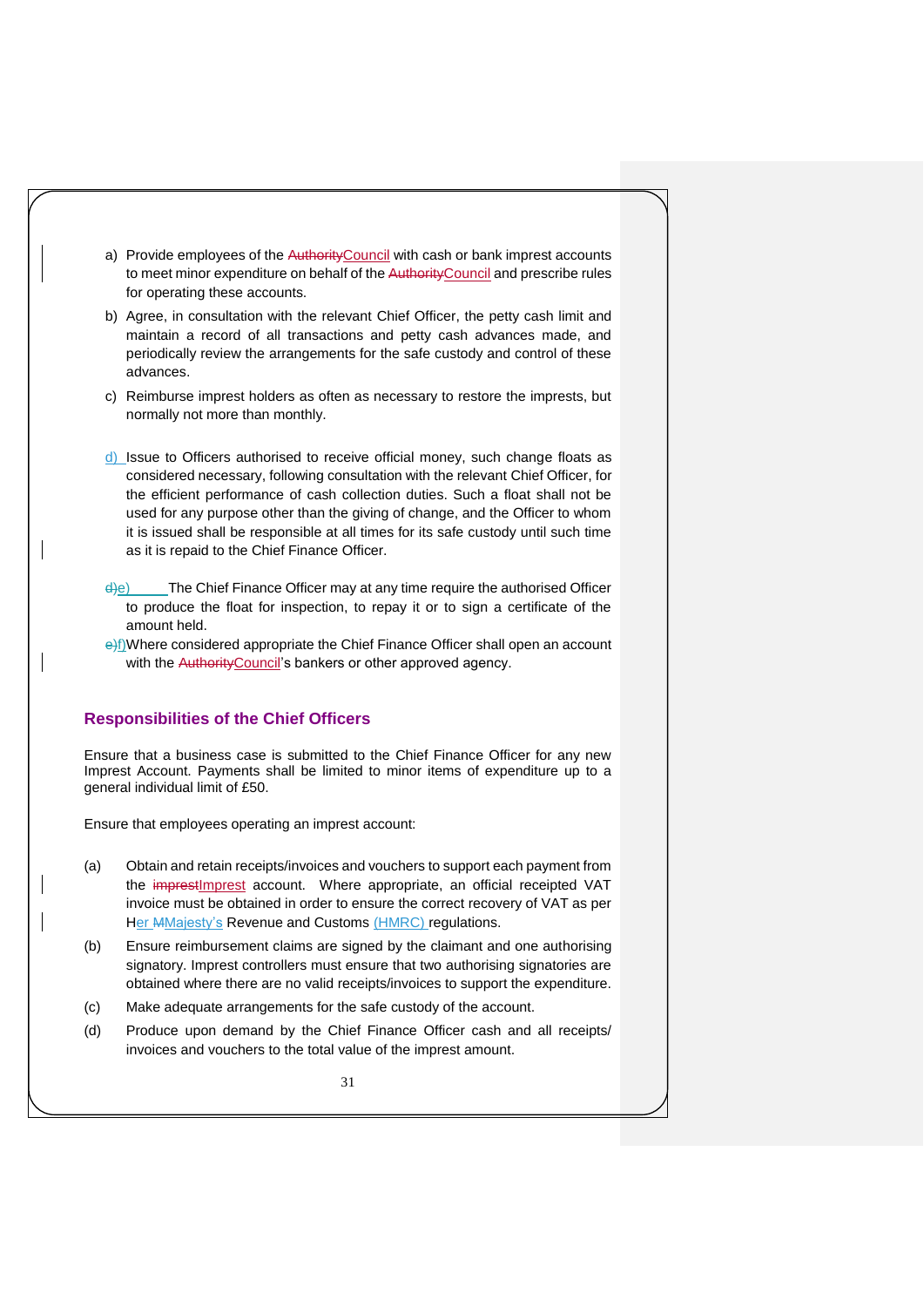- (e) Record transactions promptly.
- (f) Reconcile and balance the account at least monthly irrespective of the frequency of reimbursement claims. Reconciliation sheets are to be signed by the imprest holder and two authorising signatories and placed on file.
- (g) The Imprest holder shall not allow the account to become overdrawn. It shall be a standing instruction to the Authority Council's bankers or approved agency that the amount of any overdrawn balance on a Petty Cash Imprest holder's bank account be reported to the Chief Finance Officer.
- (h) Provide the Chief Finance Officer with a certificate of the value of the imprest Imprest account/float at the date requested by the Chief Finance Officer.
- $(i)$  Ensure that the limprest is never used to cash personal cheques or to make personal loans and that the only payments into the account are the reimbursement of the float and change relating to purchases where an advance has been made.
- (j) Ensure that payments are never made to individuals, contractors, consultants, casual staff or self-employed persons. The exceptions are where incentive bonus payments are made to service users in Social Services Day Opportunities and payments are made to residents from deputyship monies. Payments can be made from petty cash and then coded appropriately to the correct budget. In the case of deputyship, this is then reclaimed from personal monies.
- (k) Where emergency loans are made to service users, Officers will comply with the Monitoring and Recovery of Loans Procedure.
- (l) On leaving the AuthorityCouncil's employment or otherwise ceasing to be entitled to hold or be a signatory for an imprest-Imprest account inform the Chief Finance Officer so that arrangements can be made to close the account or transfer to another authorised Officer.

## **4.7 Staffing**

### **Why is this important?**

In order to provide the highest level of service, it is crucial that the authority Council recruits and retains high calibre, knowledgeable staffindividuals, qualified to an appropriate level

### **Key Controls**

The key controls for staffing are:

a) An appropriate workforce strategy and policy exists in which staffing workforce requirements and budget allocations are matched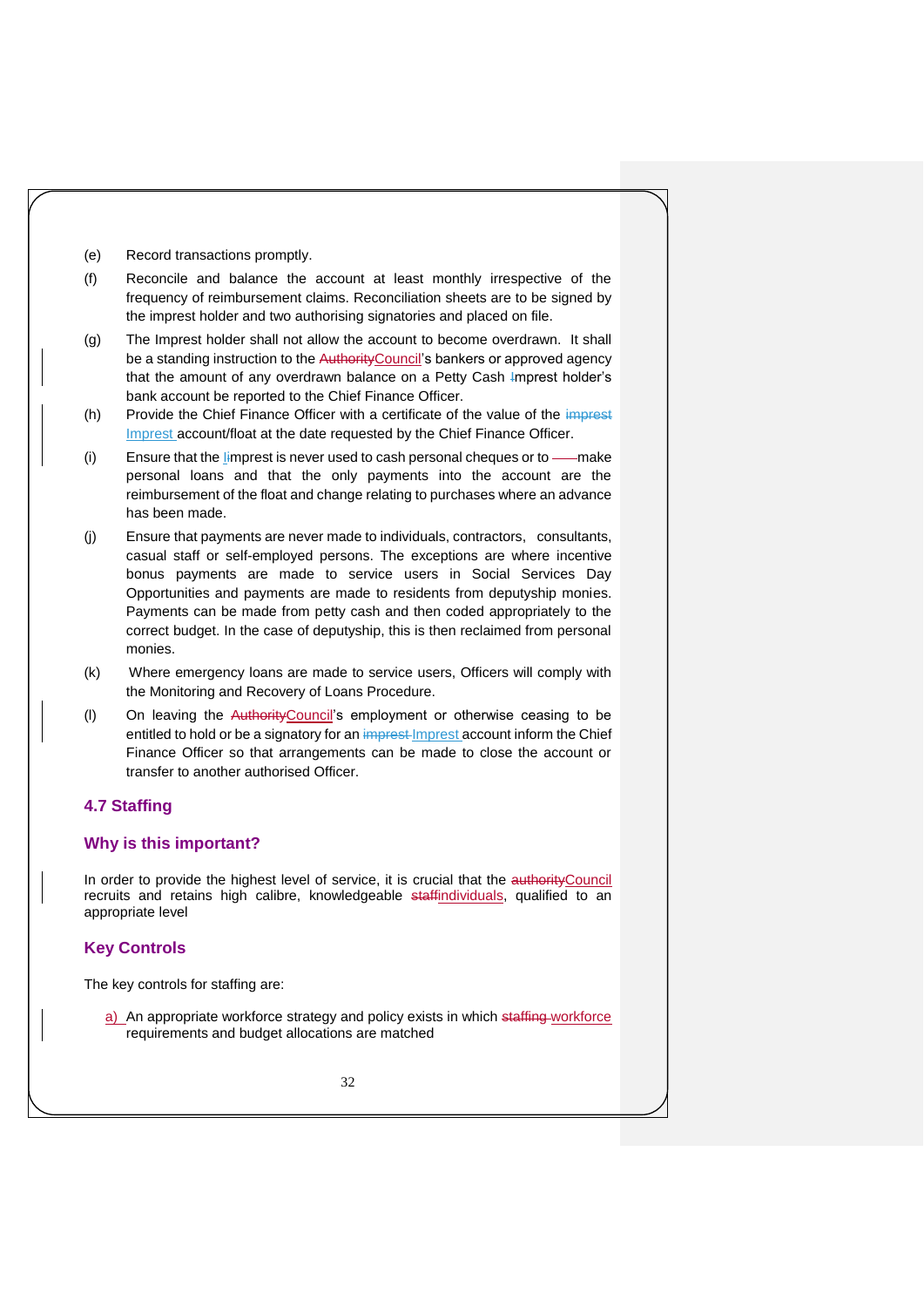- b) Procedures are in place for forecasting staffing workforce requirements and cost
- c) Controls are implemented that ensure that staff-workers time is used efficiently and to the benefit of the authorityCouncil
- a)d) Checks are undertaken prior to employing engaging new staff employees to ensure that they are appropriately qualified, experienced and trustworthy

The management of employee costs within schools is the responsibility of the Geoverning Bbody.

### **Responsibilities of the Chief Finance Officer**

To act as an advisor on workforce related costs (e.g. pension contributions) as appropriate.

# **Responsibilities of the Chief Officers**

The Senior Manager (HR & OD) will act as an advisor to a Chief Officer on Human Resources (HR) policies.

Chief Officers will:

- (a) Ensure that budget provision exists for all existing and new employees.
- (b) Monitor staff-employee's activity to ensure adequate control over such costs as sickness, overtime, training and temporary staffworkers.
- (c) Ensure that the staffing budgets are not exceeded without due authorityauthority and that they are managed to enable the agreed level of service to be provided.
- (d) When reporting to the Cabinet or Authority Council on any matter which has, or is liable to have, staffing-people / HR implications, the Chief Officer shall, in consultation with the Chief Finance Officer and the Senior Manager (HR & OD), incorporate into the report both the staffing-people / HR and financial implications of the matter under discussion.

(e) Maintain a register of interests, in which any hospitality or gifts accepted, must be recorded: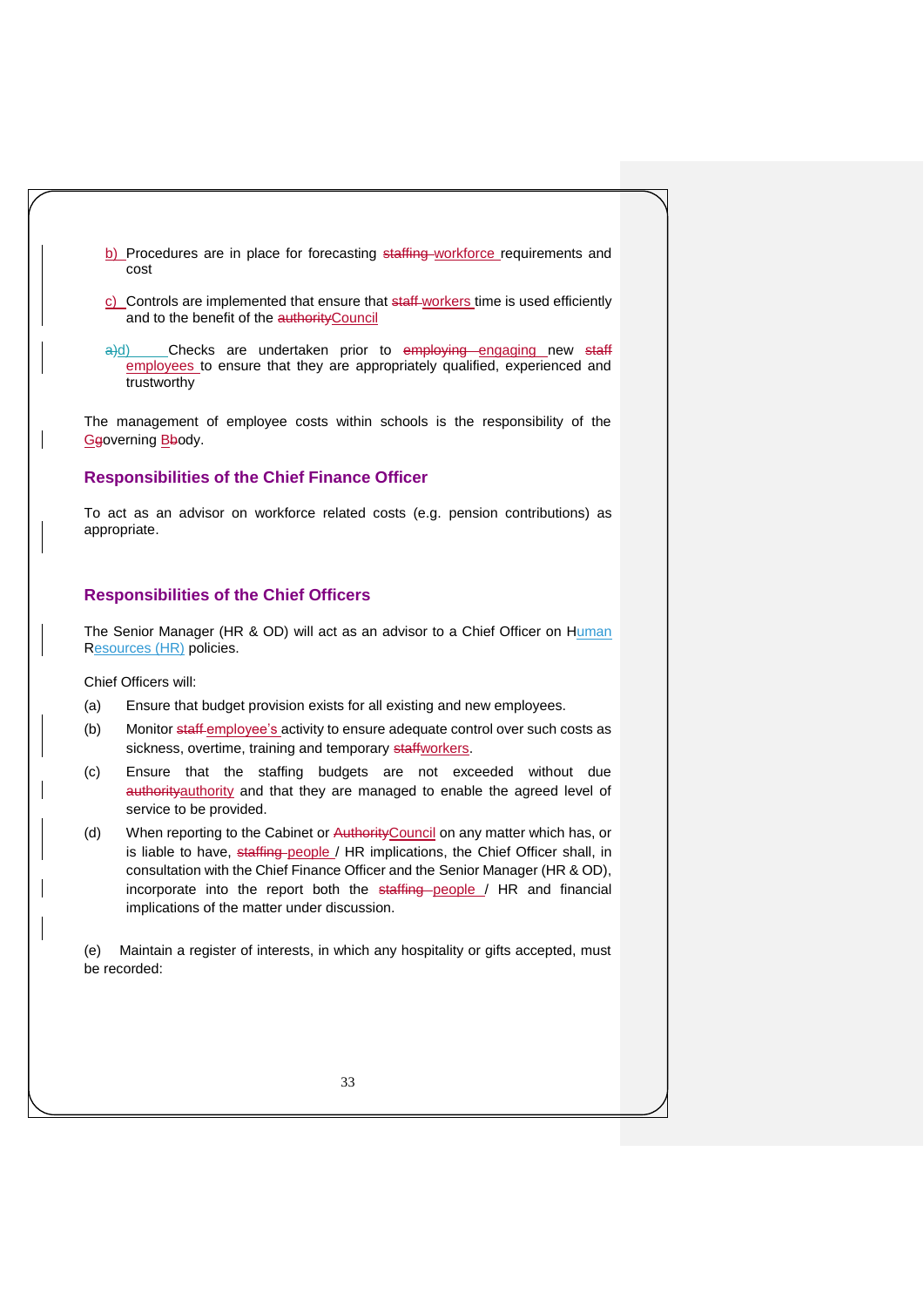- In compliance with the Flintshire County Authority Council Code of Conduct for Local Government Employees, no employee of the AuthorityCouncil shall accept any fee, gift or reward which is intended as, or might be construed as, an inducement to influence that employee in the execution of that employee's duties.
- The offer of any such fee, gift or reward shall be reported immediately by the employee concerned to the appropriate Chief Officer, and shall be recorded in the register of gifts and hospitality.

The Senior Manager (HR & OD) will will ensure that this policy will be reflected in the HR Policies and other policies, as relevant, of the Authority Council.

# 5. Financial Systems and Procedures

# **5.1 General**

**Why is this important?**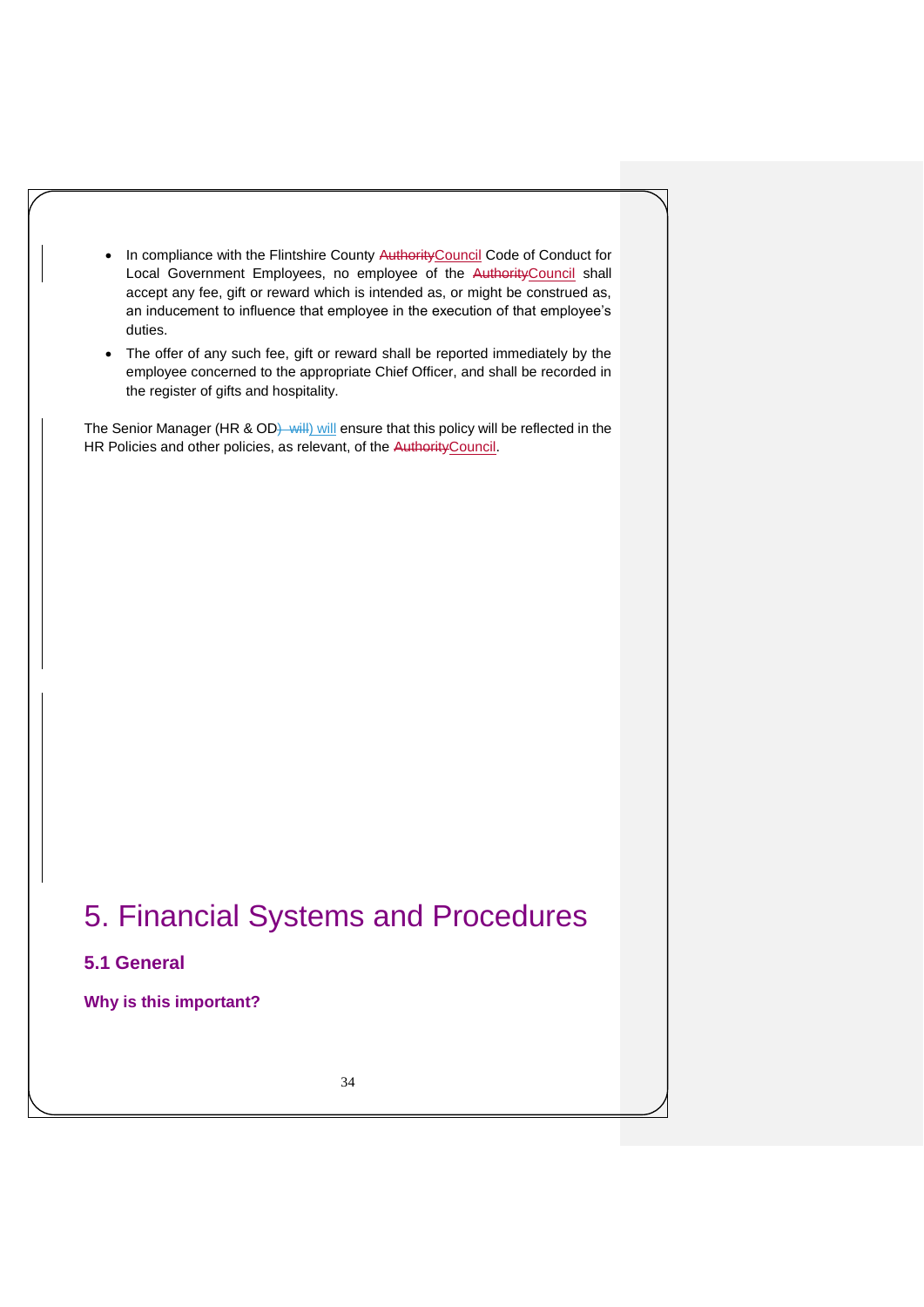

#### **Key Controls**

The key controls for systems and procedures are:

- a) Basic data exists to enable the authority Council's objectives, targets, budgets and plans to be formulated
- b) Performance is communicated to the appropriate managers on an accurate, complete and timely basis
- c) Early warning is provided of deviations from target, plans and budgets that require management attention
- a)d) Operating systems and procedures are secure

# **Responsibilities of the Chief Finance Officer**

To make arrangements for the proper administration of the authority Council's financial affairs, including to:

- a) Issue advice, guidance and procedures for officers and others acting on the authorityCouncil's behalf
- b) Determine the accounting systems, form of accounts and supporting financial records
- c) Establish arrangements for audit of the authority Council's financial affairs
- d) Approve any new financial systems to be introduced

 $\frac{a}{e}$  Approve any changes to be made to existing financial systems

#### **Responsibilities of the Chief Officers**

a) To ensure that accounting records are properly maintained and held securely

b) To ensure that vouchers and documents with financial implications are not destroyed except in accordance with arrangements approved by the Chief Finance Officer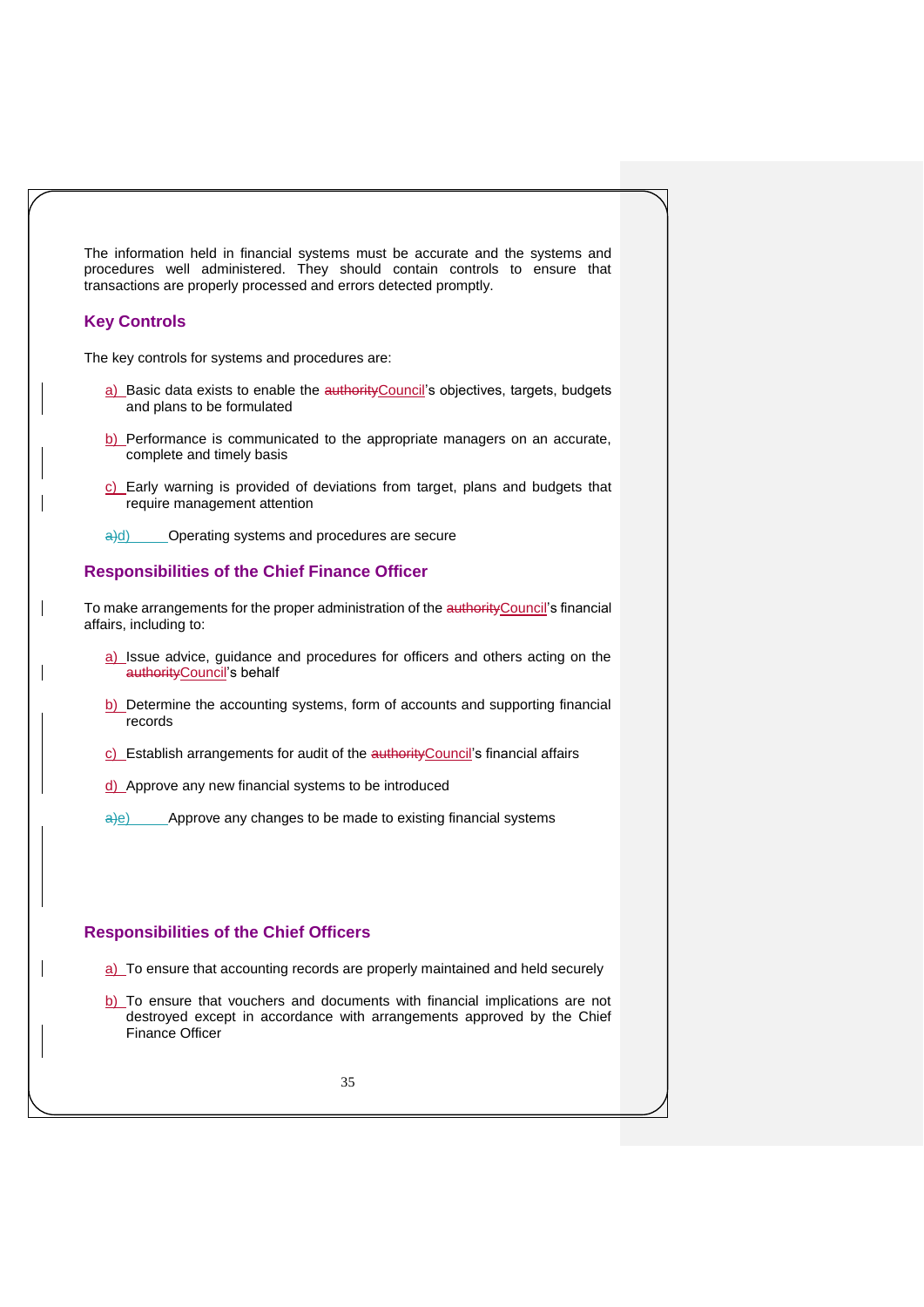- c) To ensure that a complete management trail, allowing financial transactions to be traced from the accounting records to the original documents and vice versa is maintained
- d) To incorporate appropriate controls to ensure where relevant that all input is genuine, complete, accurate, timely and not previously processed. All processing is carried out in an accurate, complete and timely manner and output from the system is complete, accurate and timely.
- a) To ensure that the organisational structure provides an appropriate segregation of duties to provide adequate internal controls and to minimise the risk of fraud or other malpractice
- e)
- f) To ensure there is a documented and tested disaster recovery plan to allow for information system processing to resume quickly in the event of an interruption
- g) To ensure that systems are documented and staff trained in operations.
- h) To consult with the Chief Finance Officer before changing any existing system or introducing new systems
- i) To establish a scheme of delegation identifying officers authorised to act upon the Chief Officer's behalf in respect of payments, income collection and placing orders, including variations and showing the limits of their authorityCouncil.
- j) To supply lists of authorised officers, with specimen signatures and delegated limits to the Chief Finance Officer and any subsequent variations
- $\frac{b}{k}$  To ensure that where appropriate, computer systems are registered in accordance with current data protection legislation and that staff are aware of their responsibilities under the legislation. The law around data protection hais changinged, the General Data Protection Regulation (GDPR) will applynow applies in the UK (from 25th May 2018) and will has replaced the current Data Protection Act (DPA).

### **5.2 Income and Expenditure**

**Why is this important?**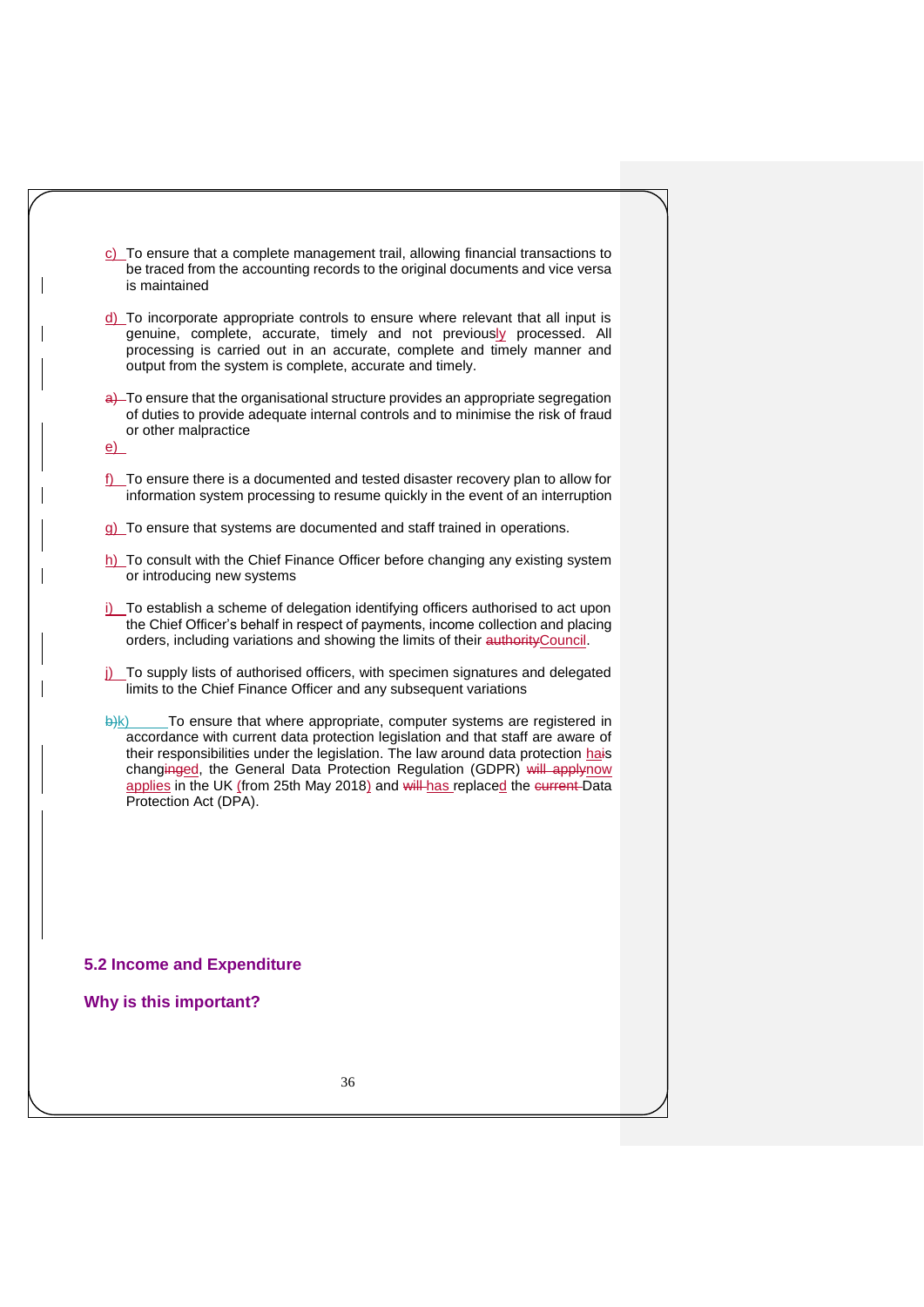Effective income collection systems are necessary to ensure that all income is identified, collected, receipted and banked properly. It is preferable to obtain income in advance of supplying goods or services as this improves the authorityCouncil's cashflow and avoids the time and cost of administering debts.

# **Key Controls**

The key controls for income are:

- a) All income due to the AuthorityCouncil is identified and charged correctly, in accordance with the approved Council's Income generation Policy, charging policy which is regularly reviewed
- b) All income is collected from the correct person at the right time using the correct procedures
- c) All money received by an employee on behalf of the authority Council is paid without delay to the Chief Finance Officer or as he or she directs to the AuthorityCouncil's bank account and properly recorded. The responsibility for cash collection should be separated from that of identifying the amount due and for reconciling the amount due to the amount received.
- d) Effective action is taken to pursue non-payment within defined timescales
- e) Formal approval for debt write-off is obtained
- f) Appropriate write-off action is taken within defined timescales
- g) Appropriate accounting adjustments are made following write-off action
- h) All appropriate income documents are retained and stored for the defined period in accordance with the document retention schedule
- i) Money collected and deposited is reconciled to the back-bank account by a person who is not involved in the collection or banking process.
- $\Rightarrow$ i)The Council's position on money laundering is contained within the Money Laundering Policy, which is available upon request from the Chief Finance Officer. Officers involved in the collection of income should make themselves aware of this policy and report suspected cases to the Chief Finance Officer. For this purpose, the Council cannot accept cash in excess of £5,000, although it is for individual officers to decide if, in specific instances, they should report incidents involving lesser amounts. In any situation requiring a sizeable refund the Officer involved should check the original type of lodgement.

#### **Responsibilities of the Chief Finance Officer**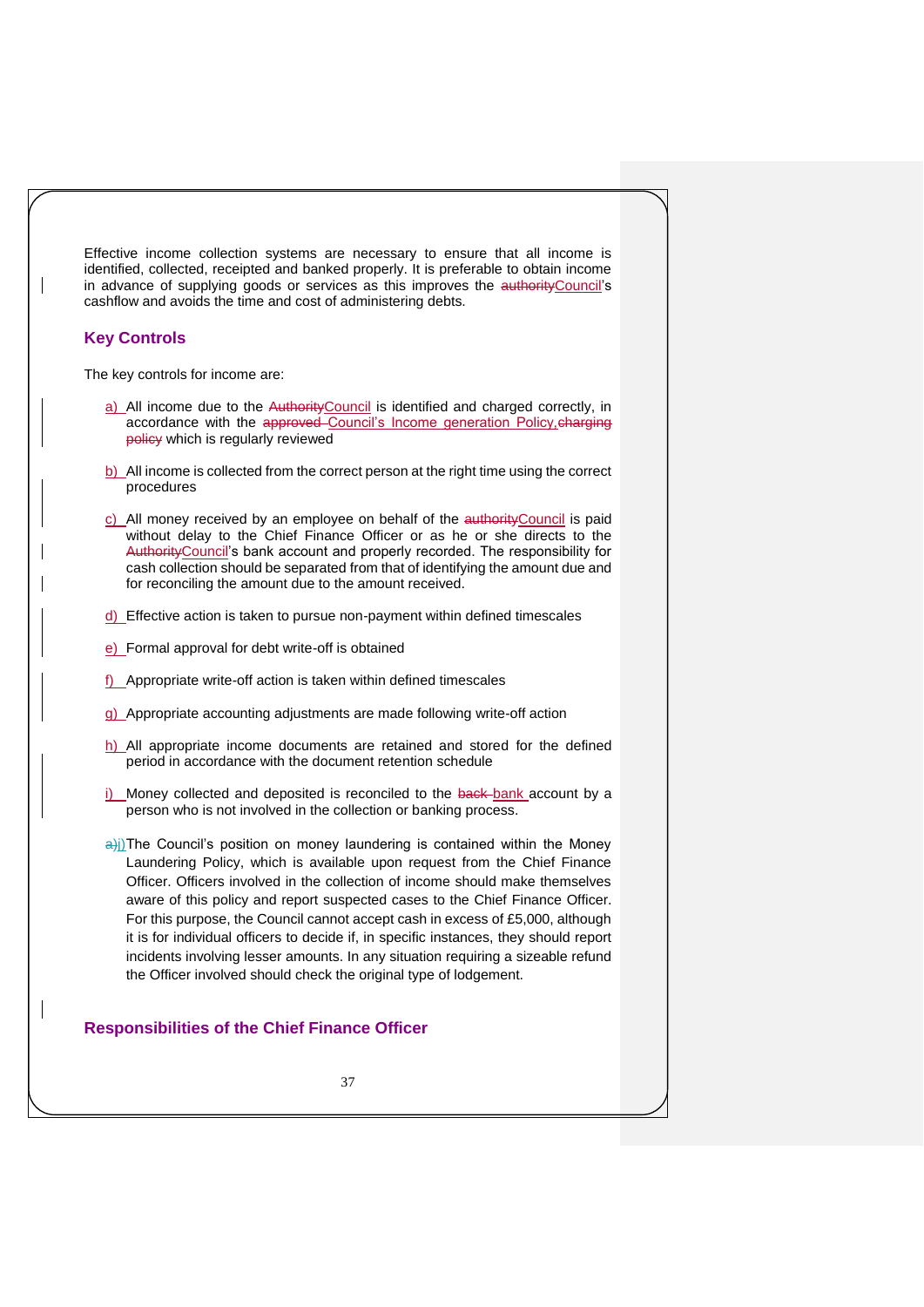- a) To agree arrangements for the collection of all income due to the authority Council and to approve the procedures, systems and documentation for its collection
- b) To oOrder, control and issue all receipts, invoices, tickets and other documents recording, acknowledging, or demanding the receipt of monies paid to the Council, except where the Chief Finance Officer has given written approval to alternative arrangements in specific instances.
- c) Agree the write-off of bad debts up to £5,000 in aggregate for each single domestic or business debtor, agree in consultation with the Cabinet Member the write-off of bad debts over those amounts but up to £25,000 and refer for approval items for write-off in excess of £25,000 to the Cabinet. A record of all sums written off up to the approved limit is maintained to adhere to the requirements of the Accounts and Audit Regulations
- d) Make or approve secure and efficient arrangements for the recording of all income received by direct debit, standing order, debit and credit cards and such other methods of payment as the Council may approve
- e) To ensure that appropriate accounting adjustments are made following writeoff action

### **Responsibilities of the Chief Officers**

- a) To comply with the Income Generation Policy which has been established to support the provision of setting the Council's fees and charges, ensuring these operate at full cost recovery wherever possible and are subject to and annual increasesreview and uplift.
- b) Where possible income should be obtained in advance of supplying goods or services to improve the Council's cash flow, to avoid the time and cost of administering debts, and to reduce the risk of non-collection, particularly for low value items.
- c) No Sundry debt invoices with a value of less than £40, with the exception of invoices relating to peppercorn rents, licenses or leases in connection with the occupation of council land or property, shall be raised without the approval of the Chief Finance Officer and supported by an application in writing.
- $\theta$   $\theta$ ) To separate the responsibility for identifying amounts due and the responsibility for collection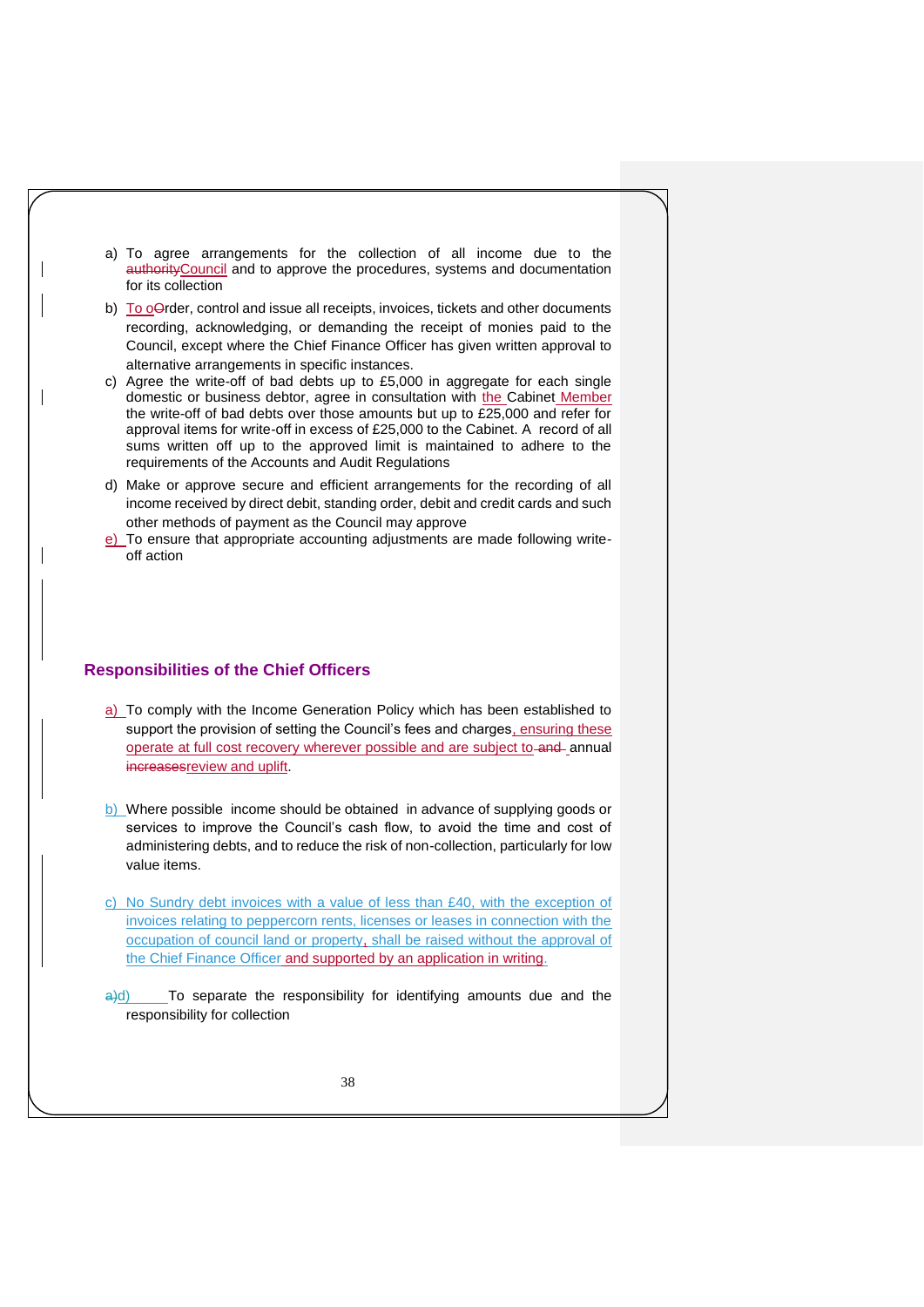- $\Theta$ e) To initiate appropriate debt recovery procedures in accordance with the Corporate Debt policy
- $\theta$ f)To issue official receipts or to maintain other documentation for income collection
- $\frac{d}{d}$ g) To ensure that at least two employees are present when post is opened so that money received by post is properly identified and recorded.
- $\frac{e(h)}{h}$  To lock away all income to safeguard against loss or theft and to ensure the security of cash handling
- $f(x)$  To ensure that income is paid fully and promptly into the appropriate authorityCouncil bank account in the form in which it is received
- $\frac{g}{g}$ )) To ensure income is not used to cash personal cheques or other payments
- $\frac{h(k)}{k}$  To supply the Chief Finance Officer with details relating to work done, goods supplied, services rendered or other amounts due, to enable the Chief Finance Officer to record correctly the sums due to the authority Council and to ensure accounts are sent out promptly. If possible all invoices should be raised within 5 working days of the provision of goods or services or at the earliest opportunity.
- i)] Have a responsibility to assist the Chief Finance Officer in collecting debts that they have originated*,* by providing any further information requested by the debtor, and in pursuing the matter on the Council's behalf.
- $\frac{1}{2}$ m) To recommend to the Chief Finance Officer all debts to be written off and keep a record of all sums written off up to the approved limit. Once raised, no bona fide debt may be cancelled except by full payment or by it being subject to formalto formal writing off.
- $k/n$ ) Ensure that levels of cash held on the premises do not exceed approved limits.
- $\bigoplus$ ) Keep a record of every transfer of cash between employees of the Council. The receiving officer must sign for the transfer and the transferor must retain a copy. Every transfer of cash shall be made direct by hand and not through the internal or external post (unless by prior approval from the Chief Finance Officer).
- $\frac{m}{p}$ ) To obtain the approval of the Chief Finance Officer when writing off debts in excess of the approved limit and the approval of Cabinet where required.

# **5.3 Ordering and paying for work, goods and services**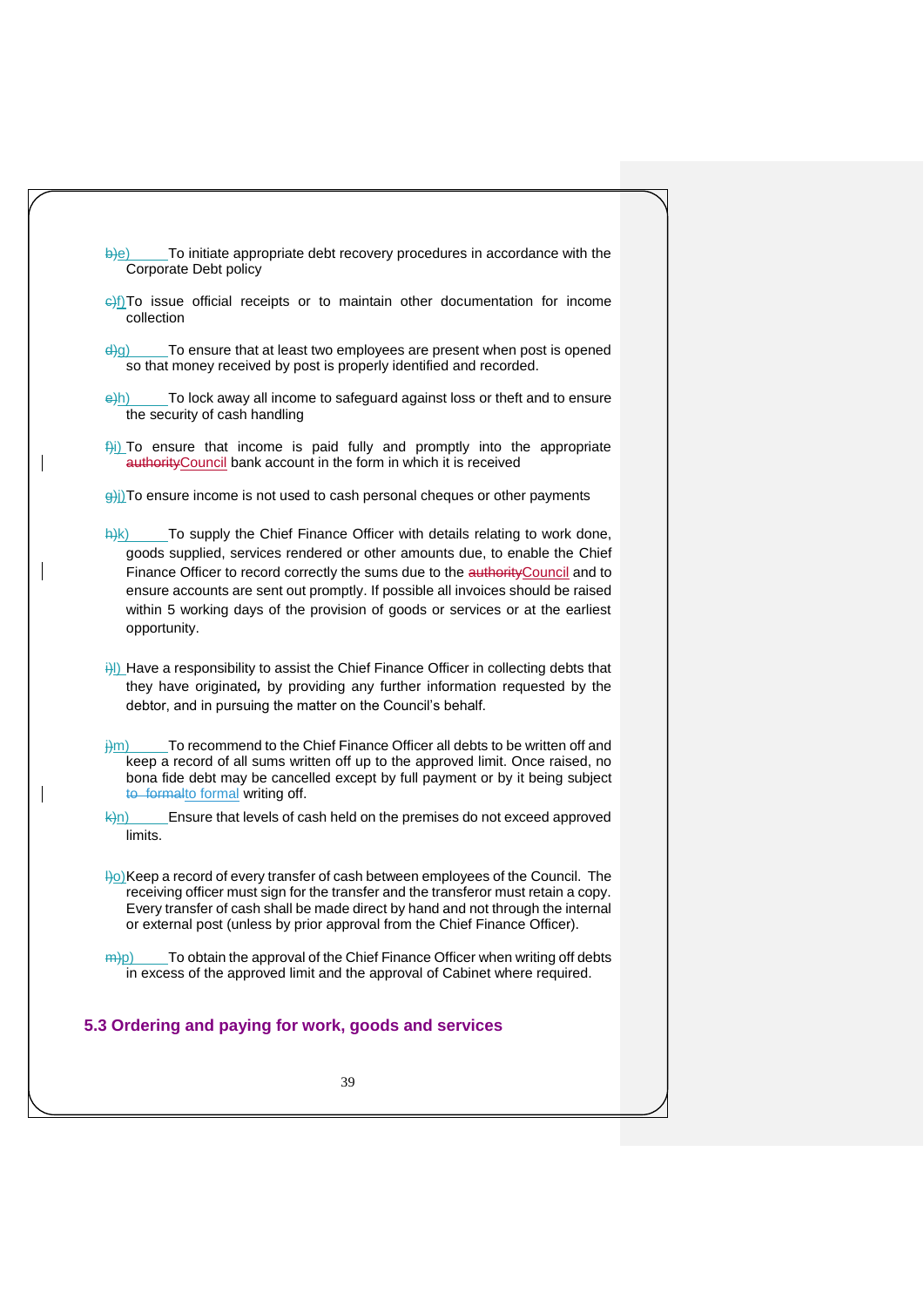#### **Why is this important?**

Public money should be spent with demonstrable probity and in accordance with the authorities' policies. The Authority Council has a statutory duty to achieve best value through economy and efficiency. The AuthorityCouncil's procedures should help ensure that services obtain value for money from their purchasing arrangements. These procedures should be read in conjunction with the authority Council's Contract Procedure Rules.

#### **General**

Every officer and member of the authority Council has a responsibility to declare any links or personal interests that they may have with purchasers, suppliers and/or contractors if they are engaged in contractual or purchasing decisions on behalf of the authorityCouncil in accordance with the appropriate codes of conduct.

Official orders must be submitted in advance via the Purchase to Pay system (P2P). No retrospective orders should be placed. Official orders must be issued for all work, goods or services to be supplied to the authority Council except for supplies of utilities, periodic payments such as rents or rates, for petty cash purchases or other exceptions specified by the Chief Finance Officer.

No Sundry debt invoices with a value of less than £40, with the exception of invoices relating to peppercorn rents, licenses or leases in connection with the occupation of council land or property shall be raised without the approval of the Chief Finance Officer.

Each order must conform to the guidelines approved by the full authorityCouncil on central purchasing and the standardisation of supplies and materials. Standard terms and conditions must not be varied without the prior approval of the Chief Finance Officer.

Apart from petty cash, schools own bank accounts and other payments in advance accounts, the normal method of payment from the authorityCouncil shall be by BACS or other instrument or approved method drawn on the authorityCouncil's bank account. The use of direct debit shall require the prior agreement of the Chief Finance Officer.

Official orders must not be raised for any personal or private purchases, nor must personal or private use be made of authorityCouncil contracts.

#### **Key Controls**

The key controls for ordering and paying for work, goods and services are:

a) All goods and services are ordered only by appropriate persons and are correctly recorded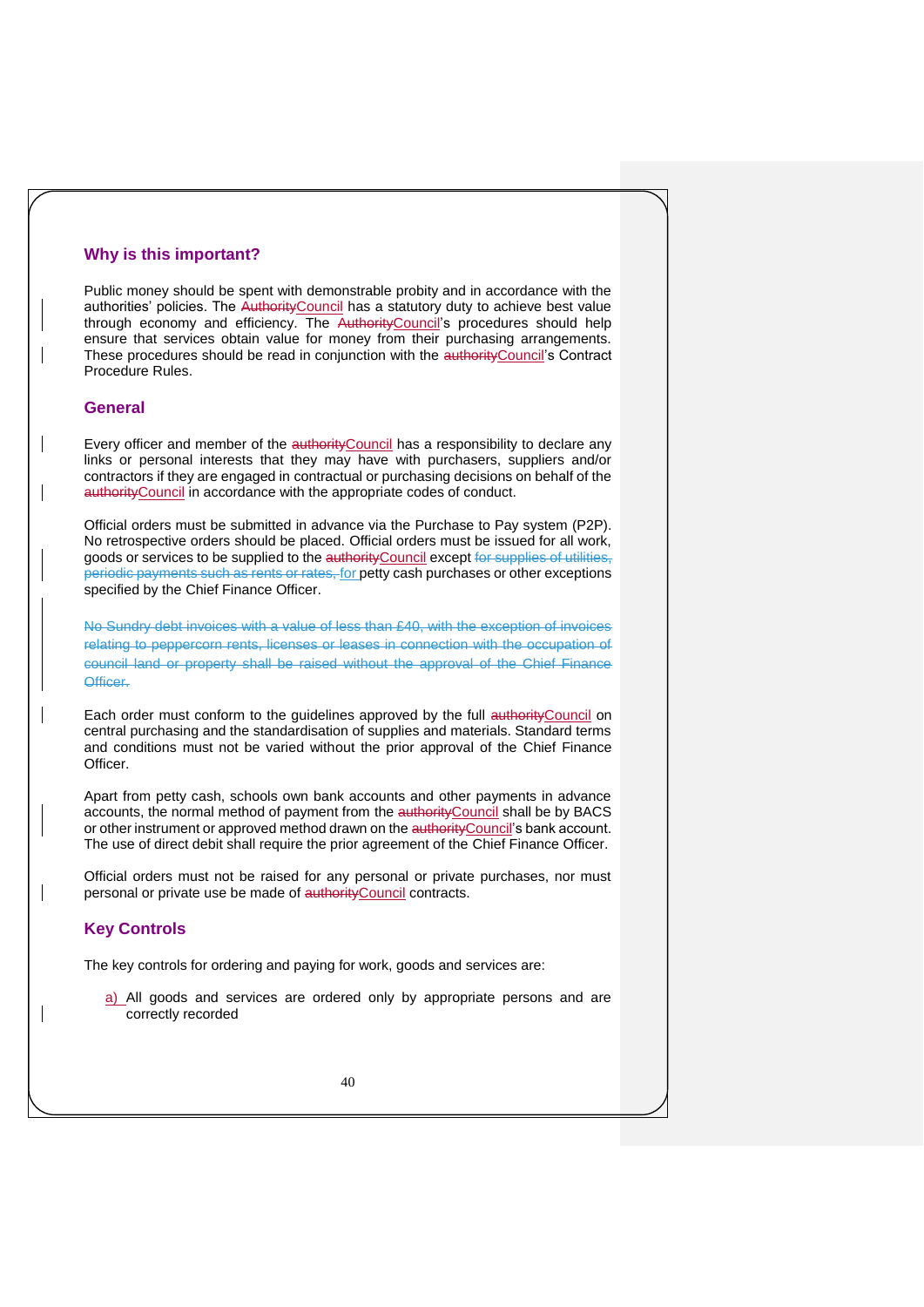|                                                             |  |  |  |  |  |  |  |  | b) All goods and services shall be ordered in accordance with the |  |  |
|-------------------------------------------------------------|--|--|--|--|--|--|--|--|-------------------------------------------------------------------|--|--|
| authority Council's contract standing ordersprocedure rules |  |  |  |  |  |  |  |  |                                                                   |  |  |

- $a(c)$  All orders are submitted via Purchase to Pay (P2P) and placed in advance of the relevant work, goods services or works being supplied.
- d) Goods and services received are checked to ensure they are in accordance with the order. Goods should not be received by the person who placed the order
- e) Payments are not made unless goods have been received by the authority Council to the correct price, quantity and quality standards
- $\bigoplus$ f)All payments are made to the correct person, for the correct amount and are properly recorded, regardless of the payment method.
- g) All appropriate evidence of transaction and payment documents are retained and stored for the defined period in accordance with the document retention schedule.
- h) All expenditure, including VAT, is accurately recorded against the right budget and any exceptions corrected.
- i) The effect of electronic purchasing requires that processes are in place to maintain the security and integrity of data for transacting business electronically
- j) Purchases made using corporate credit cards:

.

- Must be made in accordance with these Financial Procedure rules and requires the cardholder to obtain a valid receipt for each item purchased to ensure the expenditure and VAT can be properly accounted for
- Must only be used for legitimate purposes and only for official Council purchases
- Must not be used to circumvent the official procedures of ordering and procuring goods and services.

### **Responsibilities of the Chief Finance Officer**

- a) To ensure that all the authority Council's financial systems and procedures are sound and properly administered.
- b) All procurement activities (ordering or goods, services and works) will be undertaken on the Council's approved Purchase to Pay (P2P) system.
- c) To approve any changes to existing financial systems and to approve any new systems before they are introduced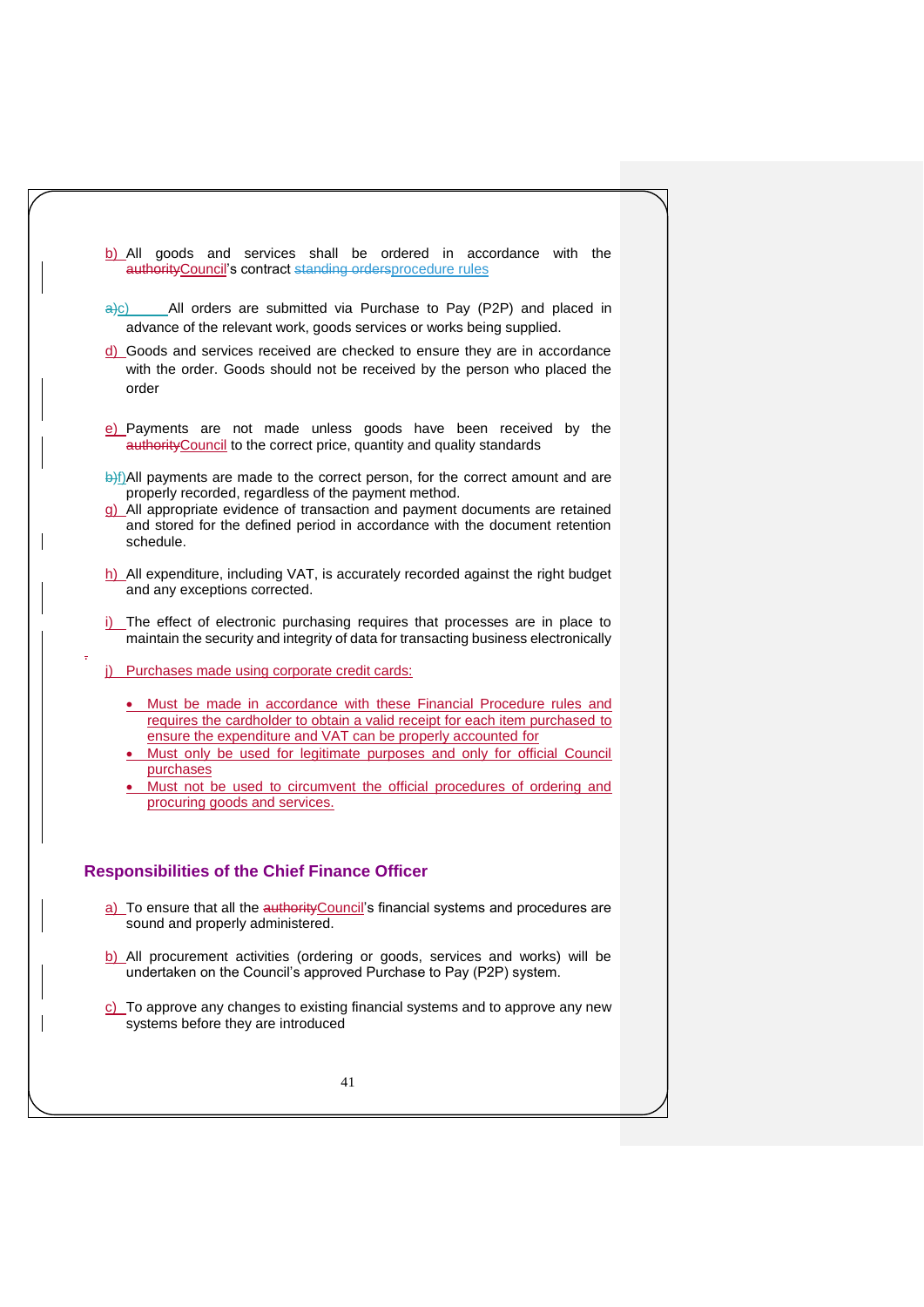- d) To approve the form of official orders and associated terms and conditions
- e) To make payments from the authority Council's funds on the Chief Officer's authorisation that the expenditure has been duly incurred in accordance with financial procedure rules
- f) To make payments, whether or not provision exists within the estimates where the payment is specifically required by statute or is made under a court order
- g) To make payments to contractors on the certificate of the appropriate Chief Officers which must include details of the value of work, retention money, amounts previously certified and amounts now certified
- h) To provide advice and encouragement on making payments by the most economical means
- i) To ensure that a budgetary control system is established that enables commitments incurred by placing orders to be shown against the appropriate budget allocation so that they can be taken into accounts in budget monitoring reports.
- $\Rightarrow$ i)To authorise the issue of corporate Credit cards together with the agreed spending limit

### **Responsibilities of the Chief Officers**

- a) To ensure that upfront electronic orders using the Purchase to Pay (P2P) system are placed for all goods and services other than the exceptions for supplies of utilities, rent, rates, petty cash purchases and any other exemptions specified by the Chief Finance Officer.
- b) To ensure that orders are only used for goods and services provided to the Portfolio. Individuals must not order goods or services for their private use
- c) To ensure that only those staff authorised by the Chief Officer approve orders and to maintain an up to date list of such authorised staff including specimen signatures identifying in each case the limits of their authority Council. The list should be reviewed annually. Names of authorising Officers together and details of the limits of their authorityCouncil shall be forwarded to the Chief Finance Officer and any subsequent amendments incorporated into the P2P system
- d) The authoriser of the order should be satisfied that the goods and services ordered are appropriate and that there is adequate budgetary provision and that quotations or tenders have been obtained if necessary. Best value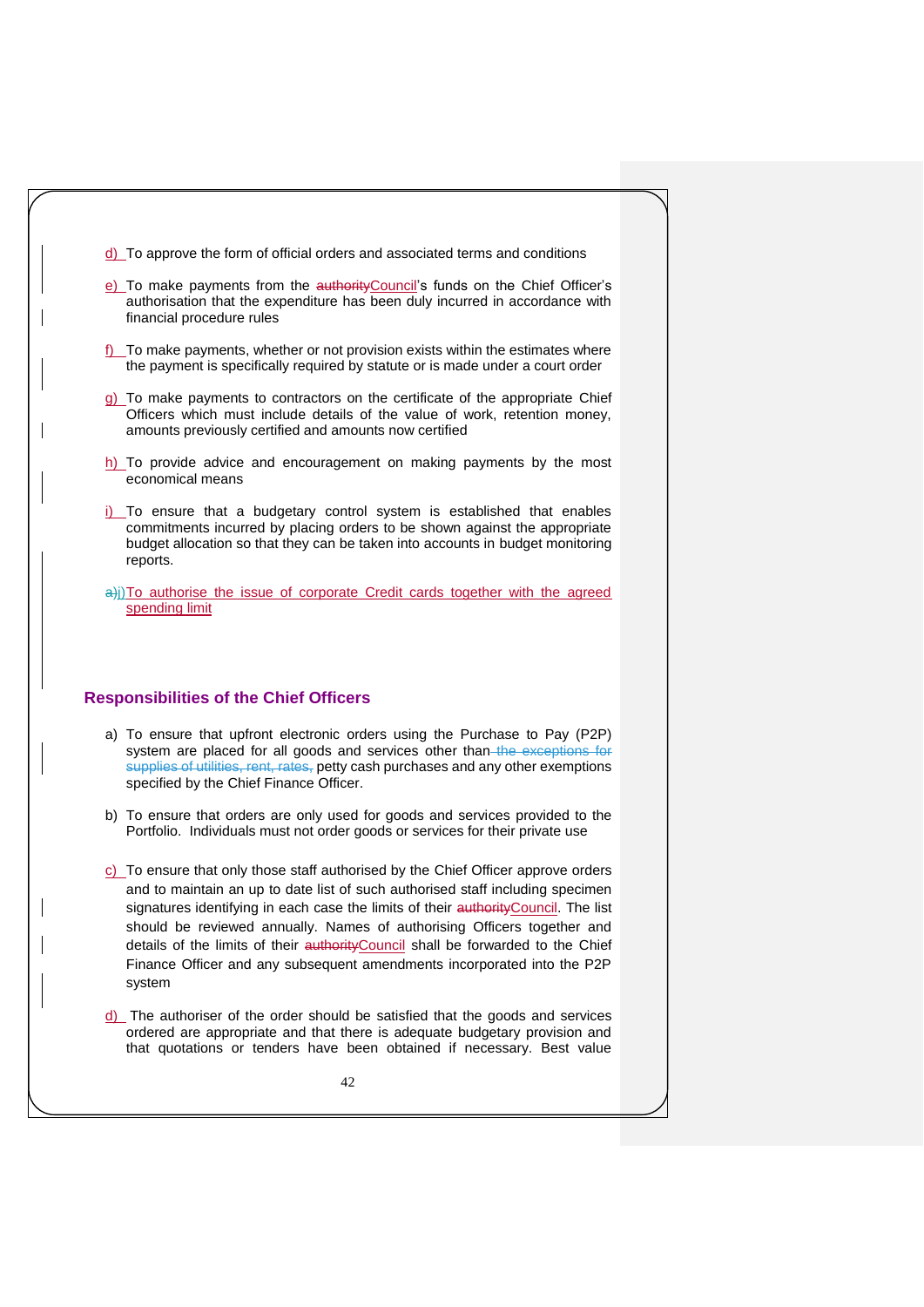principles should underpin the authority Council's approach to procurements. Value for money should always be achieved.

- $\frac{c}{c}$ ) To ensure that all expenditure, including VAT, is accurately recorded against the correct budget head and any exceptions are corrected. If it is deemed that a budget amount has been incorrectly allocated, a Chief Officer will request a journal adjustment. Under no circumstances will the expenditure be incorrectly coded in order to match the expenditure with an incorrect budget allocation.
- d)f)Each Chief Officer shall be responsible for all orders issued from, or on behalf of, his or her Portfolio. Where one Chief Officer places an order on behalf of another, that Chief Officer shall obtain the latter's consent in advance.
- $e$ ) To ensure that goods and services are checked on receipt to verify that they are in accordance with the order. This check should where possible be carried out by a different officer from the person who authorised the order.
- h) To ensure that payment is not made unless a proper VAT invoice has been received, checked, coded and certified for payment confirming:
	- Receipt of goods or services
	- That the invoice has not been previously paid
	- That expenditure has been properly incurred and is within budget provision
	- That prices and arithmetic are correct and accord with quotations, tenders, contracts or catalogue prices
	- Correct accounting treatment of tax
	- That discounts have been taken where available
	- That appropriate entries will be made in accounting records

i)To ensure that two authorised members of staff are involved in the ordering, receiving and payment process and appropriate segregation of duties are maintained at each stage.

f) To ensure that two authorised members of staff are involved in the ordering, receiving and payment process. If possible, a different officer from the person who signed the order, and in every case, a different officer from the person checking a written invoice, should authorise the invoice and appropriate segregation of duties are maintained at each stage.

j)  $\frac{1}{2}$ To ensure that the Portfolio maintains and reviews periodically a list of staff approved to authorise the invoices. Names of authorising officers together with specimen signatures and details of the limits of their authorityCouncil shall be forwarded to the Chief Finance Officer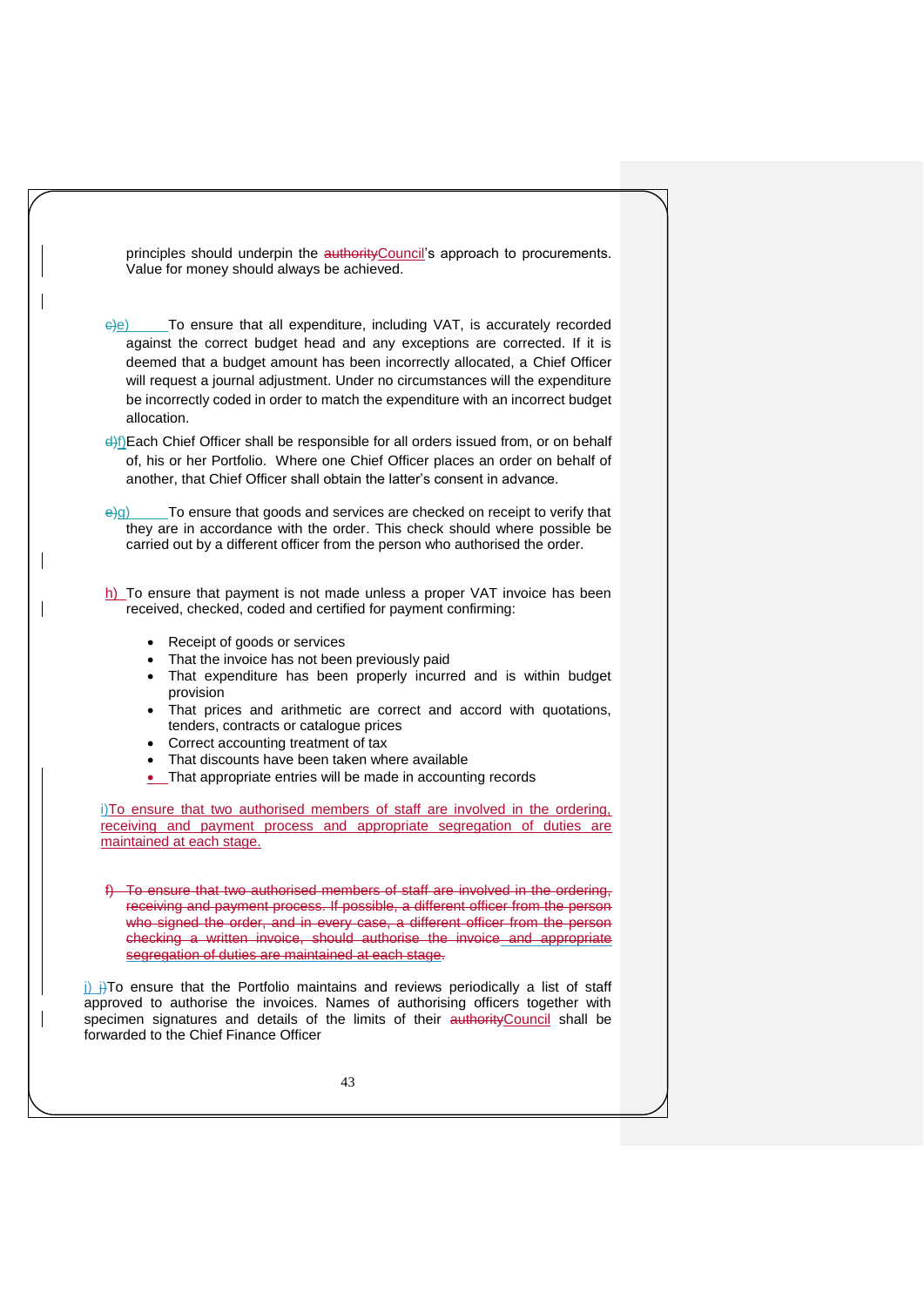k) To ensure that payments are not made on a photocopied or faxed invoice, statement or other document other than the formal invoice

l)To encourage suppliers of goods and services to receive payments by the most economical means for the authorityCouncil. Payments made by direct debit must have the prior approval of the Chief Finance Officer.

 $m$ )To ensure that the directorate obtains the best value from purchases by taking appropriate steps to obtain competitive prices for goods and services of the appropriate quality with regard to best value principles and contract standing ordersprocedure rules

n)To ensure that loans, leasing or rental arrangements are not entered into without prior agreements from the Chief Finance Officer.

o)To notify the Chief Finance Officer of outstanding expenditure relating to the previous financial year as soon as possible after 31 March in line with the timetable determined by the Chief Finance Officer.

p)To notify the Chief Finance Officer immediately of any expenditure incurred as a result of statute/court order where there is no budgetary provision

q)To ensure that all appropriate payment records are retained and stored for the defined period in accordance with the document retention schedule.

- r) For all staff issued with a Corporate Credit card, to ensure that they:
- Comply with the Corporate Card Policy issued upon receipt of the Corporate **Card**
- Ensure the safe custody of the card

# **5.4 Payments to employees and members**

# **Why is this important?**

Staff costs are the largest item of expenditure for most authorityCouncil services. It is therefore important that payments are accurate, timely, made only where they are due for services to the authorityCouncil and that payments accord with individuals' conditions of employment. It is important that all members' allowances are authorised in accordance with the scheme adopted by the full council.

**Key Controls**

44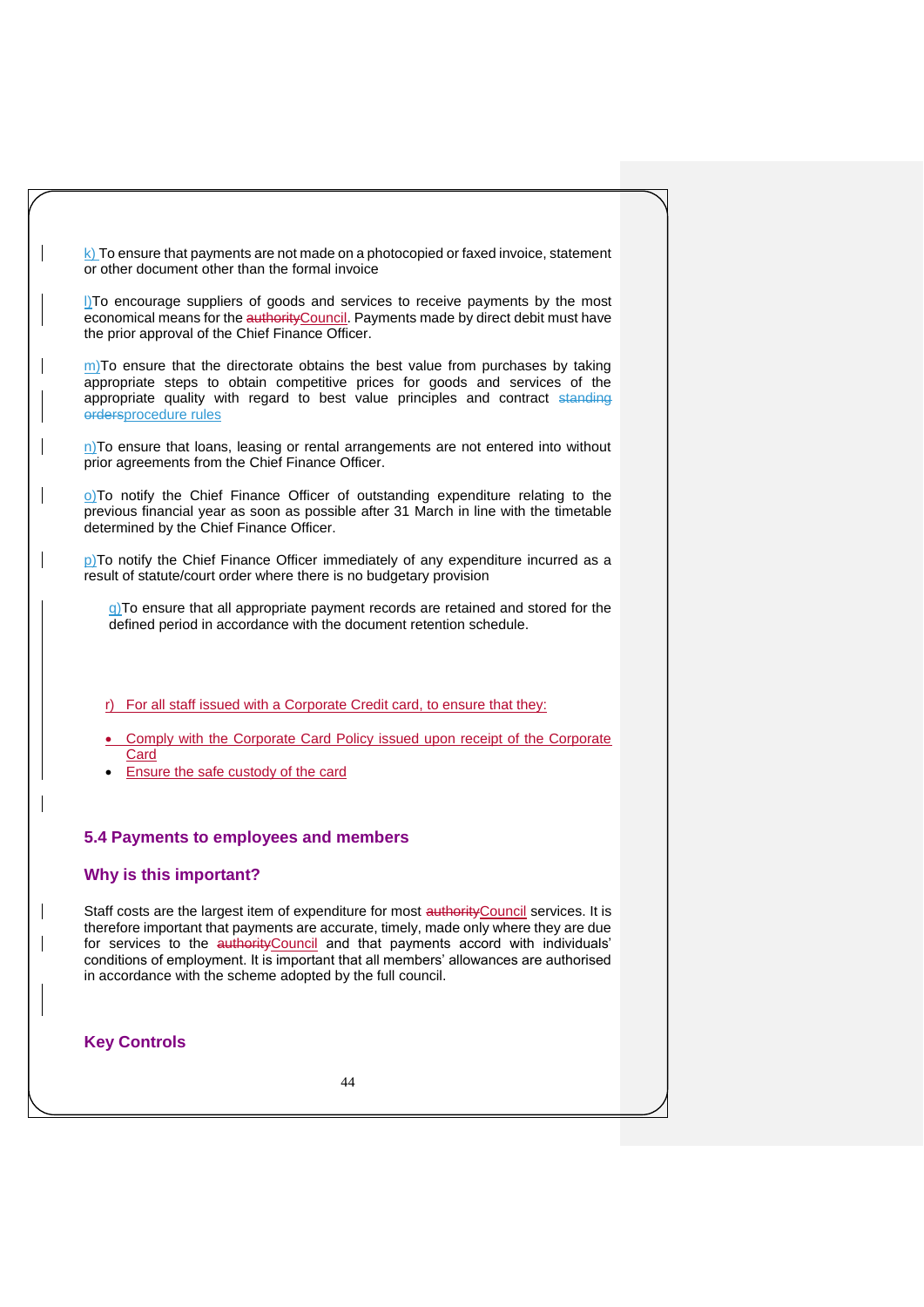The key controls for payments to employees and members are:

- a) Proper authorisation procedures are in place and that there are corporate timetables in relation to starters, leavers and variations to pay.
- b) Frequent reconciliation of payroll expenditure against approved budget and bank account.
- c) All appropriate payroll documents are retained and stored for the defined period in accordance with the retention schedule.
- d) Compliance with HM Revenues and Custom (HMRCHMRC) and other statutory regulations.
- e) All claims for payment of financial loss, attendance, travelling, subsistence and car allowances and other incidental expenses paid for by the claimant, shall be completed and signed by the claimant in a form approved by the Corporate Finance Manager or Senior Manager  $\frac{1}{r}$  (HR & OD) as appropriate.
- f) The [off-payroll \(IR35\) working rules](https://www.gov.uk/guidance/ir35-find-out-if-it-applies) are in place to ensure that where an individual would have been an employee if they were providing their services directly, their payments are processed via payroll.

### **Responsibilities of the Corporate Finance Manager**

The Corporate Finance Manager or Senior Manager, ( HR & OD) as appropriate will:

- a) Arrange and control secure and reliable payment of salaries, pensions, compensation or other emoluments to existing and former employees, in accordance with procedures prescribed by him or her, on the due date.
- $\frac{a(b)}{b}$  Record and make arrangements for the accurate and timely payment to all appropriate statutory and non-statutory bodies including Pay as you Earn (PAYE), pensions and other payroll deductions.

 $\Theta$ c) Make arrangements for payment of all travel and subsistence claims or financial loss allowance.

e)d) Make arrangements for paying Members' under the Members Allowances Scheme and the Members Travel and Subsistence Scheme, which will be maintained by the Corporate Finance Manager or Senior Manager, (-HR & OD) as appropriate.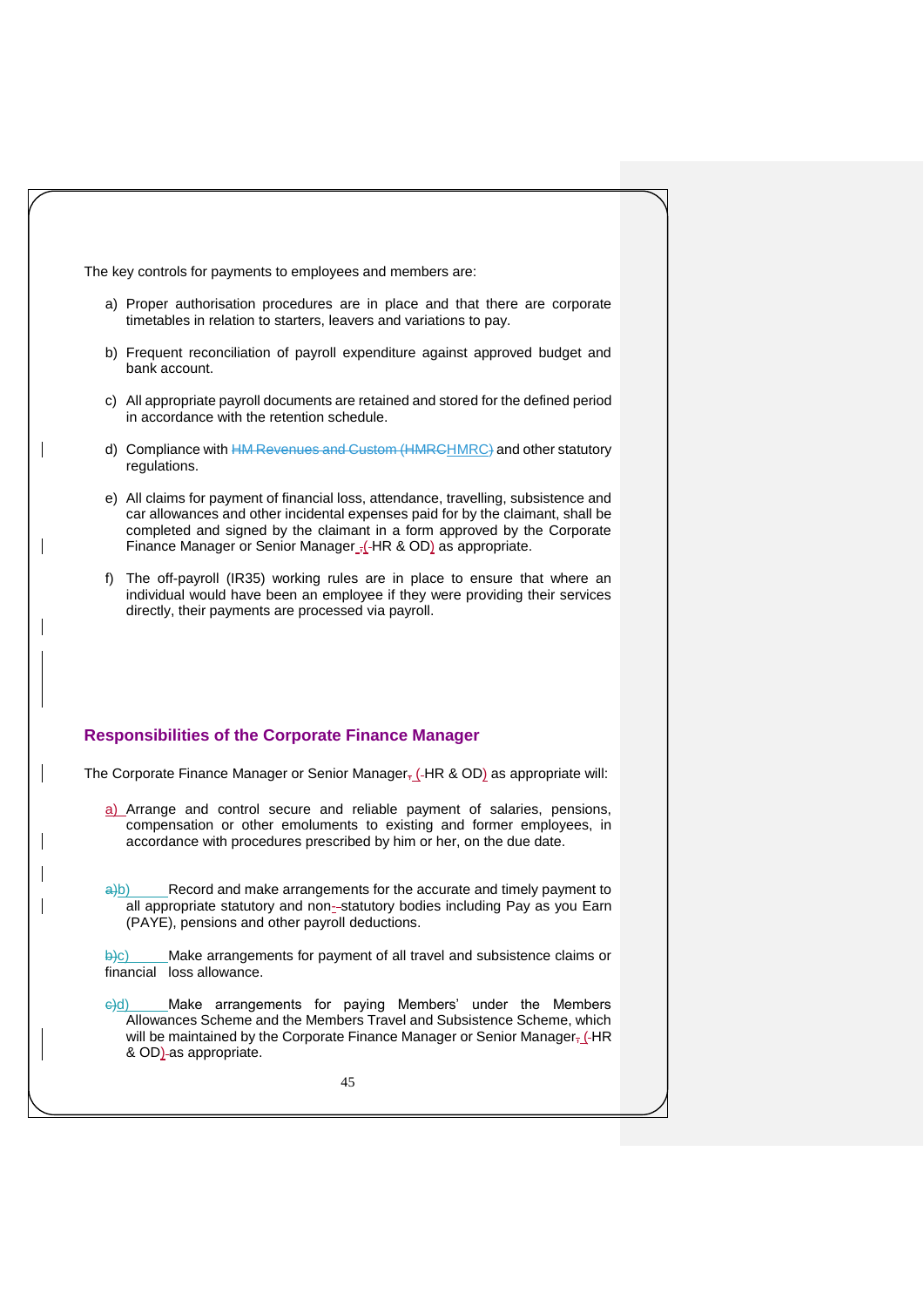- d)e) Ensure that there are adequate arrangements for administering pension scheme matters on a day-to-day basis.
- e)f)Maintain a list of all officers who are approved to authorise any payroll related records as notified by the relevant Chief Officer. This shall be reviewed on a regular basis. Chief Officers must communicate any changes as soon as they are known.
- $f_{\text{eq}}$ ] Implement pay agreements as soon as possible after their notification from the appropriate body and process increments. Arrangements for funding such awards will be determined each year as part of the budgetary process.
- $g$ h) Retain for each employee, a copy of contracts and terms and engagements together with sufficient information to identify service, salary scale and current amount payable and absences from duty (apart from approved leave).

#### **Responsibilities of the Chief Officers**

- a) To provide the Corporate Finance Manager or Senior Manager  $(-HR & OD)$  as appropriate, in writing with the names of officers authorised to certify claims for expenses together with the specimen signature of each such authorised Officer, and any amendments on the occasion of any change. Certification of a claim by, or on behalf of, a Chief Officer shall signify that the certifying Officer is satisfied that the journeys were authorised, that the expenses were necessarily incurred in the performance of duty, that the allowances are properly payable by the Council, and that cost-effective travel arrangements are achieved.
- b) To ensure that claims are submitted to the Corporate Finance Manager or Senior Manager  $(-HR & OD)$  as appropriate for payment within the specified timescale. Ensure appointments are made in accordance with the Procedure Rules of the Council and approved establishments, grades, scale of pay and that adequate budget provision is available.
- b)c) Notify the Corporate Finance Manager or Senior Manager (-HR & OD) as appropriate of all appointments, terminations (resignations, dismissals) or variations (secondments, transfers, absences from duty through sickness or other reasons apart from approved leave, changes in remuneration, other than normal increments and pay awards and agreements of general application) which may affect the pay or pension of an employee or former employee, in the form and to the timescale required by the Corporate Finance Manager or Senior Manager  $(-HR & OD)$  as appropriate.
- e)d) Ensure that adequate and effective systems and procedures are operated in a form approved by the Senior Manager  $($ —HR & OD), so that payments are only authorised to bona fide employees: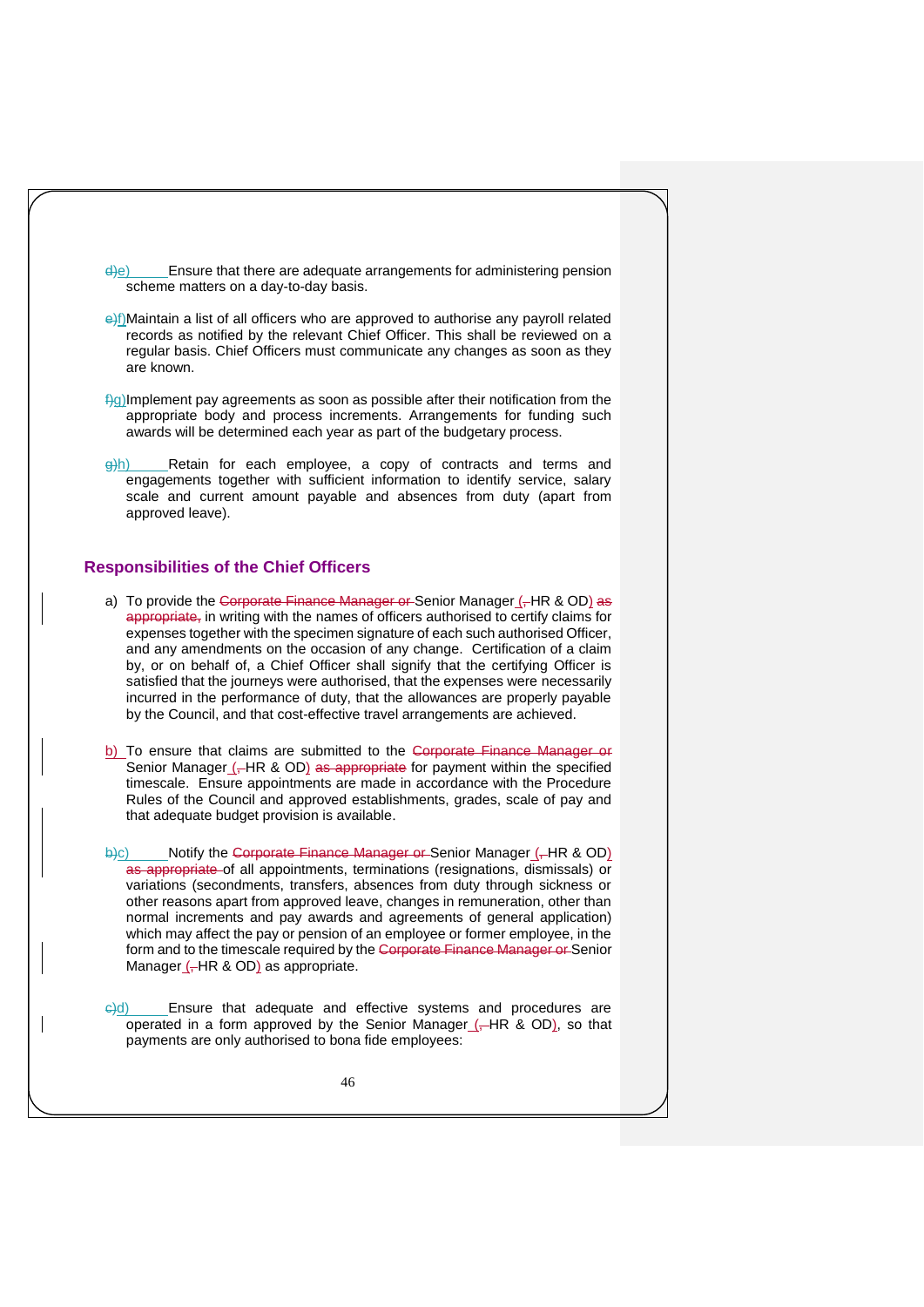- Payments are only made where there is a valid entitlement.
- Conditions and contracts of employment are correctly applied.
- Employees' names listed on the payroll are checked at regular intervals to verify accuracy and completeness.
- d)e) Provide information necessary to maintain records of service for pensions, income tax, national insurance or other statutory obligations.
- e)f)Ensure that payroll transactions are processed only through the payroll system. Chief Officers should give careful consideration to the employment status of individuals employed on a self-employed, consultant or subcontract basis. HM Revenues and CustomHMRC applies a tight definition for employee status, and in cases of doubt, advice should be sought from the Senior Manager  $(-HR &$ OD).
- $\frac{f(x)}{g(x)}$ Ensure that the Senior Manager (-HR & OD) is notified of the details of any employee benefits in kind, to enable full and complete reporting within the income tax self-assessment system.
- $\frac{g(h)}{h}$  In conjunction with the Senior Manager (-HR & OD), maintain an up to date establishment structure and adhere to the Establishment Control Maintenance Process.
- $\frac{h}{i}$ ) The Senior Manager (-HR & OD) will be responsible for recovering payroll overpayments where the employee continues to have employment with the Council and where the overpayment is £750 or less. A repayment schedule, ensuring repayment is made within the same financial year as the overpayment, will be formally agreed with the employee.
- $\hat{H}$ ) For all payroll overpayments in excess of £750, irrespective of employment status, recovery of the overpayment will be the responsibility of Debt Recovery, ensuring that such overpayments are included within the Council's total debt.
- $\frac{1}{2}$ k) All pay documents shall be, in a manner prescribed by the Senior Manager ( $\frac{1}{2}$ HR & OD), certified manually by or on behalf of the appropriate Chief Officer. The names of Officers authorised to certify such documents shall be agreed with, and notified in writing to the Senior Manager (-HR & OD) by each Chief Officer, who shall provide the Corporate Finance Manager with the specimen signature and initials of each such authorised Officer and any amendments on the occasion they arise.
- $\frac{1}{2}$ ) Chief Officers and the Senior Manager (-HR & OD) will ensure that all appropriate payroll documents are retained and stored, as required, by the Senior Manager (-HR & OD).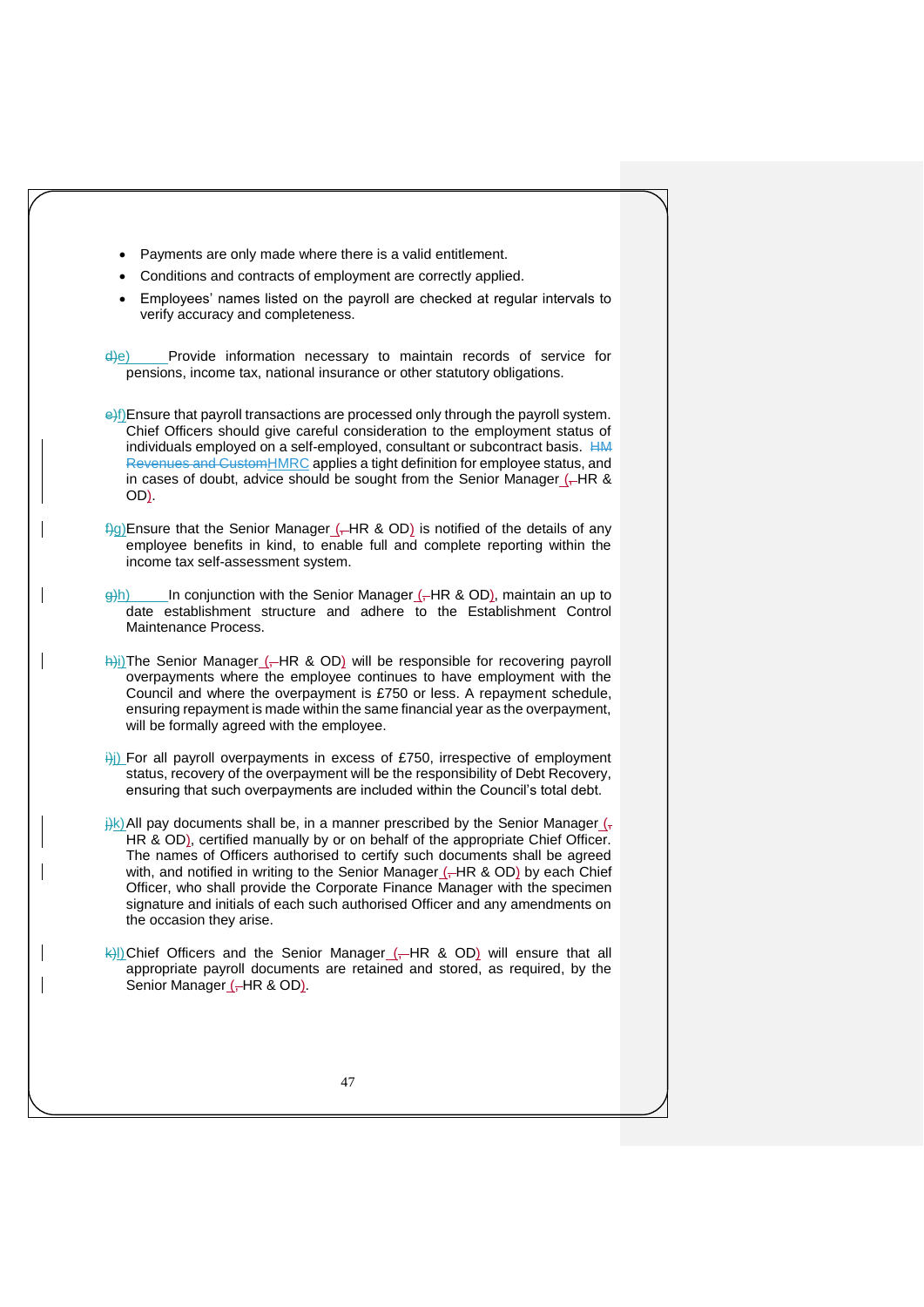- $\downarrow$ m) No cheque made payable to a Member or  $\equiv$ mployee employee will be cashed by the Council, unless it is under a scheme approved by the Corporate Finance Manager and is presented by the person named on the cheque, and duly endorsed.
- $\frac{m(n)}{n}$  Members and employees will submit claims for travel and subsistence on a monthly and comply with the Mileage and Expenses Policy. Mileage and Expense claims over three months old will only be paid once a satisfactory written explanation of the late submission has been provided from the relevant Service Manager to the Senior Manager (-HR and OD).
- $\frac{h}{c}$ ) Timesheets, Employee Self Service and other documents which are used to generate payment of salaries or other employee related expenses must be on official forms or via authorised electronic inputs. Chief Officers are responsible for ensuring that they are certified by an authorised Certifying Officer.

# **5.5 Taxation**

# **Why is this important?**

The Authority Council is responsible for ensuring its tax affairs are in order. Tax issues are often very complex and the penalties for incorrectly accounting for tax are severe. It is therefore very important that all officers are made aware of their role.

# **Key Controls**

The key controls for taxation are:

- a) Budget managers are provided with the relevant information and kept up to date on tax issues
- b) Budget managers are instructed on required record keeping
- c) All taxable transactions are identified, properly carried out and accounted for within stipulated timescales
- d) Records are maintained in accordance with instructions
- e) Returns are made to the appropriate authorities within the stipulated timescale

## **Responsibilities of the Chief Finance Officer**

a) The Chief Finance Officer and / Senior Manger HR & OD (as appropriate as described below) is responsible for advising Chief Officers and Heads of Service, on all taxation issues that affect the Council.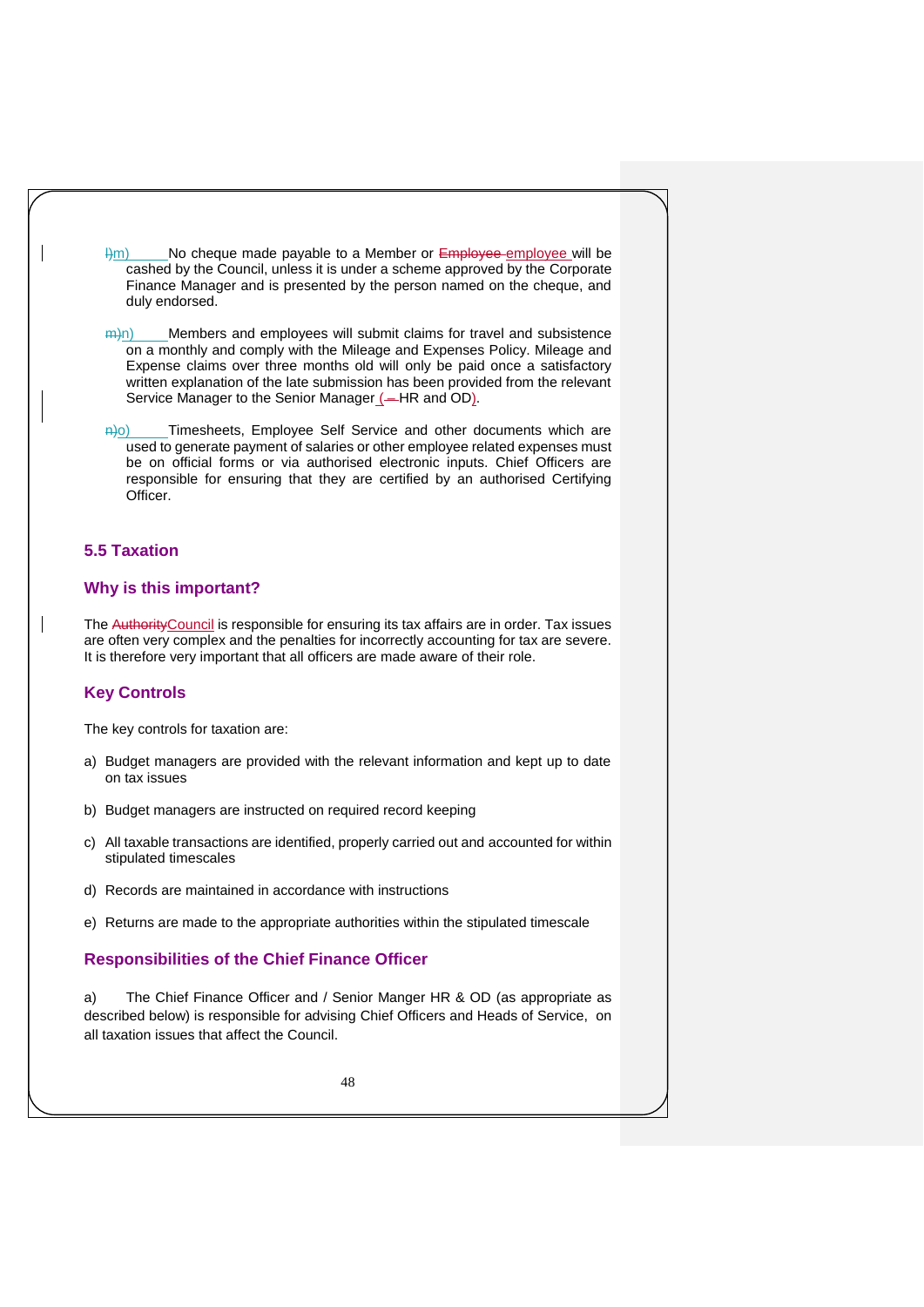b) The Chief Finance Officer or Senior Manger HR & OD as appropriate is responsible for maintaining the Council's tax records, making tax payments, receiving tax credits and submitting tax returns by their due date.

c) Complete a monthly return of Value Added Tax (VAT) inputs and outputs to  $\frac{14M}{100}$ Revenue and Customs.HMRC.

 $\leftrightarrow$ d) Be responsible for accounting to the appropriate agency for other forms of taxation payable to or by the Council and for supplying to such agencies such other information as they may validly require.

d)e) Provide details to HM Revenue and CustomsHMRC regarding the construction industry tax deduction scheme.

e)f) Maintain up-to-date guidance for each Chief Officer on their responsibilities in regard to any taxation matters, and to individual Council employees on taxation issues.

 $f(g)$  The Senior Manger HR & OD, with guidance from the Chief Finance Officer, will:

- Account to HM Revenue and Customs (HMRC) HMRC for all tax deducted from employees' emoluments under the PAYE arrangements.
- Maintain up-to-date guidance for Chief Officers on their responsibilities in regard to taxation matters relating to Payroll, and inform Council employees of taxation issues arising within Payroll.

g<sub>)h</sub>) The Chief Finance Officer or Senior Manger HR & OD as appropriate may require from any employee of the Council such information as is necessary for fulfilment of their obligation under this Financial Procedure Rule.

### **Responsibilities of the Chief Officers**

(a) Ensure that for any purchase which is taxable under current VAT legislation, payment will only be made on receipt of a proper invoice complying with the VAT regulations. The only exceptions are where an invoice is properly issued by the supplier on receipt of payment or where the use of authenticated VAT receipts has been agreed with the supplier.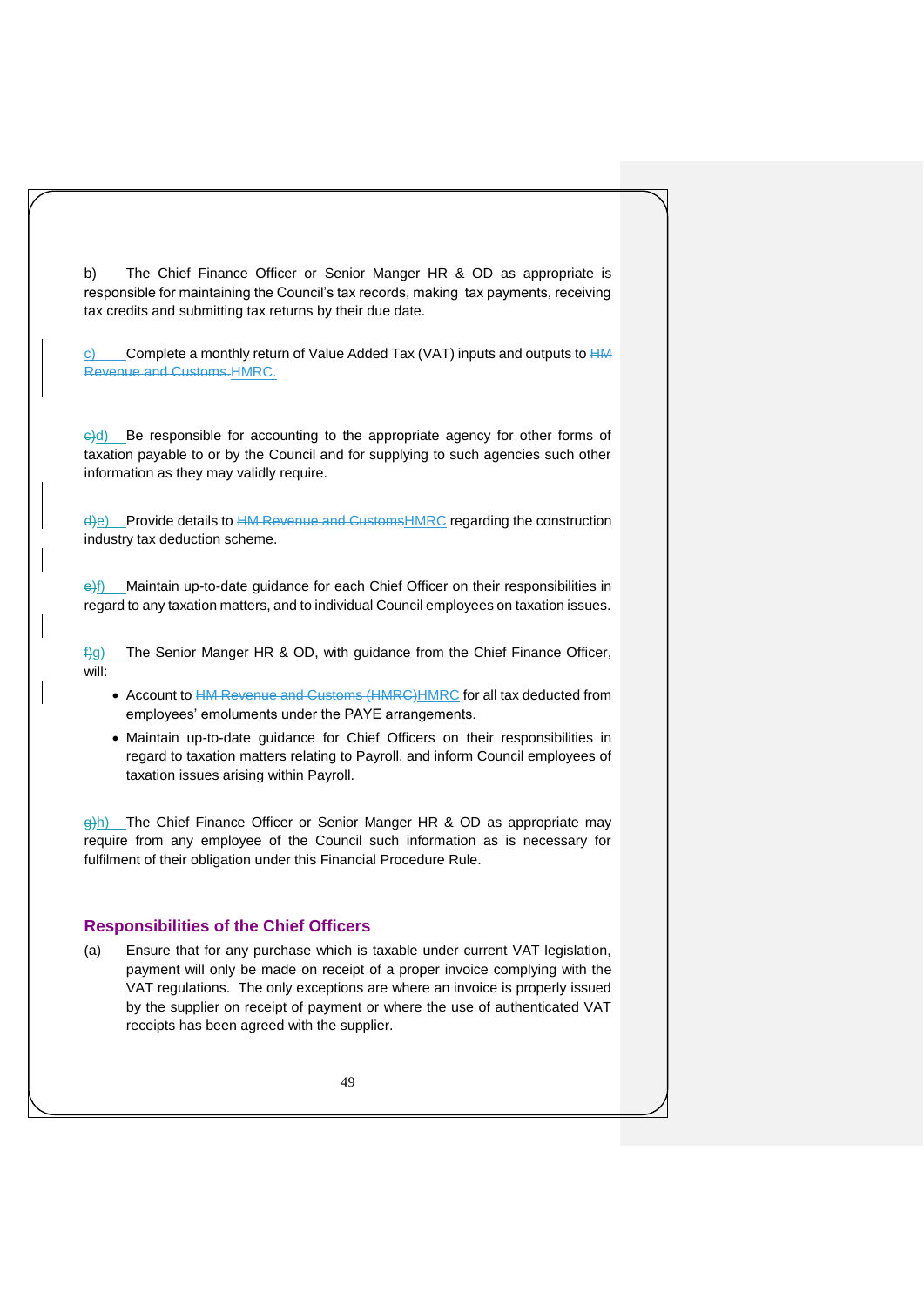- (b) Ensure that the correct VAT liability is attributed to all income due and that the recovery of VAT on purchases, including those paid for via an imprest account or corporate card, complies with HM Revenue and HMRC Customs regulations.
- (c) Ensure that, where construction and maintenance works are undertaken, the contractor fulfils the necessary construction industry tax deduction requirements.
- (d) Ensure that all persons employed by the Council are added to the Council's payroll and tax deducted from any payments, except where the individuals are bona fide self-employed or are employed by a recognised staff agency.
- (e) Follow the guidance on taxation issued by the Senior Manger HR & OD such as the "Tax Management: Corporate Policy Statement"; in the "VAT Manual" and in taxation updates issued periodically.
- (f) Seek advice from the Chief Finance Officer or Senior Manger HR & OD as appropriate on VAT, or other tax implications, when entering into partnerships and other joint working arrangements.

# **5.6 Trading Accounts and Business Units**

### **Why is this important?**

Trading accounts and business units will become more important as services develop a more commercial culture. Authorities are required to keep trading accounts for services provided on a basis other than a straightforward recharge of cost.

Where services are provided via an 'Alternative Delivery Model' (separate legal entities), specific financial procedures will be incorporated into the individual models.

### **Responsibilities of the Chief Finance Officer**

To advise on the establishment and operation of trading accounts and business units.

### **Responsibilities of the Chief Officers**

- a) To consult with the Chief Finance Officer where a business unit wishes to enter into a contract with a third party where the contract exceeds the remaining life of their main contract with the authority Council
- b) To observe all statutory requirements in relation to business units, including the maintenance of a separate revenue account to which all relevant income is credited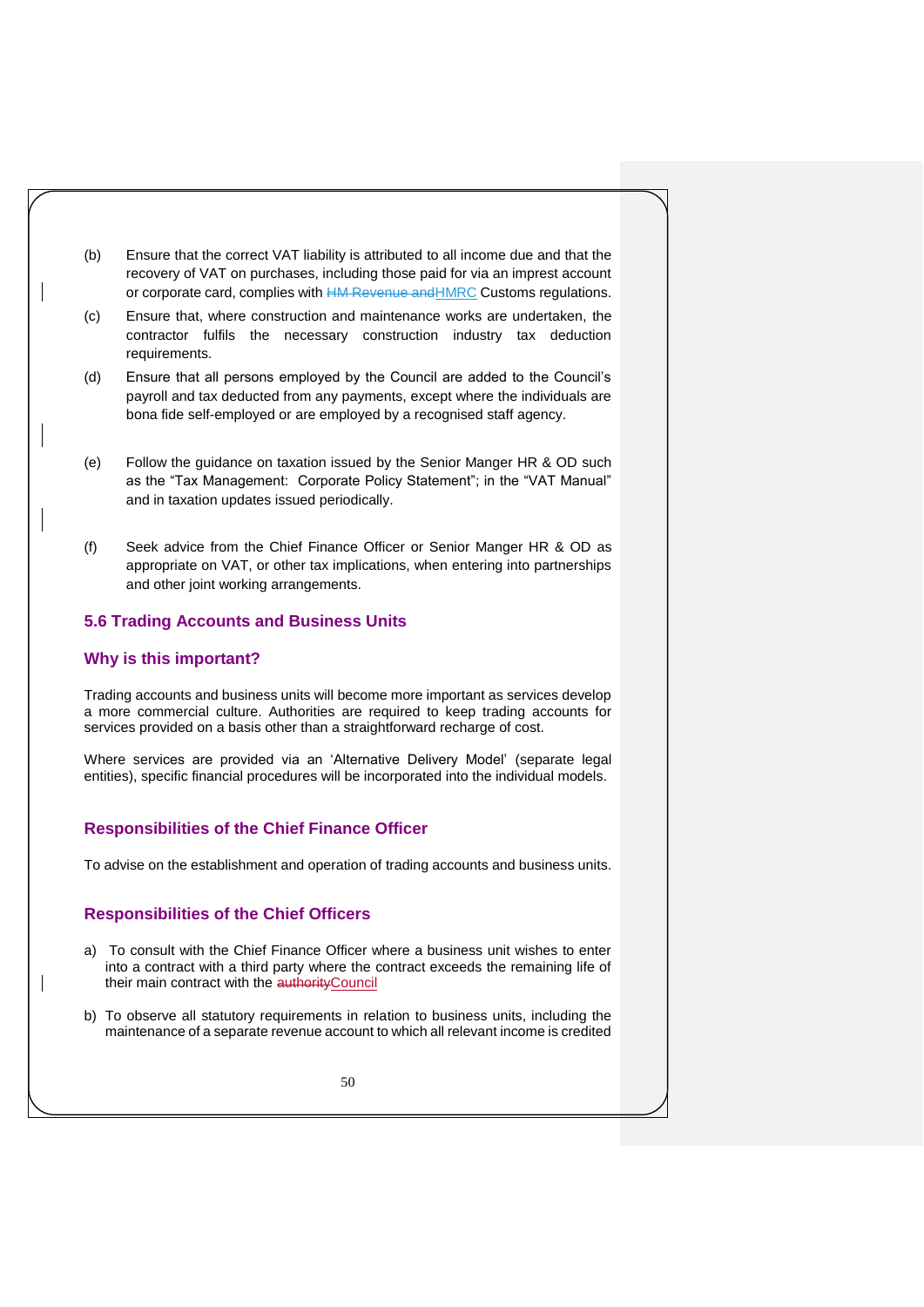and all relevant expenditure, including overhead costs is charged to produce an annual report in support of the final accounts.

- c) To ensure that the same accounting principles are applied in relation to trading accounts as for other services or business units
- d) To ensure that each business unit prepares an annual business plan

# 6. External Arrangements

### **6.1 Partnerships**

### **Why is this important?**

Partnerships play a key role in delivering community strategies and in helping to promote and improve the well being of an area. The Local Authority Council can still deliver some services, but their distinctive leadership role is to bring together the contributions of the various stakeholders and deliver a shared vision of services based on user wishes.

# **Key Controls**

The key controls for authority Council partners are:

- a) If appropriate to be aware of their responsibilities under the authorityCouncil's financial regulations and contract standing orders
- b) To ensure that risk management processes are in place to identify an assess all known risks
- c) To ensure that project appraisal processes are in place to assess the viability of the project in terms of resources, staffing and expertise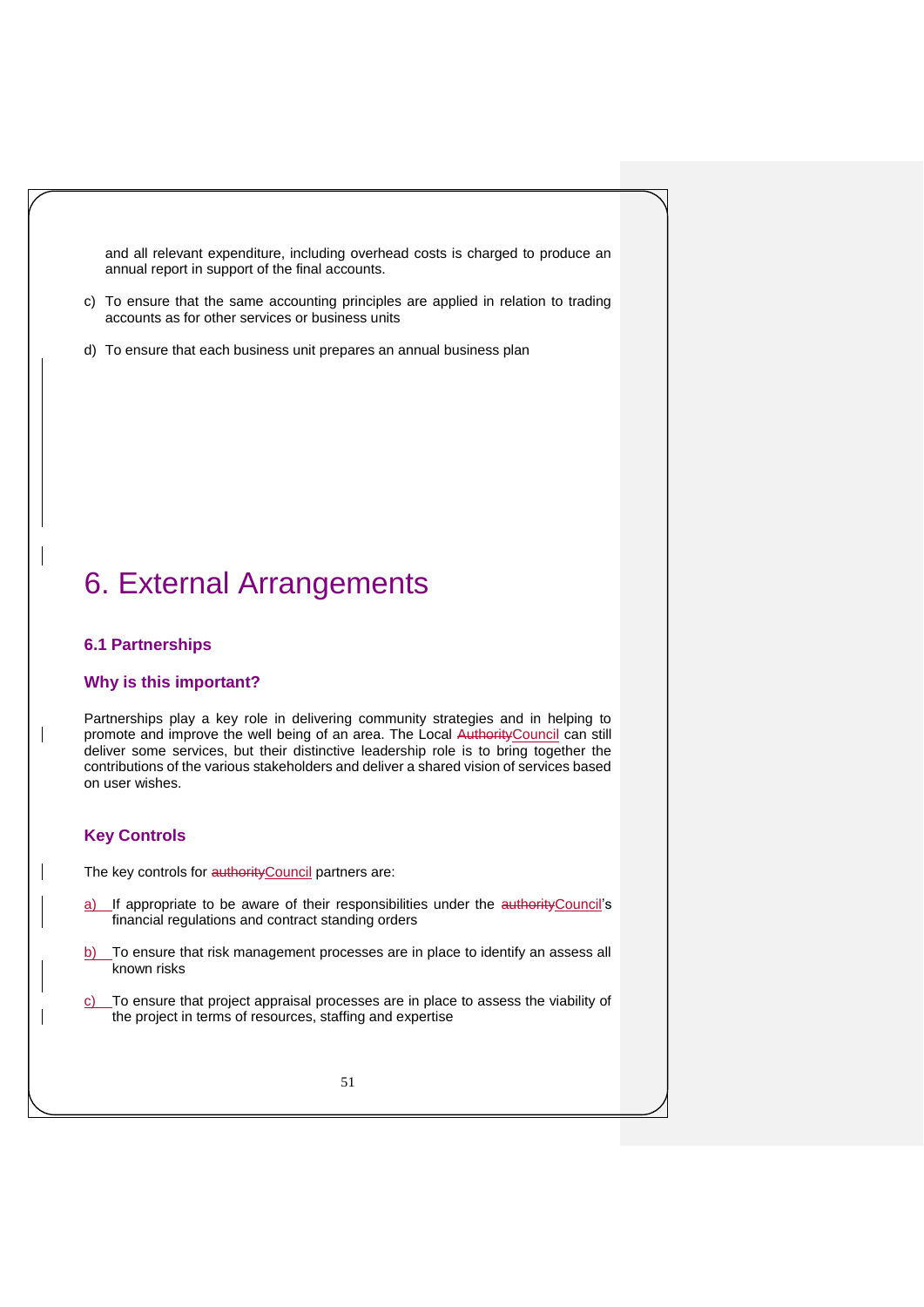- d) To agree and accept formally the roles and responsibilities of each of the partners involved in the project before the project commences
- a)e) To communicate regularly with other partners throughout the project so that problems can be identified and shared to achieve their successful resolution

# **General**

a) Both the Council and the Cabinet are responsible for approving delegations, including frameworks for partnerships and joint ventures. The Cabinet is the focus for forming partnerships and joint ventures with other local public, private, voluntary and community sector organisations to address local needs.

b) Both the Council and the Cabinet can delegate functions – including those relating to partnerships – to Officers. These are set out in the Scheme of Delegation that forms part of the Council's Constitution. Where functions are delegated the Officers remain accountable for them to the Council and the Cabinet as appropriate.

c) The Head of Paid Service or other nominated Officers will represent the Council on partnerships and external bodies, in accordance with decisions of the Council/Cabinet or otherwise as authorised by the Head of Paid Service

#### **Responsibilities of the Chief Finance Officer**

a) Be responsible for (with the Monitoring Officer) for encouraging the same high standards of conduct (with regard to financial administration and other matters, respectively) in partnerships and joint ventures that apply throughout the Council insofar as the constitutions of respective organisations permit them to do so.

b) Ensure that the accounting arrangements to be adopted relating to partnerships and joint ventures are appropriate. He or she, in consultation with the Monitoring Officer, must also consider the overall corporate governance arrangements and legal issues when arranging contracts with external bodies, ensuring that the risks have been fully appraised before agreements are entered into.

- c) Advise on the key elements of funding a project, including:
	- An options appraisal scheme for financial viability.
	- Risk appraisal and management.
	- Resourcing, including taxation and pension issues.
	- Audit, security and control requirements.
	- Carry-forward arrangements.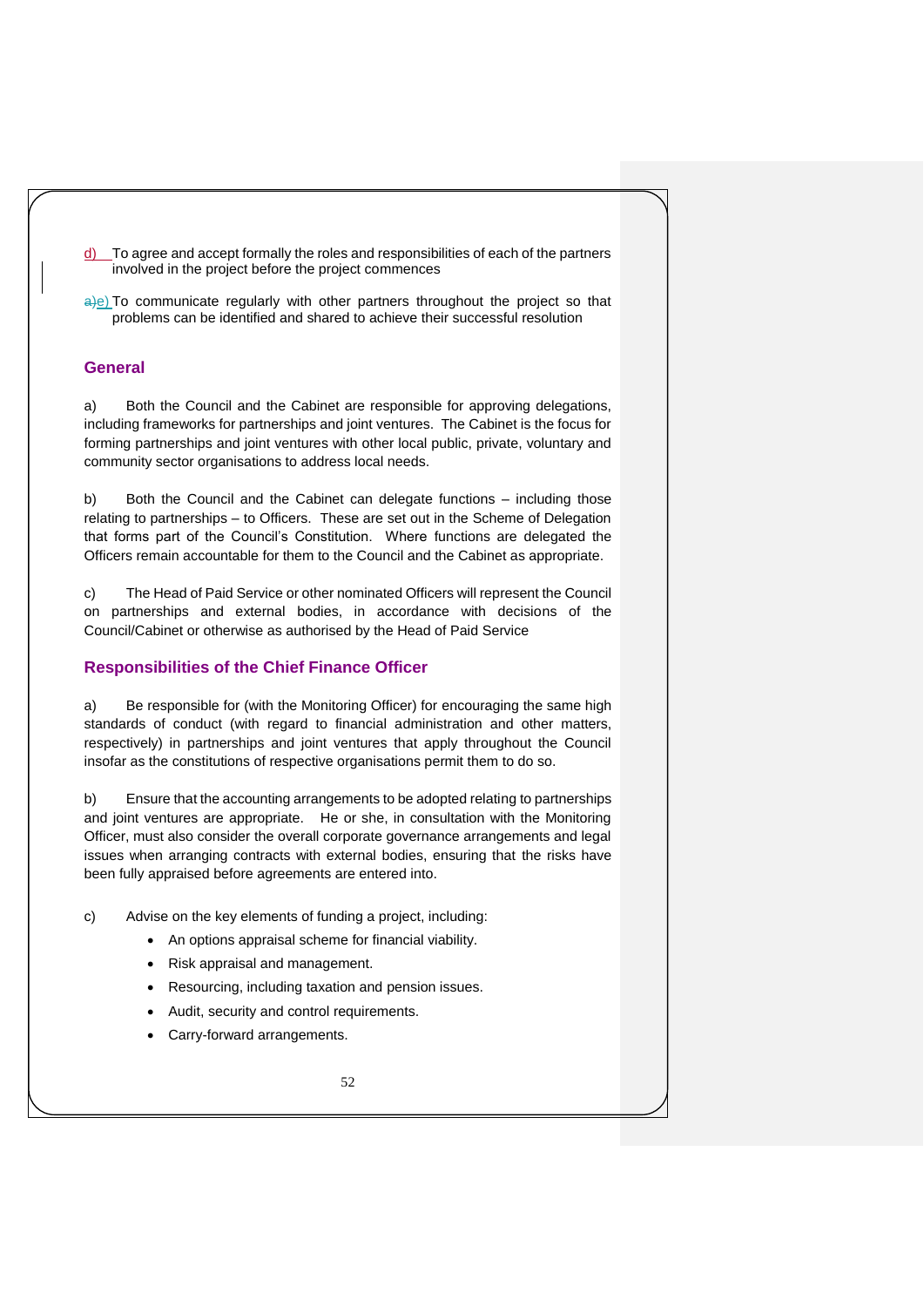d) Ensure that the accounting arrangements are appropriate.

#### **Responsibilities of the Chief Officers**

a) To be responsible for ensuring that appropriate approvals are obtained before any negotiations are concluded in relation to work with external bodies. (The Monitoring Officer will advise on legal matters)

b) Maintain a register of all contracts entered into with external bodies in accordance with procedures specified by the Chief Finance Officer.

c) Ensure that, before entering into agreements with external bodies, a risk management and options appraisal has been prepared for the Cabinet, in consultation with the Chief Finance Officer and Monitoring Officer.

d) Ensure that all agreements and arrangements are properly documented.

e) Provide appropriate information to the Chief Finance Officer to enable a note to be entered into the Council's Statement of Accounts concerning material items.

f) Ensure that the project progresses in accordance with the agreed plan and that all expenditure is properly incurred and recorded.

g) Ensure that loans are not made to third parties and that interests are not acquired in companies, joint ventures or other enterprises without the approval of the Council, following consultation with the Chief Finance Officer.

h) Seek advice from the Chief Finance Officer or Chief Officer People and Resources as appropriate on VAT, or other tax implications, when entering into partnerships.

### **6.2 External Funding including Grants**

#### **Why is this important?**

External funding is potentially a very important source of income, but funding conditions need to be carefully considered to ensure that they are compatible with the aims and objectives of the Council. Local authorities are increasingly encouraged to provide seamless service delivery through working closely with other agencies and private service providers.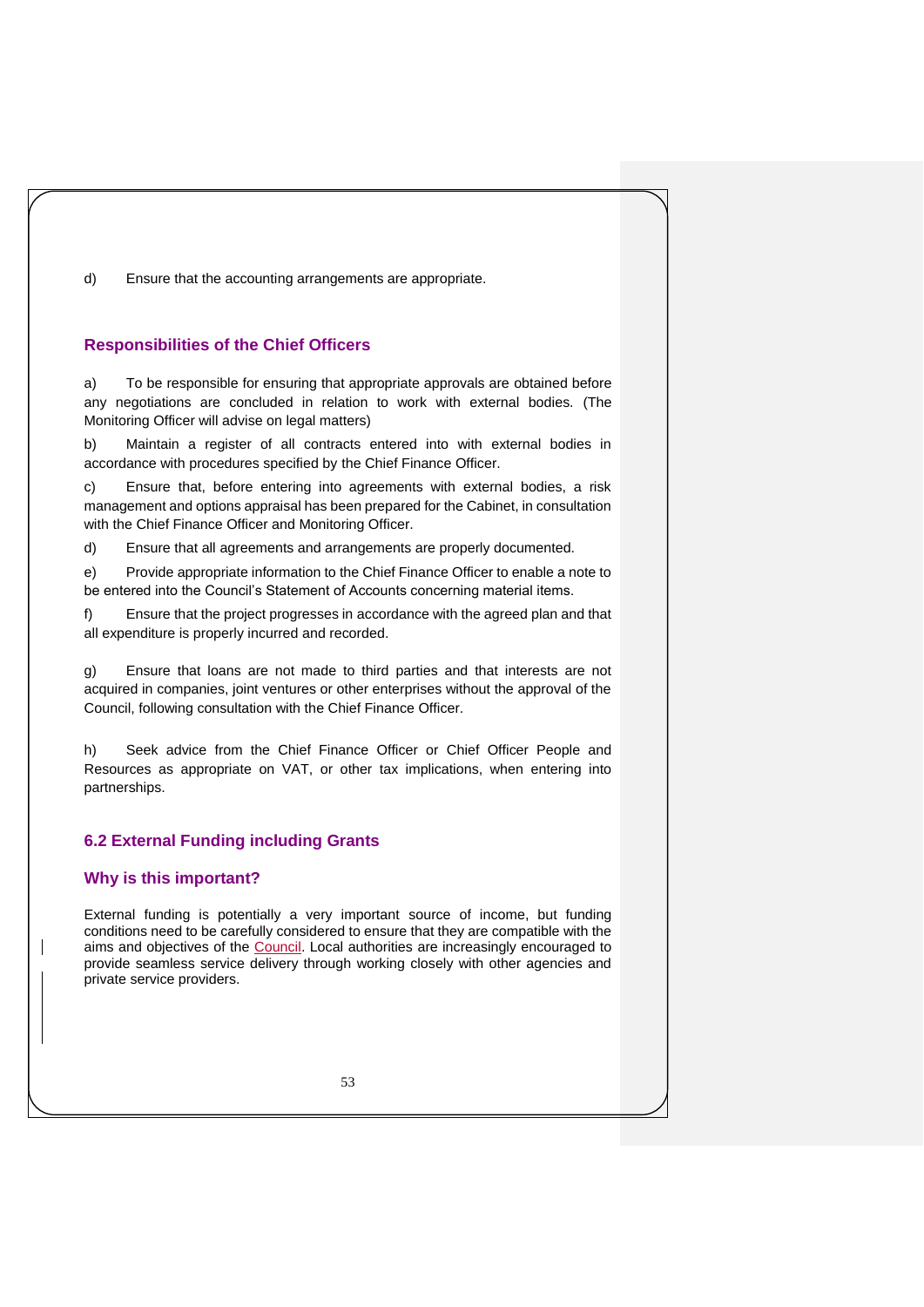# **Key Controls**

The key controls for external funding are:

a) To ensure that key conditions of funding and any statutory requirements are complied with and that the responsibilities of the accountable body are clearly understood.

b) To ensure that funds are acquired only to meet the priorities approved in the policy framework by the full council.

c) To ensure that any match funding requirements are given due consideration prior to entering into long term agreements and that future revenue budgets reflect these requirements.

### **Responsibilities of the Chief Finance Officer**

- (a) Ensure that all funding notified by external bodies is received and properly recorded in the Council's accounts.
- (b) Ensure that all grant income and associated information is logged on the Corporate Grants Database and adhere to the requirements of the Grant Manual.
- (c) Ensure that audit requirements are met.
- (d) Ensure that match funding requirements are considered prior to entering into the agreements and that future revenue budgets reflect these requirements.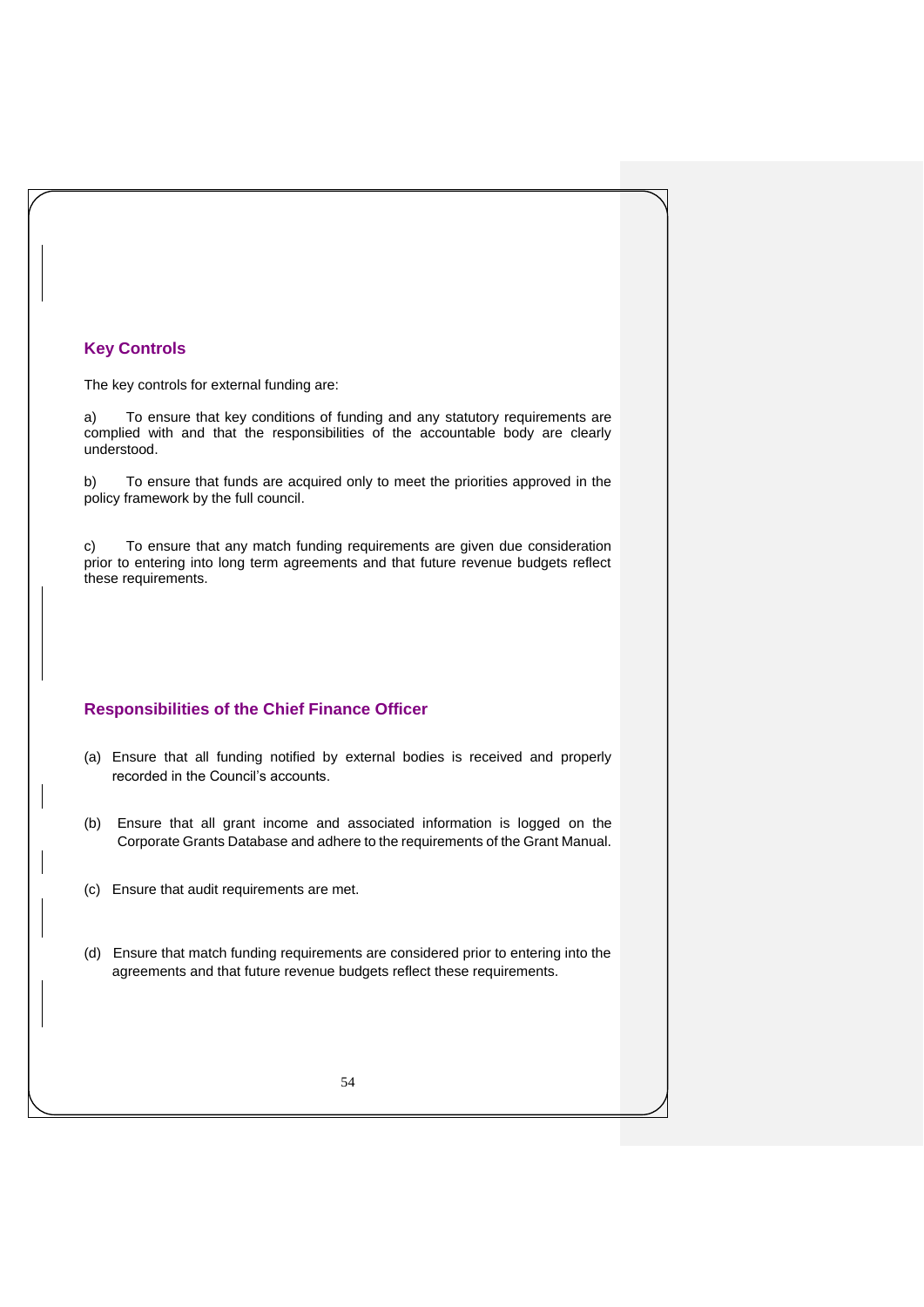# **Responsibilities of the Chief Officers**

a) Ensure that key conditions of funding and any statutory requirements are complied with and that the responsibilities of the accountable body are clearly understood.

b) Ensure that funds are acquired only to meet the priorities approved by the Council in the policy framework.

c) Ensure that any match-funding requirements are given due consideration and that future revenue budgets reflect these requirements, before entering into long-term agreements.

d) Ensure that all claims for funds are made by the due date.

e) Ensure that proposals are costed properly and that the approval of the Cabinet is obtained before any negotiations are concluded to work for third parties.

f) Ensure that contracts are drawn up and maintain a register of all contracts entered into with third parties.

g) Ensure that appropriate insurance arrangements are made, via the Chief Finance Officer.

h) Ensure that, as far as possible, the Council is not put at risk from any bad debts.

i) Ensure that no contract is subsidised by the Council.

j) Ensure that such contracts do not impact adversely upon the services provided for the Council.

k) Have in place an exit strategy to implement when the funding ceases. This strategy must allow for all costs associated with the winding up, including any costs arising because staff have gained employment rights, being met from within the externally provided monies and, therefore, at no additional cost to the Council. If the terms of the external funding do not allow such costs to be met from it, then they must be met from within the base budget of the Portfolio concerned.

l) Provide appropriate information to the Chief Finance Officer to enable a note to be entered into the Statement of Accounts, as required.

m) Ensure that all grant income is coded, in the first instance, to the appropriate balance sheet code in order to avoid double counting the overall income and expenditure of the Council.

**Other Funds**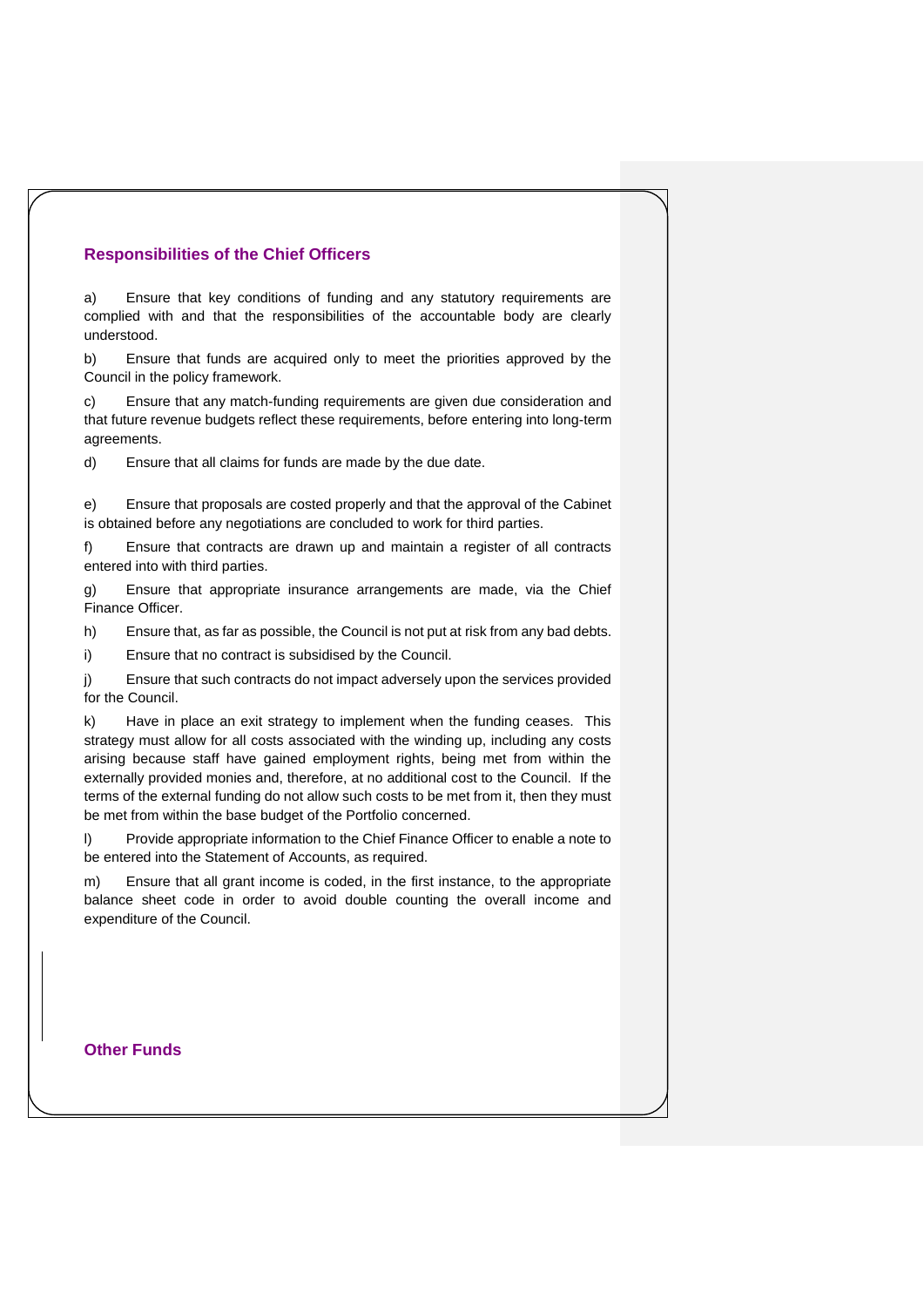# **Why is this important?**

The Council will not as a general rule supervise the financial administration of, nor audit, unofficial funds, and accepts no liability whatsoever for any loss however caused. Unofficial funds are defined as those which are not the property of the Council, for example school monies collected by schools for school trips and monies held in Amenities Funds in Social Services establishments. Those operating such funds, therefore, have an overall responsibility to ensure that proper financial stewardship is observed.

### **Key Controls**

- (a) A Treasurer and independent auditor are formally appointed.
- (b) Proper rules are operated to secure adequate standards.
- (c) Adequate records and procedures are maintained.
- (d) Regular reports on fund transactions and balances are received and checked against bank statements.
- (e) Annual statements of income and expenditure and fund balances are prepared and audited on a timely basis.

## **General**

.

The School Fund Regulations, 2013 must be followed for the operation of all school funds in Flintshire Schools and ensure that funds are only used for the purpose that they are intended for as per the regulations.

### **Responsibilities of the Chief Finance Officer**

Prepare the note to be entered into the Statement of Accounts

### **Responsibilities of the Chief Officers**

Those operating or intending to operate unofficial funds are also required to:

- (a) Notify the Chief Finance Officer of details of the fund as soon as it is set up.
- (b) Provide an independent audit certificate for the fund on an annual basis.
- (c) Provide appropriate information to the Chief Finance Officer to enable a note to be entered into the Statement of Accounts, as required.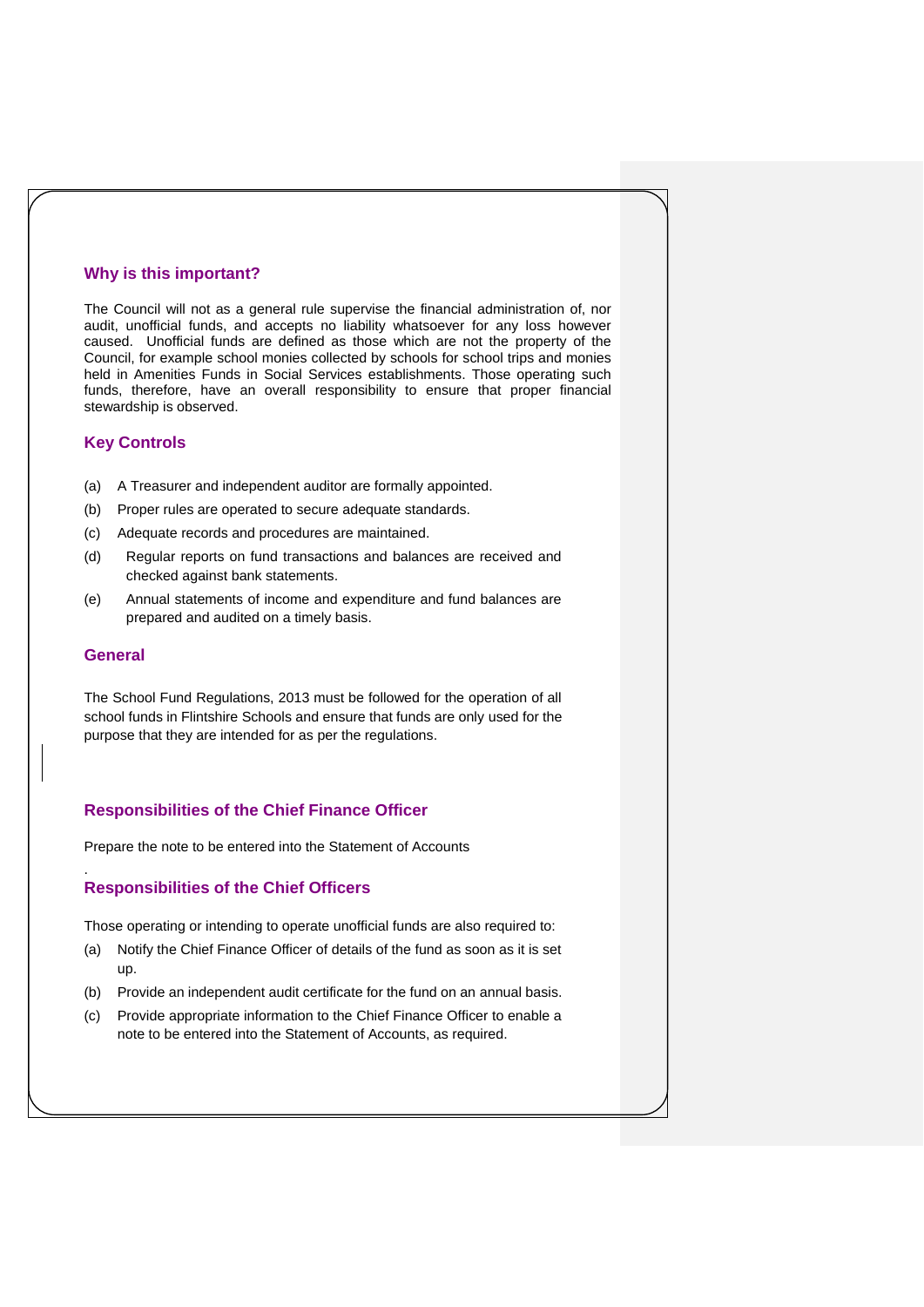